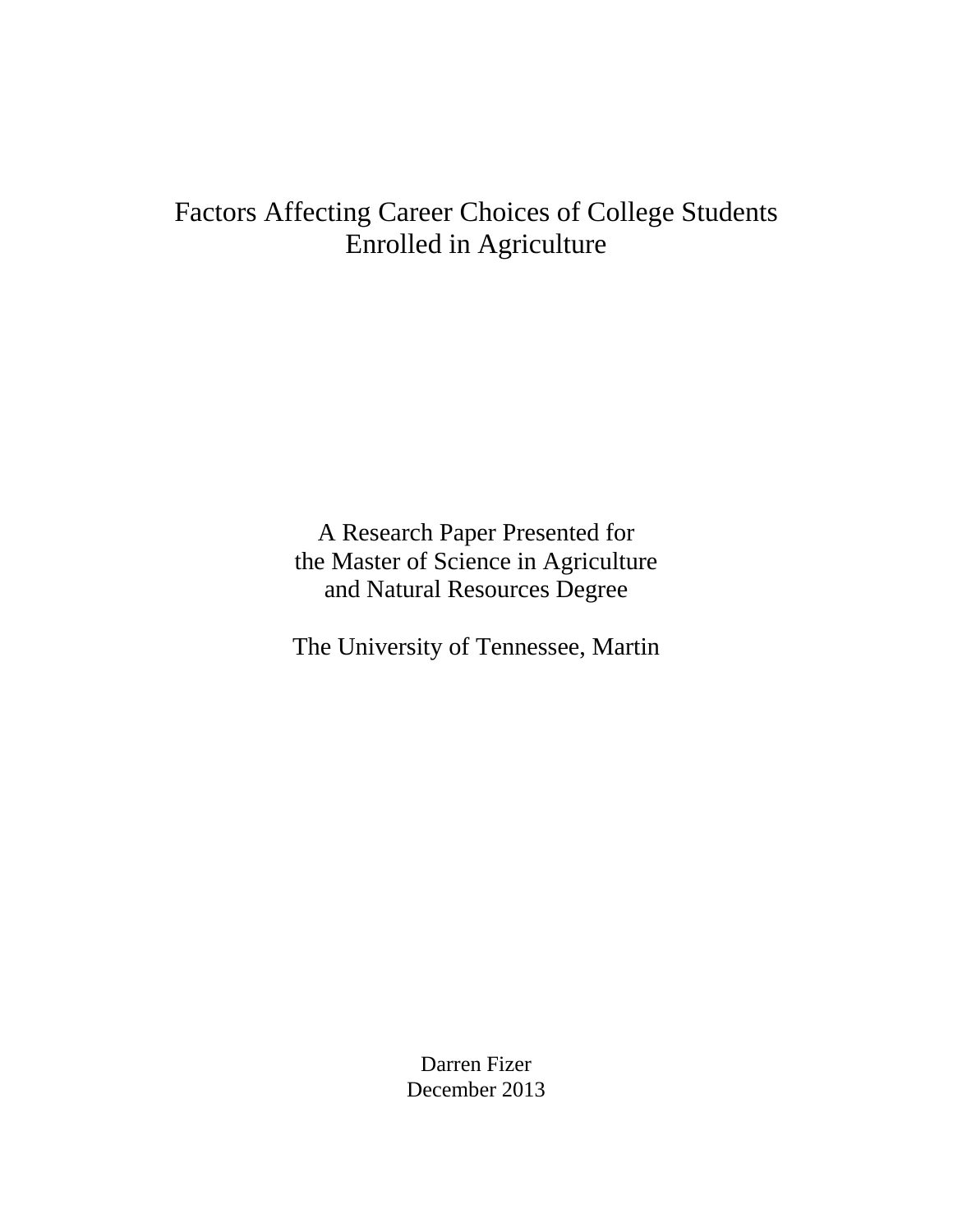#### Author's Limited-use Agreement

In presenting this completed paper in partial fulfillment of the requirements for an academic degree, I represent that it is an original Work and therefore assert the rights of an Author under Title 17 of the United States Code (copyright). I understand the University maintains one or more copies of the Work in its institutional archive as the permanent record of the Work's acceptance toward the degree, with the understanding that the University will maintain archival copies of the Work in such forms as best ensures its permanent preservation and continued public accessibility.

Notwithstanding the retention of copyright and all other rights to this Work, I recognize the University of Tennessee as the effective publisher of this paper and grant irrevocably to the University the following limited use of the Work in perpetuity:

a) representing the University, UTM University Archives may duplicate and distribute copies of the Work on the following terms, without recovering royalty payments or other considerations for the Author:

- i) the archival copy will be publicly accessible upon deposit and acceptance of the degree, and an electronic version of the Work will be posted for public accessibility and distribution on an institutional repository as an archival document, which may be downloaded by users without charge;
- ii) the UTM University Archives may duplicate copies of the Work as requested for the holdings of other academic libraries, so long as reproduction costs amount only to a sum required to recover actual duplication costs and shipping; however, the limited uses granted here do not transfer to other institutions holding copies of the work:

b) in the event that the Author or their heirs cannot be located after a documented goodfaith effort is made by a user,

- i) the Author's lead graduate-committee professor shall have authority to grant permission for extensive quotation from the Work during the term of copyright, but not for publication of the Work;
- ii) in the professor's absence, University Archives shall have authority to grant permission for extensive quotation in its function as archival custodian for University theses and papers, but not for publication or performance of the work;
- iii) the University shall have authority to grant publication or performance permission to the Work as it stands in the deposit copy, provided the use is determined to be primarily scholarly or for demonstration, and non-commercial;

c) any duplication or use of the Work for financial gain of a user, except as stated here, is prohibited and duplication may be refused.

Author: Date: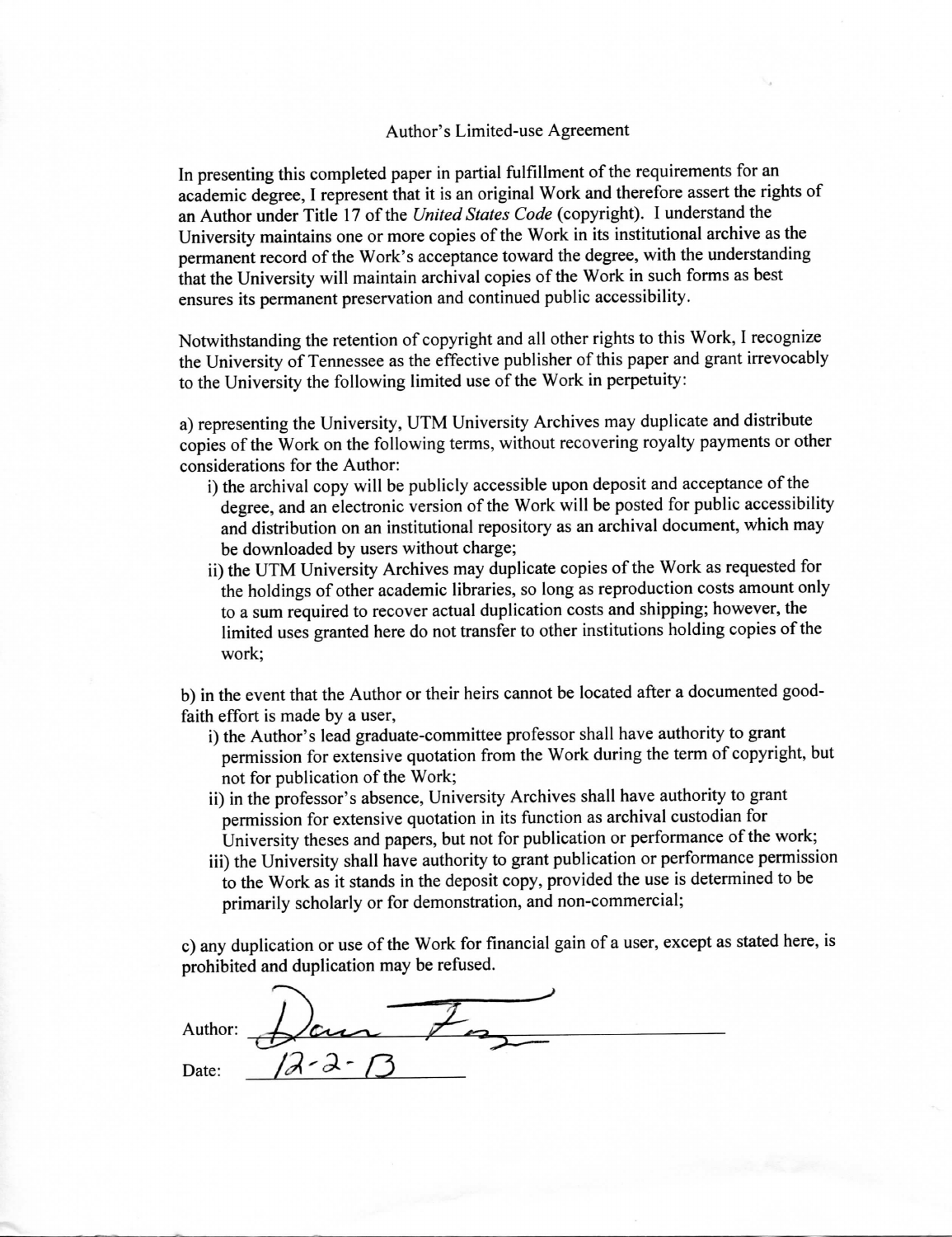# Acknowledgements

 I would like to thank the entire agriculture department for all of their support throughout my career. I would especially like thank Dr. Barbara Darroch, Dr. Joey Mehlhorn, and Dr. Scott Parrott for all the extra time they spent with me during my classes and research project. These three professors have been positive role models and have always been there if I needed anything. I would also like thank my family and friends for always supporting during academic career at UT Martin. They have always been my motivation, and I will forever appreciate everything they have done for me.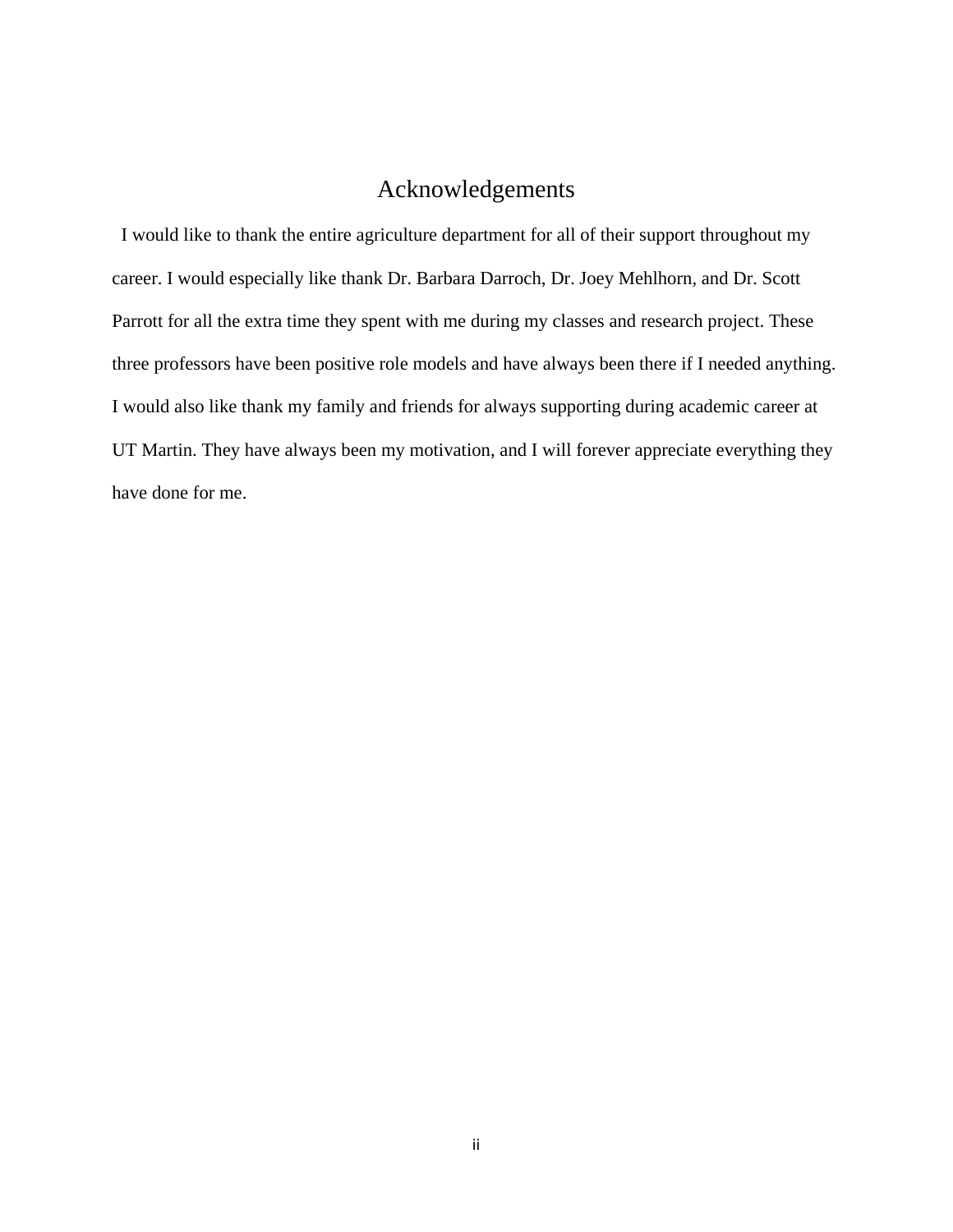# **Abstract**

 Choosing the right career path is becoming more and more important for young students today. Students have to take into account many things when choosing a career and college major. Many factors can influence a student's decision, including parents, coaches, religious figures, or any role models in a student's life. Participation in agriculture clubs such as FFA and 4-H can also have an effect on students' career choices.

 The objectives of this research study were to determine what factors affect agriculture students' choice of career path. A questionnaire was developed to examine areas of interest and attributes that may have influenced students when choosing a career path. The questionnaire was completed by 128 students in the freshman studies classes of The University of Tennessee at Martin who plan to major in Agriculture. Chi-square tests were used to examine relationships among study factors.

 According to this survey, students are most influenced by family when choosing a major; 22% chose family as the most important factor influencing their choice of major. However, 21% of the students chose "a career that is personally rewarding" and 20% chose "FFA/4-H experience" as the most important factors affecting their choice. FFA played a bigger role in choosing a major than 4-H. Farming background and the size of schools did not play a role in choosing a major. However, students with a farming background were more likely to plan on working in production agriculture than students without a farm background. The students who completed the questionnaire had a positive outlook on their career. Students believe their projected careers will make a positive impact on the world. Students also believe that there are excellent career opportunities in agriculture.

iii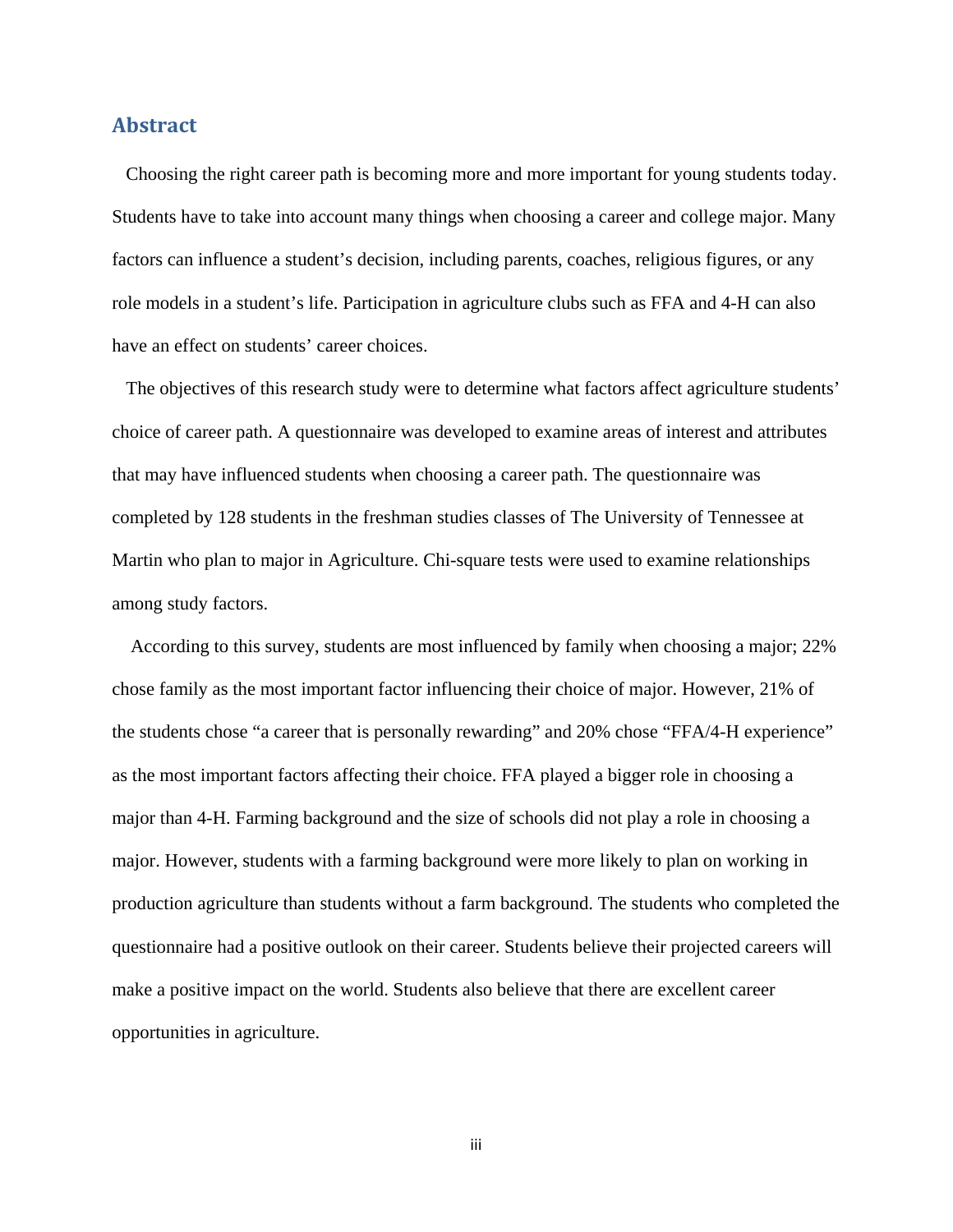# **Table of Contents**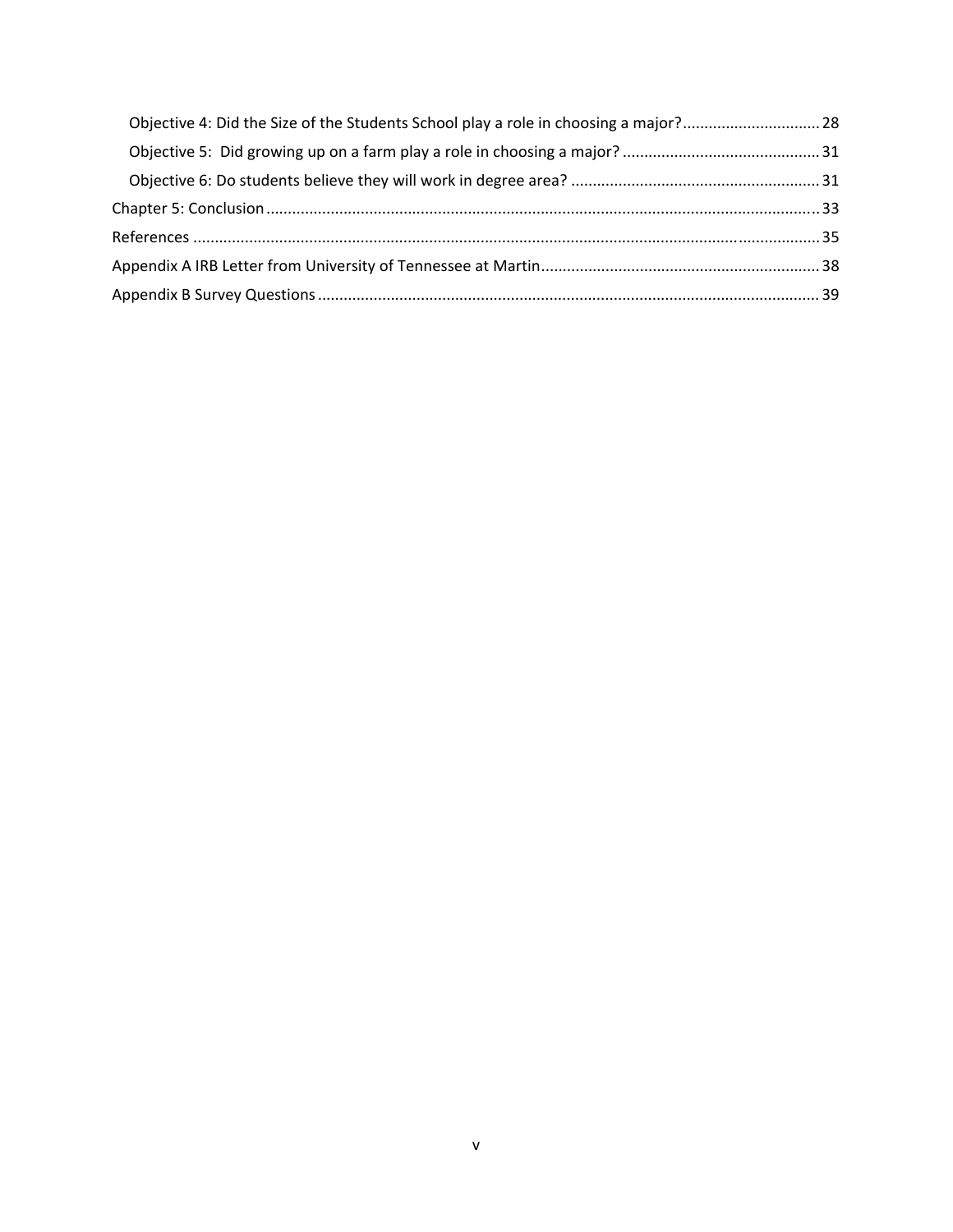# List of Figures

| Figure 1. Number of freshman agriculture students in each major concentration at UT Martin,  |
|----------------------------------------------------------------------------------------------|
| Figure 2. Number of freshman agriculture students in each predicted career path.  20         |
| Figure 3. Percentage of freshman agriculture students at UT Martin with ACT scores in the    |
| Figure 4. Percentage of freshman agriculture students at UT Martin who participated in       |
| Figure 5. Percent of students who indicated that participation in FFA or 4-H influence       |
| Figure 6. Number of freshman agriculture students in FFA/4-H grouped by projected            |
| Figure 7. Percent of freshman agriculture students in FFA/4-H grouped by projected           |
| Figure 8. The most important factor that influenced a student's choice of major,             |
| Figure 9. Career choices indicated by freshman agricultural students, expressed as a         |
| Figure 10. Participation in FFA or 4-H in high school, expressed as a percent within each 30 |
| Figure 11. Percent of freshman agriculture students who grew up on a farm and who 32         |
| Figure 12. Percent of agriculture students who grewup on a farm or did not grow up           |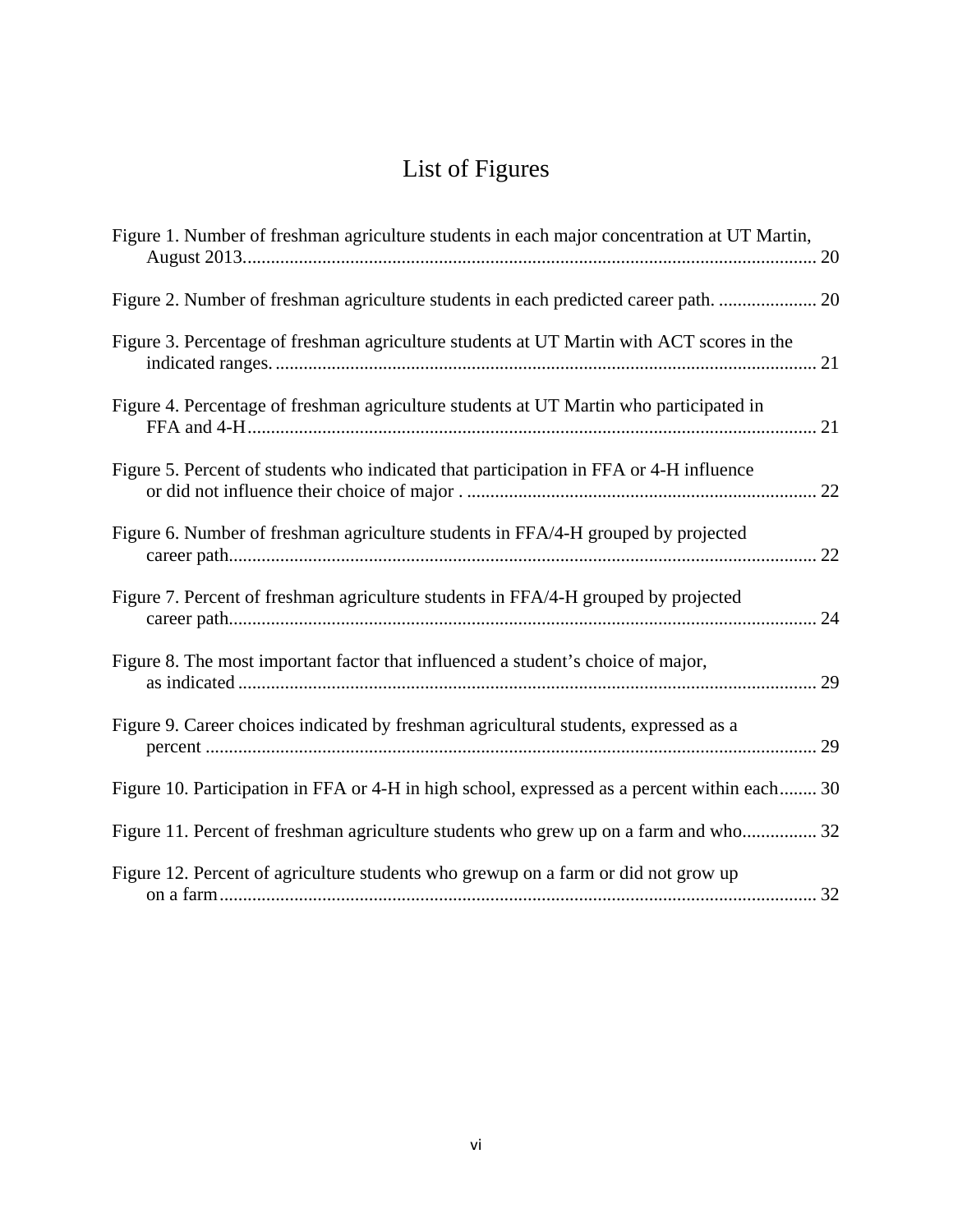# LIST OF TABLES

| Table 1. Means and standard deviation for importance rankings of college classes, grouped by  |
|-----------------------------------------------------------------------------------------------|
| Table 2. Means and standard deviations for importance rankings of college classes, grouped by |
| Table 3. Means and standard deviations for importance rankings of job skills, grouped by      |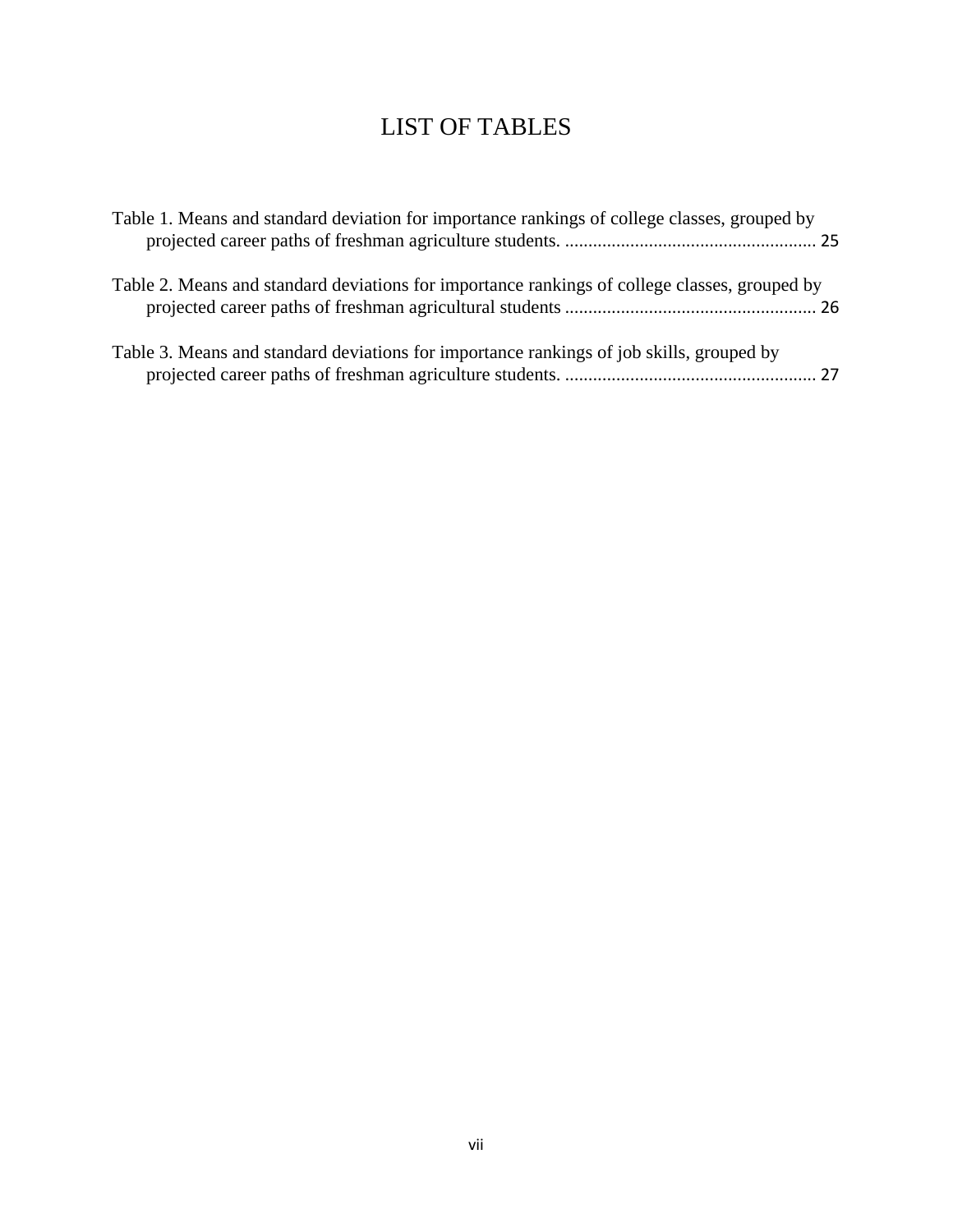# **Chapter 1: Introduction**

College students choose their job fields for many reasons. The factors that affect this decision include family, passion, salary,and past experiences. In addition to these factors, race and gender can also affect what field a student may choose. Some professions have greater percentages of a certain gender or race. Another thing that plays a big role in a student's decision of what field to study is the people or role models in his or her life. These role models can include a parent, teacher, or a recent employer.

When students are choosing a career, they may not have all the information about the job they are pursuing. The job may involve more math or science than students are prepared to study. Students may like one aspect of a certain job and not understand what other aspects come with that profession. For example some students may want to be veterinarians because they enjoy being around animals, but students may not realize how much school work is required to become a veterinarian. Also, students may not be open to all jobs in their area of interest. Over time, certain job fields have peaked in numbers versus other job fields; this can form a pattern.Tools that can help students in their decision for certain career paths include career fairs, job shadowing, or internships. These tools can expose students to more career fields or areas within a certain field that a student did not know about.

 Choosing a career path is a huge part of a young man or woman's life. The career path students choose will affect how they will live the rest of their life. A lot of students go through college without knowing what career path they want. Before students can pick a career path they need to experience what that career is like and what it involves.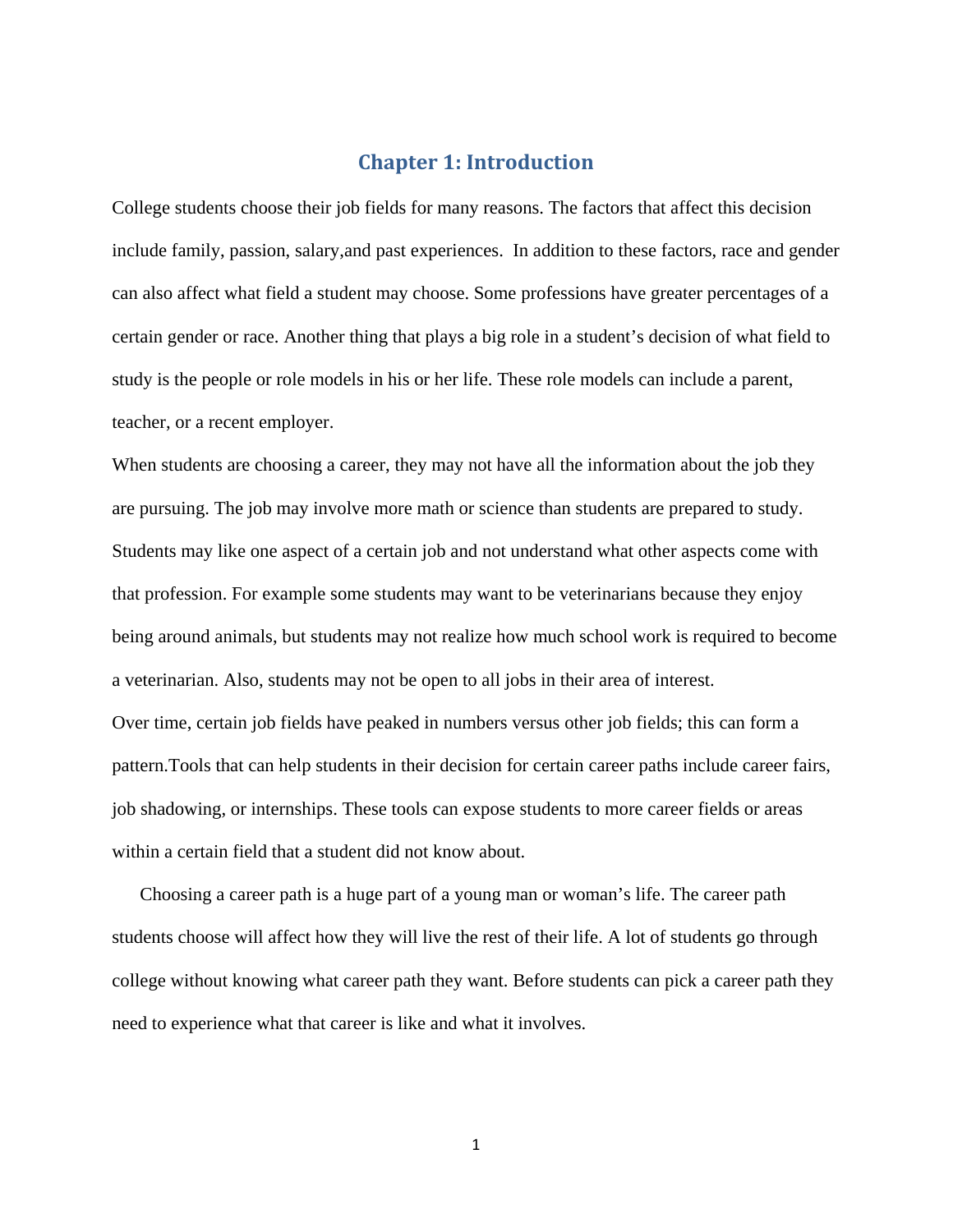There are many careers in agriculture from which students may choose. There are great opportunities for advancement and job placement in the agricultural field (Thiesse, 2012). Careers in the agricultural field include extension agents, crop production services, and agricultural communications.

# **Research Objectives**

 This research study was developed to examine factors that affect agriculture students when choosing a college major and career.

1) The first objective of this research project was to determine if FFA or 4-H influenced students when choosing a major. Students who join FFA or 4-H want to get more involved in agriculture. These organizations show students the many opportunities that agriculture has to offer,such as teaching students where food comes from and how it is processed, or gaining an understanding of the growing economy and how it affects agriculture. Students in 4-H or FFA are able to compete against other students in competitions such as soil judging, livestock showing, public speaking, and meat judging.

2) The second objective of this research project was to determine students perceptions of the relationship of classes and skills needed to be successful in a career. Students often underestimate the importance of job skills and classes that are involved in career paths. For example, customer service can be underrated by some students when starting out. However, customer service is vital to every business in the nation and can contribute to the success or failure of a business.

 3) Thirdly, this research project examined factors that most influence students when choosing a major or a career. There are many factors that have an influence on students today, including family, friends, and mentors. Students may also choose careers because they are personally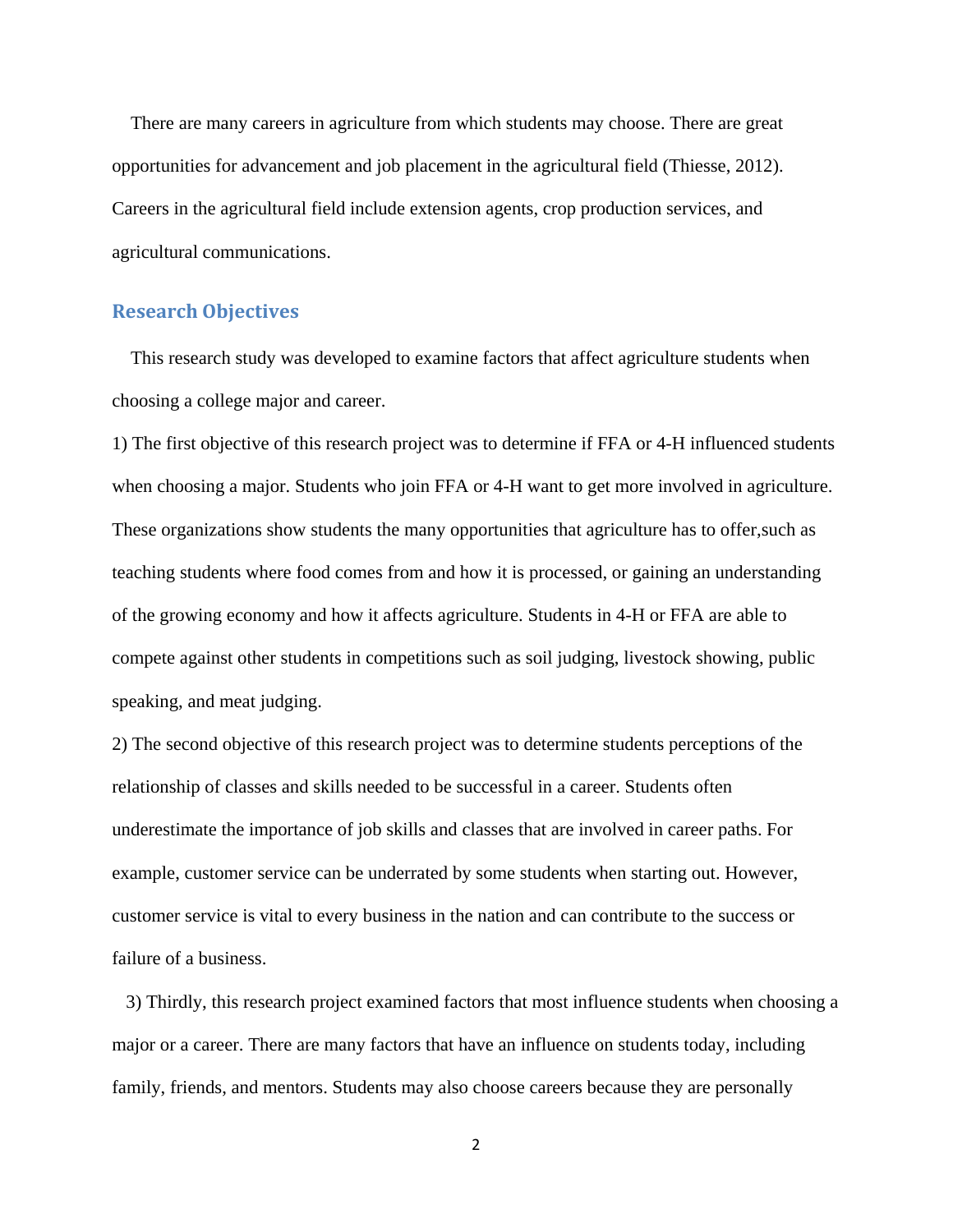rewarding, there is a growing need for jobs in a certain job field, or there is potential for a great income.

4) The fourth objective of this research paper was to determine if the size of a student's school plays a role in choosing a major or career. Larger high schools have more programs and clubs to offer than others, giving students more opportunities. Smaller schools are often located in more rural areas, which may lead students to an agricultural career path or major.

5) The fifth objective of this research paper was to determine if growing up on a farm played a factor in choosing a major. Many students who grow up on a farm want to go into an agricultural career, whether they go back to farming or find a job in a different area of agriculture. Growing up on a farm may also have a negative effect on students. Students may dislike farm life and choose a different career path.

6) Finally, the last objective of this research paper was to determine whether students plan to work in the field of study in which they have majored. There is always a group of students who major in a certain degree area and end up on another career path. Students may not know exactly what career path to follow, and they may not decide on a career until they enter the workforce. For example, a student with a degree in agribusiness may find a passion for teaching after graduation.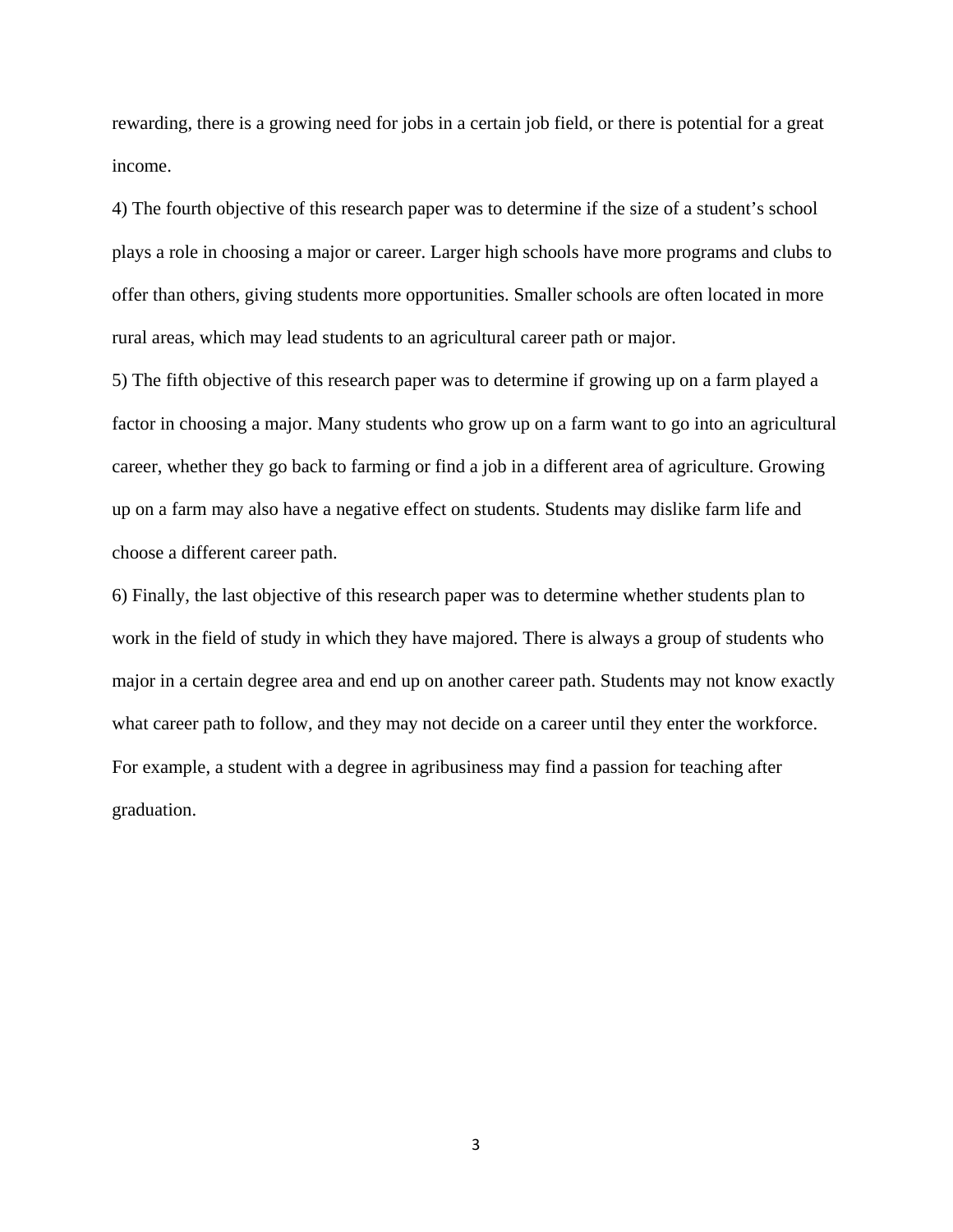# **Chapter 2: Literature Review**

# **History**

There are many events in history that changed the career field for men and women. Wages, employment rates, and the overall workforce have been affected over time. Events in history such as the Industrial Revolution and the Great Depression shifted factors in the workforce. The growth of the United States also affected the job market.

The Industrial Revolution led to an increase in the economy of the United States. The Industrial Revolution improved lifestyles by the increasing number of products being made in factories. People learned how to live better lives at home with the products that were being made (The Economist, 2013).

 The Stock Market Crash of 1929 was caused by over-inflation of the stock market, which led to a steep decline (Kaymakci, 2012). The crash led to one of the country's biggest economic crisescalled the Great Depression. This resulted in had one of the highest unemployment rates in America's history (Fraser, 2010).

## **Recent Decades**

 Over the past decades, the careers for both women and men have changed. Today, jobs are more diverse and many jobs have shifted from one area to another. Over time, the culture and the economy have changed.

 In the 1970's, many women entered the workforce. At the same time, people of different races were also merging into the job market, crossing lines that have never been crossed before (Maclean, 1999). For men during this time period, it meant that they had to compete with women for the same jobs.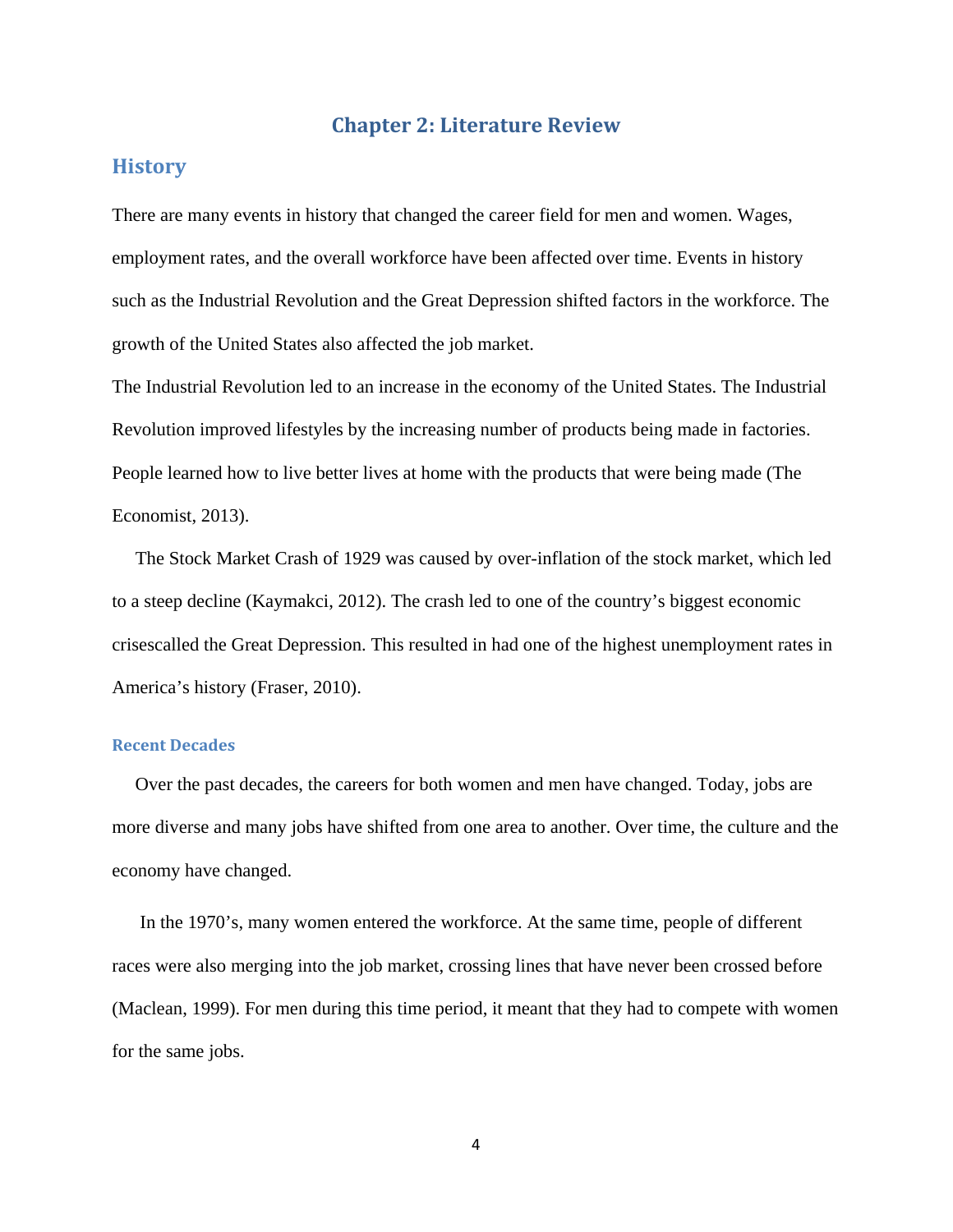In the 1980's, technology was on the rise with computers and other electronic equipment providing faster technology (Chimerine, 1996). This opened up more job opportunities for men and women who had the skill set to work with computers. Technology also changed the way employees worked in America. Computers changed how files were stored, how information was kept, and also sped up the process of work all together.

 In the 1990's, the United States was coming out of recession and job growth for high paying groups grew faster than lower paying groups (Ilg and Haugen, 2000). Earnings in real estate, insurance, and services increased more than other industries. Blue collar occupations had a higher increase in employment than any other employment sector in this decade (Ilg and Haugen, 2000).

 Over time the job market has seen many changes. Economic growth, improvement in technology, demographic shifts, and changes in consumer taste have all affected employment both positively and negatively. Both the number of jobs and the type of jobs that are available have been affected. As our country evolves and grows, our job fields will continue to grow and change (Su, 2004).

 The economy is one of the fundamental parts of the job market (Blair, 1999). Economic growth leads to higher employment rates and increased spending. The growth of business leads to possible expansions, which create more job opportunities in the workforce. A growth in the economy of some fields can attract students to those fields.

 Technology has changed the way people work in America. The growth in technology has made production faster and increased the amount of work that is done (Leicht, 2002). These changes in technology can have both a positive and negative effect in the workforce.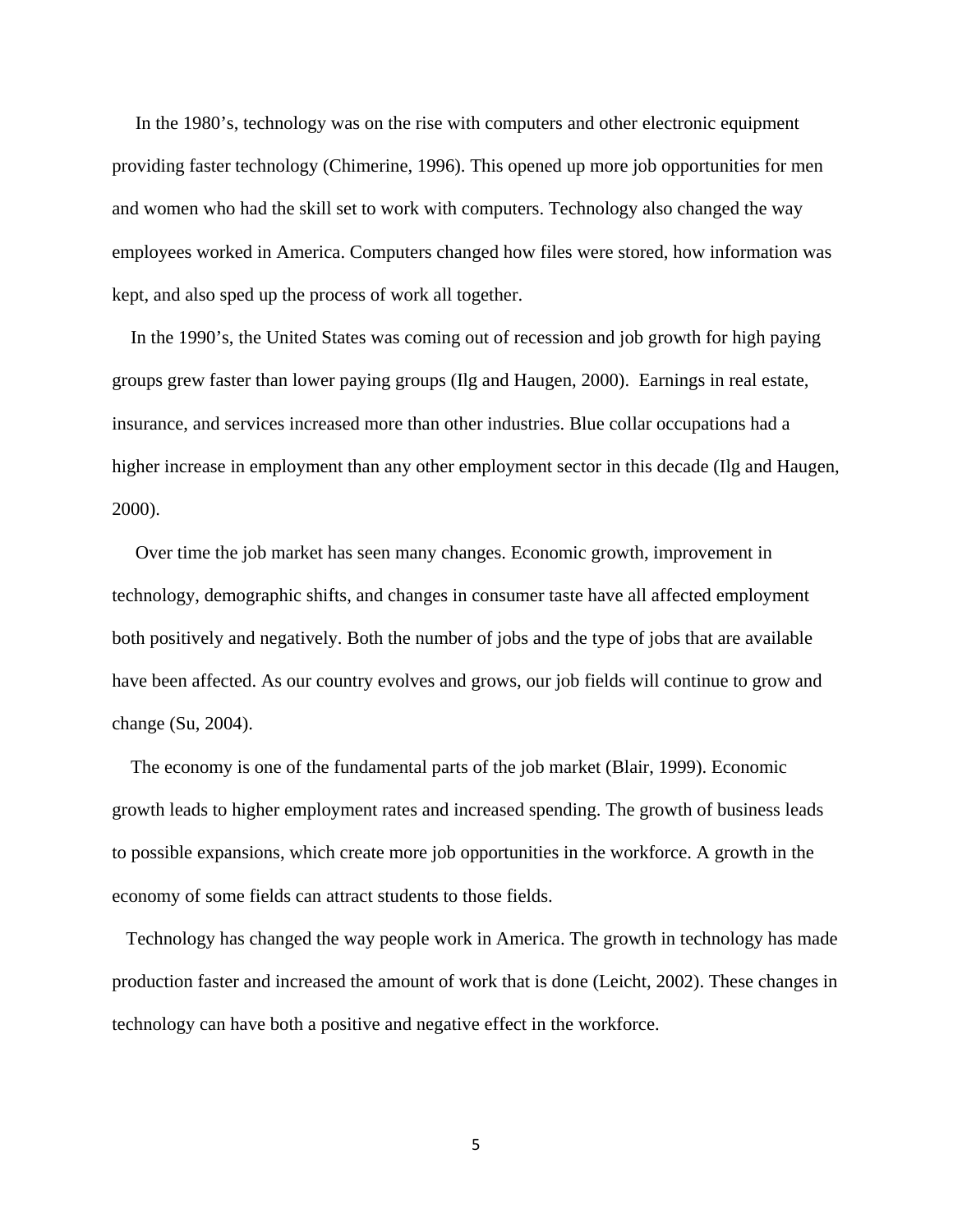## **Popular Career and Major Fields**

 There are many majors and career paths available to students. The top five college majors are business administration and management, psychology, nursing, biology and education (The Princeton Review, 2013). Statistics show that agriculture is not the most popular major field; however, agricultural economics and agricultural production are among the top ten majors with the highest employment rate (98%) in the United States (Business Insider, 2013).

## **Careers in Agriculture**

 The job market for agriculture has expanded into a wide range of fields. Students who choose a field in agriculture can choose from a variety of careers including animal science, plant science, soil science, agricultural business, and agricultural engineering.

 In the past, students who had an interest in agriculture went home to work on the family farm after graduating from high school or college. Some students even went on to start a small farm with the idea of expanding. There was less variety among jobs in the agricultural field in the past compared to present day agriculture (Thiesse, 2012). Farming in the past was more out of necessity than source of income. Farm families were often large to support the labor needs of the farm (Steadman, 2000).

 Today, agriculture is more advanced and the job field has expanded opportunities for graduating students. Agriculture represents 1.6% of all jobs in the United States and 5.9% of jobs in rural areas of the United States (USDA, 2009). Agriculture affects U.S. employment indirectly by supporting industries such as agricultural services and agricultural processing and marketing (USDA, 2009). Students now have opportunities to work in specific concentrations instead of going back home to work on the farm (Thiesse, 2012). Students now have the option to work in many areas including teaching (for example, working as extension agents to educate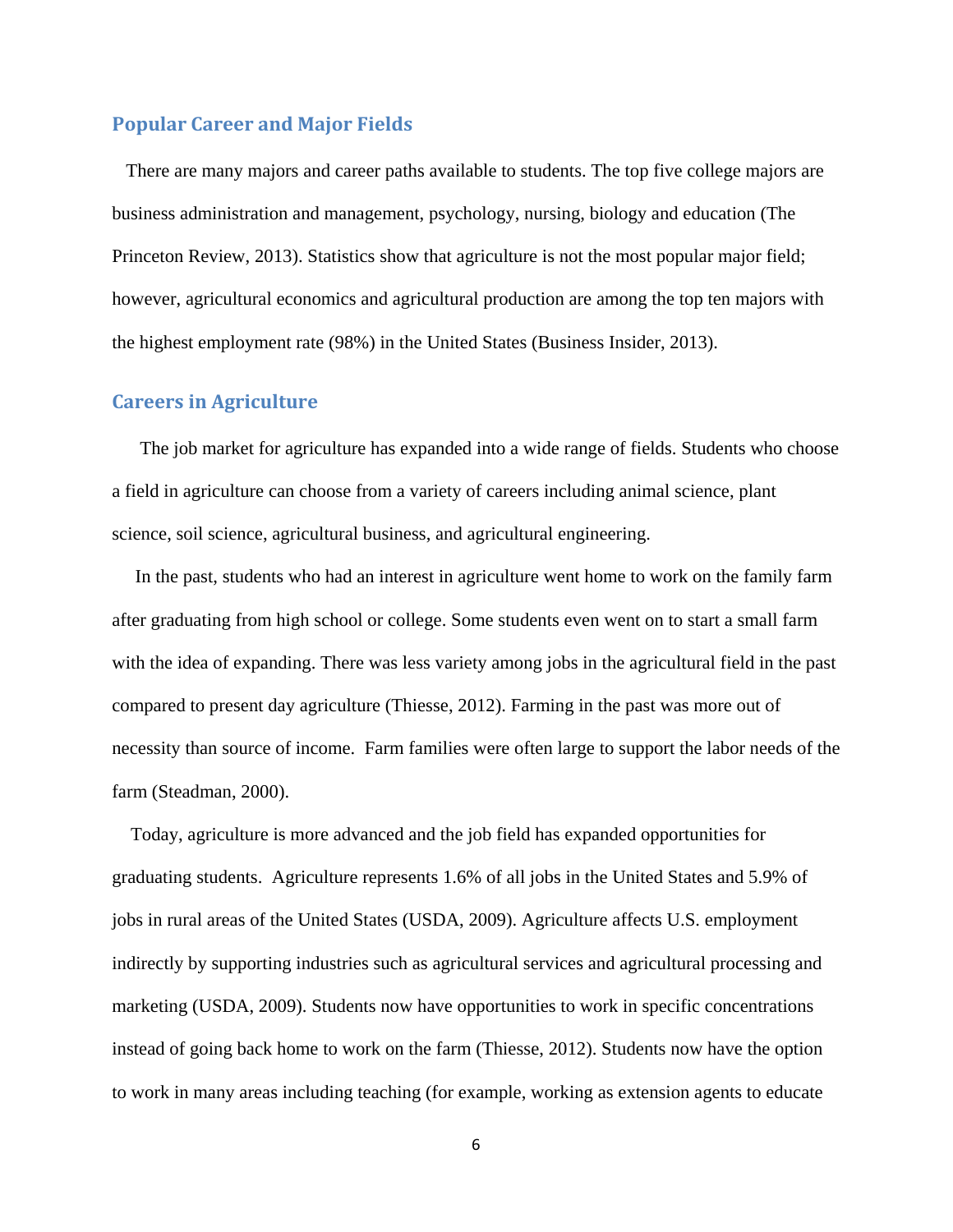local farmers), marketing for companies such as machinery and crop production service companies, commodity trading, or working in agricultural production.

# **Factors Influencing Choice of Career and Major**

 Many factors can influence come into play when college students choice of career path. Students will typically take into account the quality of life they want when they are older. Factors such as interest in field, academic ability, familiarity, economic stability, and influential people can all play a role in the decision.

#### **Interest in Field**

 Some students grow up knowing what they want to do in life. These are the students who will go the extra mile to reach their dream job. However, students often settle on a different path due to many factors they can't control. Students will research their chosen career path and explore everything about it. The salary and benefits of that job do not play a role in this decision. In a research study the factor "match with interest" rated over job characteristics, major attributes, and psychological and social benefits in importance when students choose a major (Beggs et al., 2008). Students will seek out schools that are well known for that major or trade.. Most students today are more concerned with the amount of money they can earn. However, there are a few students who pursue their dreams (Mcglynn, 2007).

#### **Academic Ability and Aptitude**

 Many students choose their major based on their academic ability (Beggs et al., 2008). However, some students do not have the ability or the work habits to succeed in some majors that may require more study than other fields of studies. These students may find a better fit in a less work intensive major that requires fewer difficult classes. This affects the career paths of these students. Other students have the ability to handle majors with greater workloads and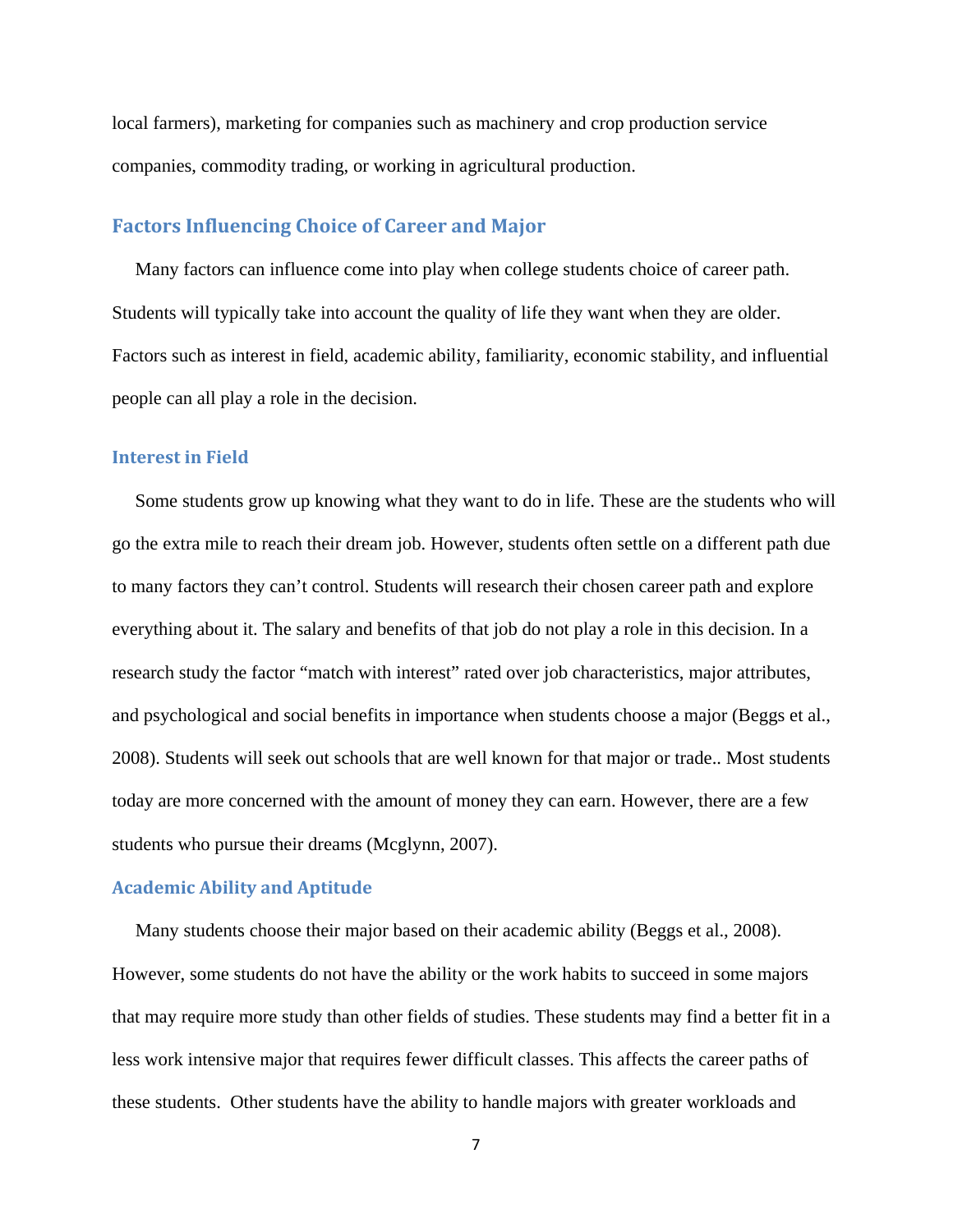choose the career path that will lead to a job requiring more education. Examples in this category include veterinarians, doctors, or lawyers. For jobs such as these, students need more than one degree.

 On the other hand, some students have the drive to put in the work in very labor intensive fields but do not have the intelligence to perform the tasks that are needed for their chosen field (Beggs et al., 2008). These students often receive help from tutors, special education teachers, and special exceptions when taking exams and doing homework. Students are given every opportunity to excel and work in their field.

 Based on grade point averages, agriculture colleges are receiving students with good high school GPA's. Studies show that the average high school GPA of agriculture students is above 3.0 (Rocca, 2013). Therefore, students who enter agricultural majors generally have the ability to excel in their selected areas of agriculture.

#### **White Collar vs. Blue Collar**

 Most parents want their children to go college and get great jobs. However, not all high school students want to or have the ability to go to college. Some students want to be carpenters and construction workers. The workforce will always need the blue collar people who do manual labor jobs (Stamps, 1998). Even though technology continues to evolve and grow, there will always be a demand for trade centered who want to work straight out of high school.

 Some high school students join the armed forces after graduating. Such students may want to follow the path of their parents or find that military service is a way to pay for more education. The armed forces can help students who struggle with structure and motivation, something that students need when continuing on to college or trade school (Gilroy, 2007).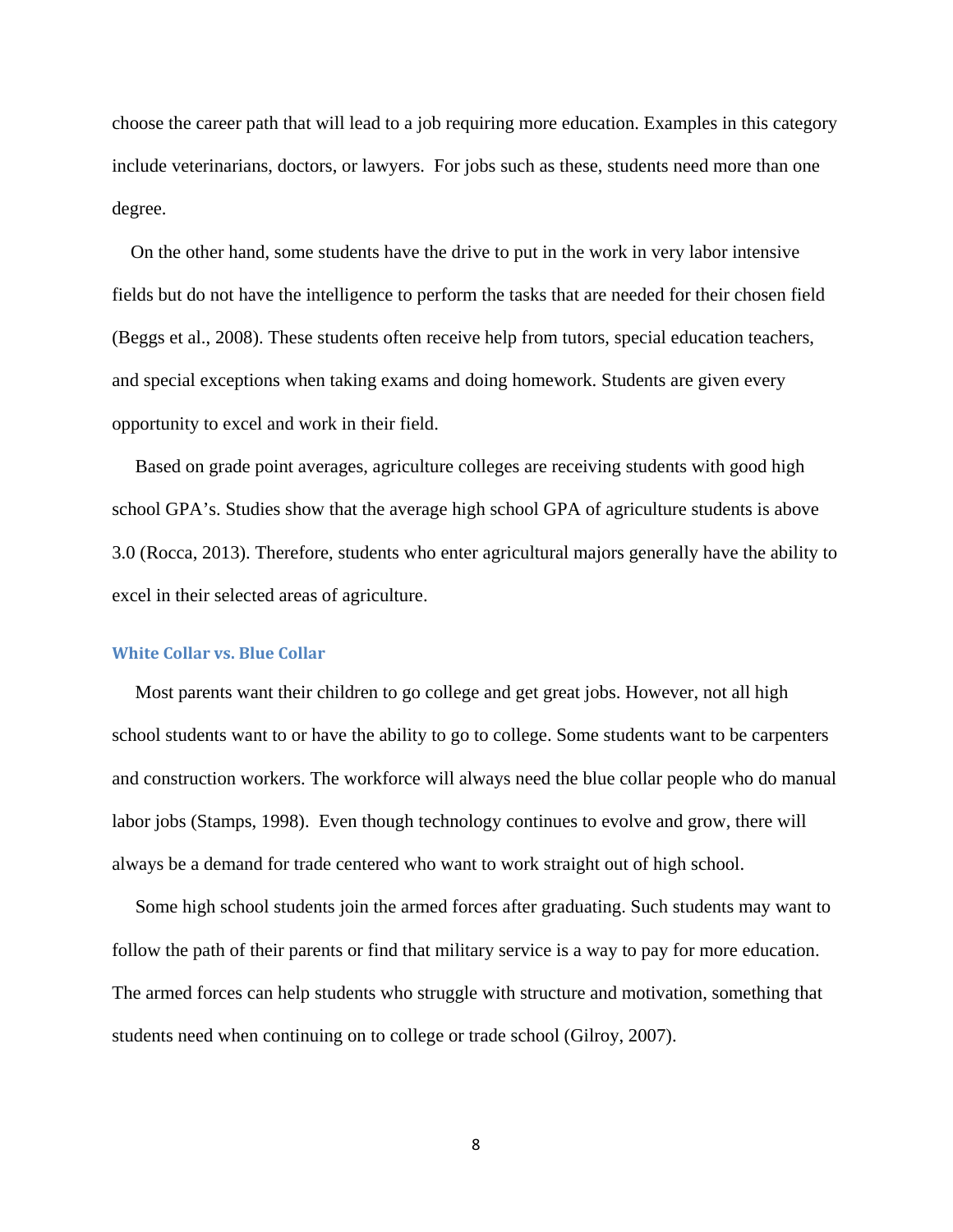Some students will go to trade schools instead of attending college. Trade schools can provide training in fields such as mechanics, welding, electricity, or plumbing (Stamps, 1998). The short school year allows students to go to work more quickly after graduating from high school instead of having to stay in school for four or more years. Trade schools also allow students to work in a field of interest while going to school.

#### **Personality**

 Personality is another important factor in career choice. Studies have shown that students will choose a major that they think will fit their personality type (Mihyeon, 2009).The confidence that a student has can determine how far a student will go with their education. Students who believe in themselves have more confidence and are more likely to go for what they want instead of settling for something that is comfortable.

 The personality of students can also play a role in choosing a major. According to studies, students who have an investigative personality are more likely to major in science fields. Students with an artistic personality are more likely to major in arts and in interdisciplinary fields. Students who are very social people are more likely to major in the social sciences (Porter and Umbach, 2006).

#### **Influential People**

 Family and friends are considered to be an influential part of students' choice of major. Parents with an agriculture background most often have an impact in where students go to college. Family role models have more of an influence on what students major in (Wildman and Torres, 2002).

 There are many people in a student's life who can influence their career decisions. Most of the time, parents and friends play a large role, but coaches and teachers can also have a huge impact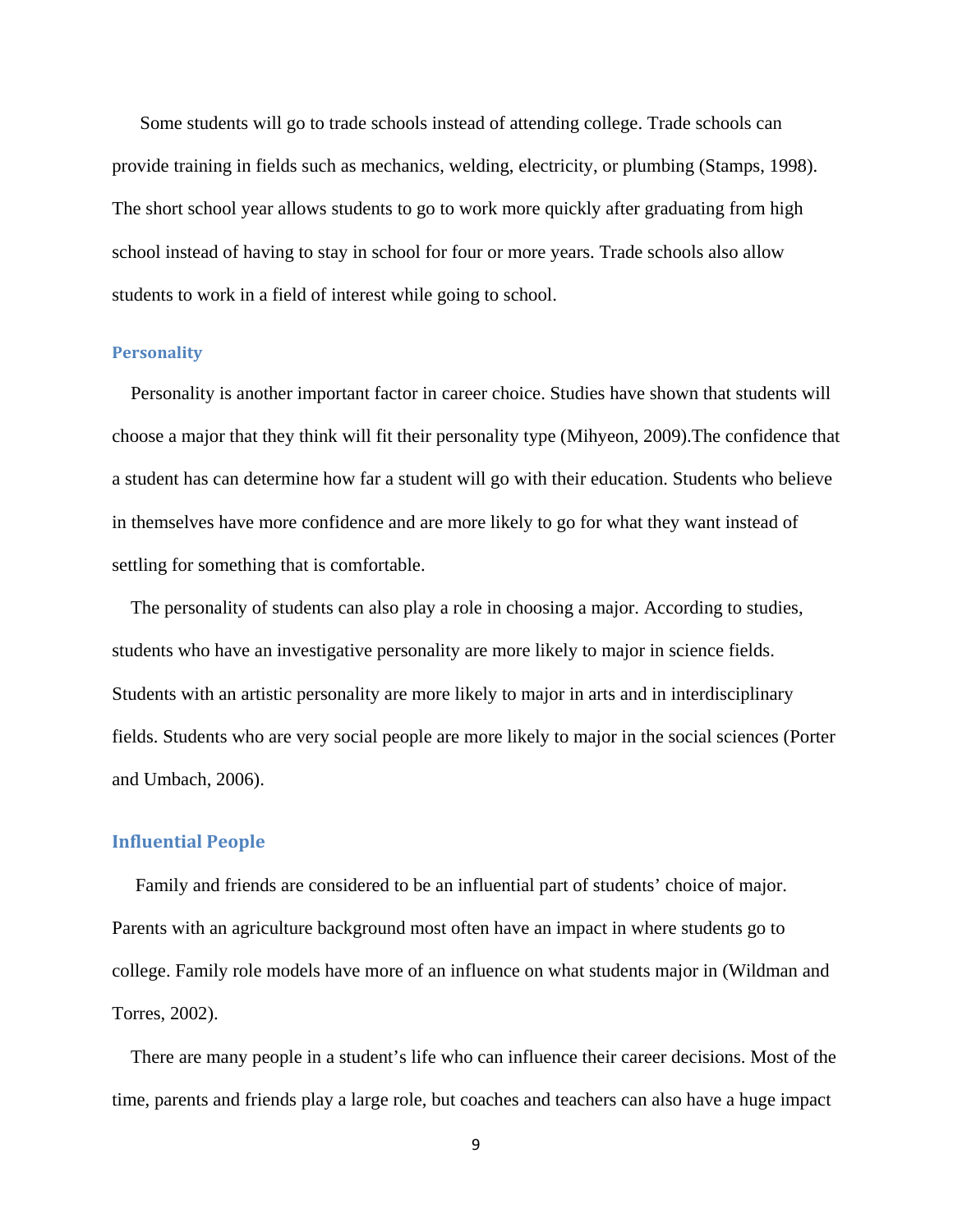on a student's life (Wildman and Torres, 2002). Teachers and coaches can help a student to do better in school, to get into college or to get on a better path. The impact that these adults have on young students can have a major influence on their career path.

 Academic or athletic coaches are role models for students and also play a big part in molding future generations. Coaches help prepare young men and women for the challenges outside of high school by exposing them to challenges including situations in and out of the classroom (Blum, 1995). How students react to these lessons early in life can play a big part in what decisions students make down the road. A bad role model or coach can have a negative influence leading to bad life choices, while a good role model or coach can have a positive influence leading to good decisions.

### **Family Business**

 Students whose parents own and operate small businesses may want or feel obligated to follow in their parents' footsteps (Zody et al., 2006). Students may consider the ease of life that is available to them because a job would be available to them right out of school, they could hold a high position within the business, and there is a possibility that they might own and operate the business one day. However, children of family business owners often have more experience with how the business world operates. These students have often worked in the family business their whole life, experiencing all of what their parents went through in the day to day operation of the business. This can have a positive or negative effect on the student.

### **Economic Stability**

 Many students believe that to live a comfortable lifestyle they need to be economically stable. When these students look into a major or a career path, they seek out the higher salary jobs or they look for majors that involve the most job security (Wildman and Torres, 2002). The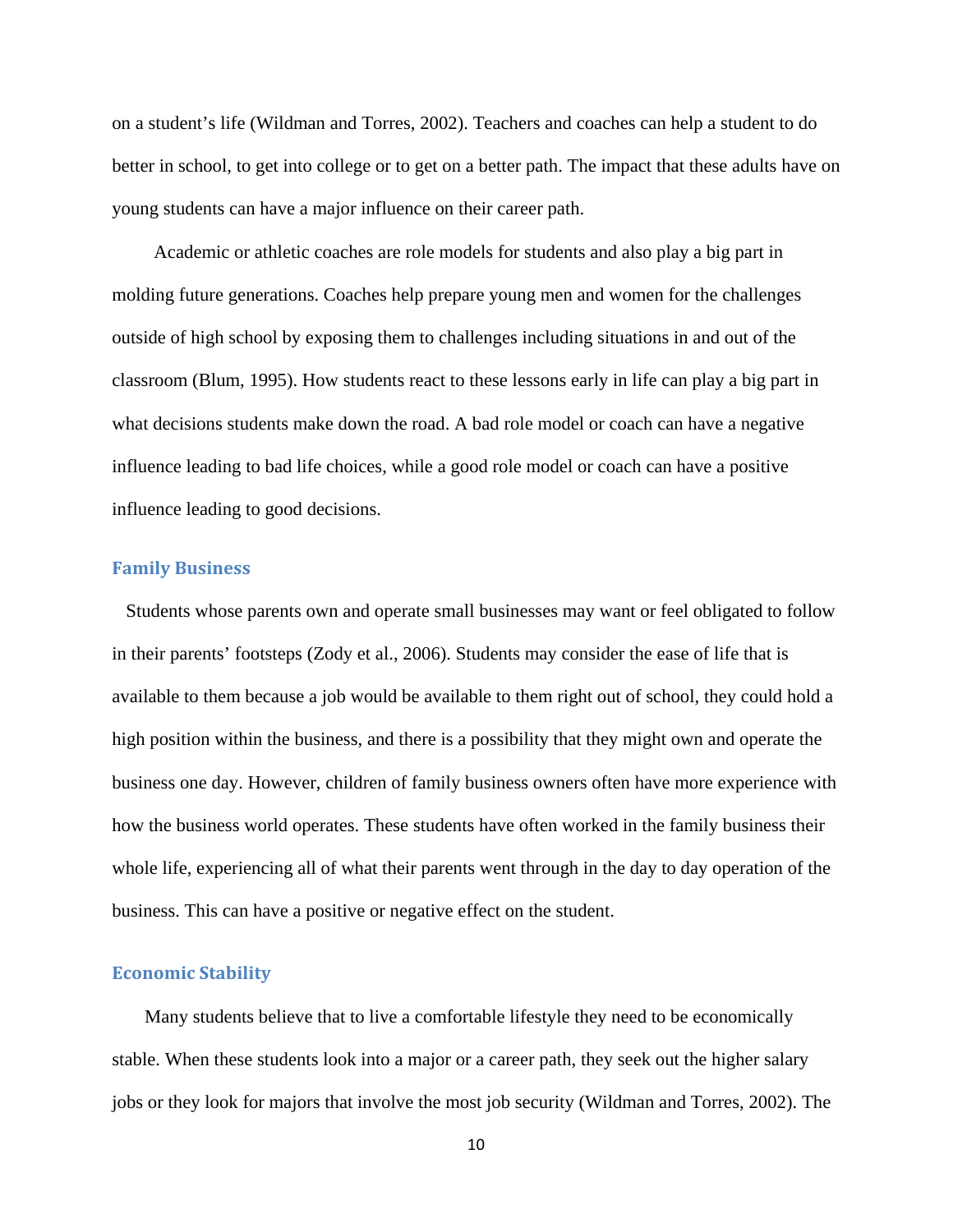financial aspects that students consider include high earning potential, benefits, and opportunities for advancement (Beggs et al., 2008). Given the current economy, and American culture, many students think they need a high paying job to make it in society these days.

 Along with stability during their career, some students may even look ahead to retirement. Students want to make sure they are secure for the rest of their lives, and may look into careers that have benefits to help them in the long run (Wildman and Torres, 2002).

#### **Gender**

 In the past, gender roles in the work force have been uneven and unfair (Bronstein and Farnsworth, 1998). Women usually had lower paying jobs than men (Bronstein and Farnsworth, 1998). Currently the playing field between the two are more even. However, when looking at the workforce you can still find men and women in stereotypical job fields (Greenwood, 1999). Studies have shown that young men and women have different styles when it comes to choosing a career (Mihyeon,2009). Men have a more liberal and progressive style of thinking. Women prefer a hierarchical style of thinking (Mihyeon, 2009).

#### **Race**

 Along with gender differences in employment, there are also differences in race. In the past, minorities faced many barriers when trying to enter the workforce. However, the workforce is now required to have ethnic diversity among employees. The gains in diversity have been small because of career choices made by minorities, going from blue collar jobs to jobs in corporate and business settings (Gittleman and Howell, 1995). Studies have also shown that colleges have trouble bringing more ethnicities into agricultural majors. A major portion of ethnic students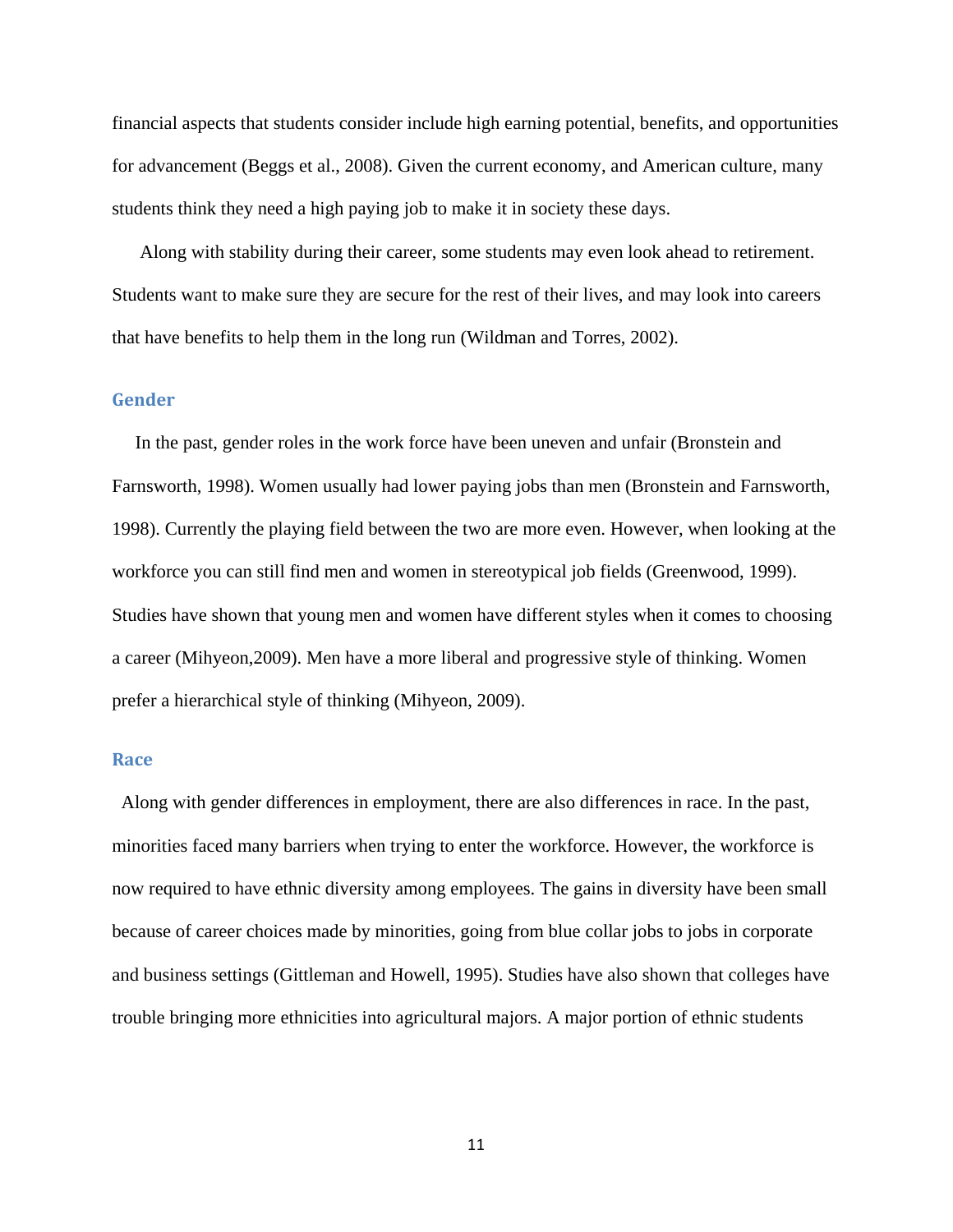major in areas other agriculture, whereas the Caucasian race still represents a major part of the student body in agricultural colleges (Rocca, 2013).

#### **Outside Factors**

 There are many outside factors that can affect how a young man or woman will choose their career. The environment in which a student grows up plays a vital role in their choice of career path. If a student grows up in an environment where all young men and women go straight to work after a high school, that student will be more likely to go straight into the workforce as well (Swanson and Fouad, 1999).

 Some students have more opportunities than others; some have scholarships to go to college, some have the connections to help them go further, and some come from wealthier families. These things make it easier for a student to choose any career path they might like, compared to a student who does not have these opportunities (Cross and Slater, 1997).

## **Factors Affecting Career Selection in Agriculture**

 There are a variety of factors that affect agricultural students. McGraw et al. (2012) reported that college students who major in agribusiness have been most influenced by factors that include great advancement opportunities, salary and benefits, and the work atmosphere.

 The people who most affect a student's choice of major are friends, parents, teachers, and alumni (Herren et al., 2011). The people affecting a student's career choice tend to provide more insight about the career field including factors such as how big of a salary it offers, how fast a student can advance, or the benefits that come with that job field.

 Family and friends with a background in agriculture oftentimes have an impact in a students' decision to major in agriculture (Wildman and Torres, 2002). There are also great opportunities for advancement and job placement in the agricultural field, including careers that are both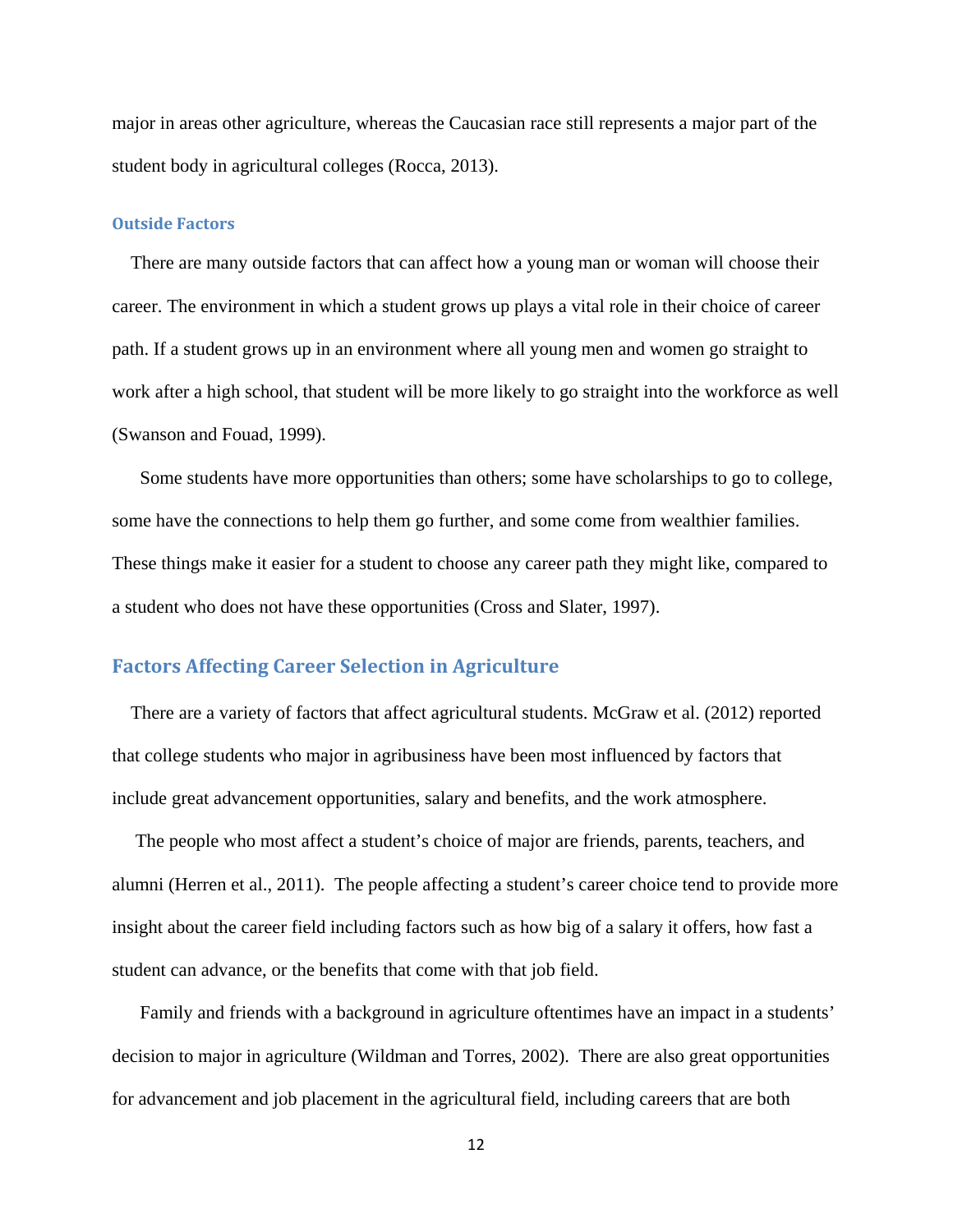directly and indirectly related to agriculture (USDA, 2009). Students'interest oftentimes match the interest with the field of agriculture.

Prior experience in agriculture, other agriculture experiences, and relatives in agriculture had the biggest impact on studentswhen choosing to major in agriculture(Wildman and Torres, 2002). Students also indicated that agribusiness professionals and extension agents had a major impact in choosing a major (Wildman and Torres, 2002).

#### **FFA and 4‐H**

 Future Farmers of America (FFA) teaches high school students about topics related to agriculture through classes, hands on experience, competitions, and conventions (Battle, 2003). 4-H is a volunteer organization that teaches young men and women about agriculture (Battle, 2003). Both FFA and 4-H teach young students about leadership, team cooperation, and decision making that can help students the rest of their lives (Battle, 2003).

 Students who grew up on a farm or participated in FFA or 4-H often go into a career field involving agriculture. However, a study at Michigan State University shows that only one quarter of students enrolled in agriculture or natural resources were involved in FFA or 4-H (Shuresthaet al.,2011). The study also shows that less than one fifth of the survey population had farm experience (Shuresthaet al.,2011). These percentages may differ from state to state, but show that a large of percentage of agriculture students had urban and suburban areas.

### **Changes in Major Fields**

 Students often change majors during their college career. Research has shown that 50 to 75% of students change their major at least once during their college career (Cunningham, 2009). Students change their majors for several reasons: hasty initial decisions without the proper knowledge, peer pressure, improper use of resources, or poor academic performance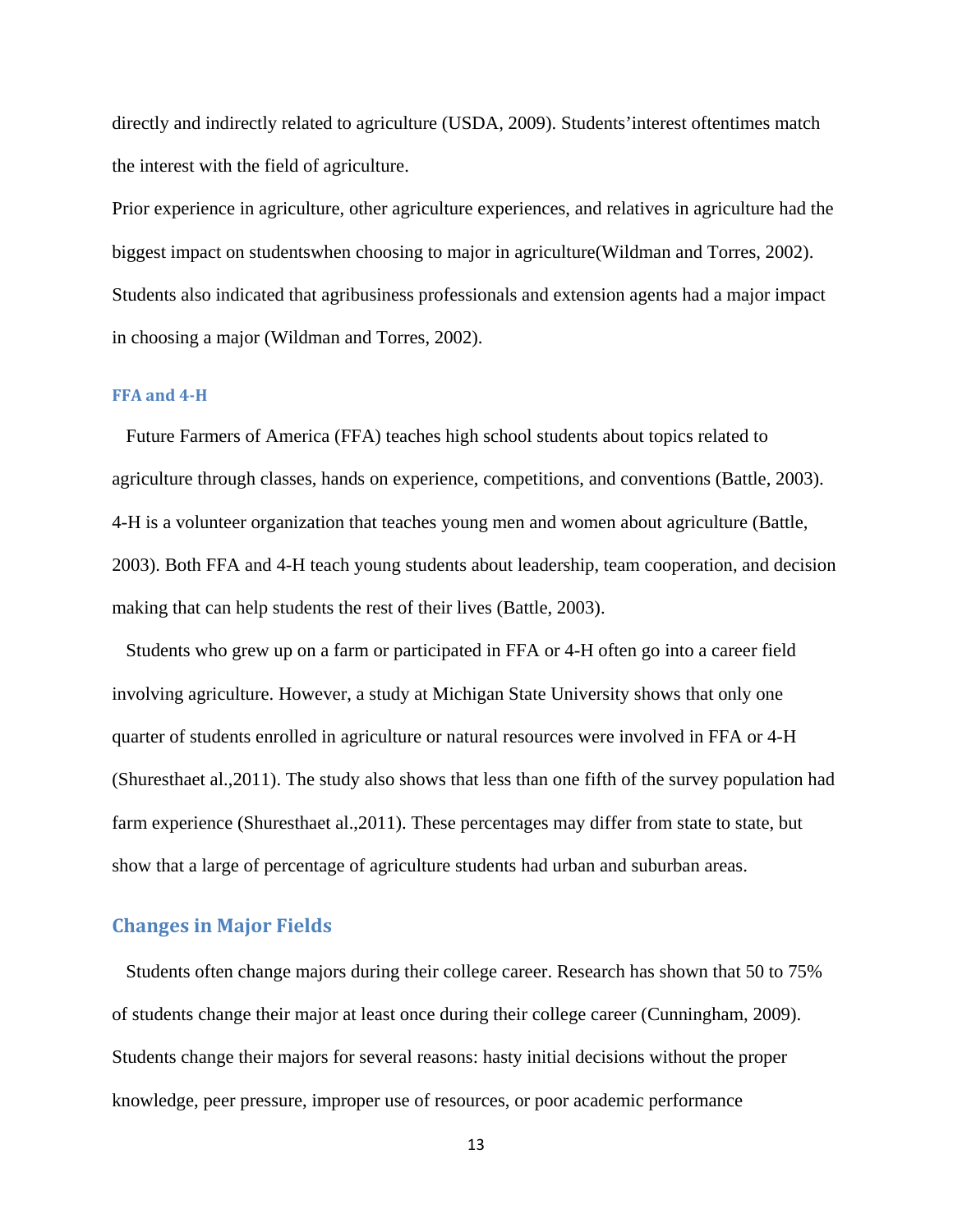(Cunningham, 2009). When deciding to change majors the choice of a new major is most influenced by the reputation of the major itself (Cunningham, 2009).

## **Tools Used for Career Choices**

 Students may be unsure about a career path or may be unable to choose between two career paths. There are tools for students in college and high school to help them choose a career. These tools include career tests, career counseling, job fairs, and job shadowing. Career tests usually offer a wide range of questions that will pool all of a student's interests and group them into possible job fields and majors. Career tests can show where students need development in skills or experience (Trusty et al., 2005).Students can also take advantage of many college prep courses to help them to sharpen skills that are needed to be successful in college. Some courses involve taking tests that will show activities and interests that can help students decide what path to follow.

Guidance counselors can also help students by trying to match the personalities of students to careers that would fit them best (Alfred-Davidson, 2009). Counselors also help students to enhance skills such as communication, leadership, teamwork, and information gathering. When students graduate from college, counselors can help students into the career field. Counselors help students put resumes together, practice interviewing techniques, and find job openings in related fields (Alfred-Davidson, 2009).

# **Recruiting**

 Recruiting is another factor that plays a role in a student's decision making process. Students can be recruited by different schools because of academic performance. Schools and corporations both use recruiting as a way to draw in more students or potential employees (Herren et al., 2011). Students are recruited by companies to bring in new ideas and more talent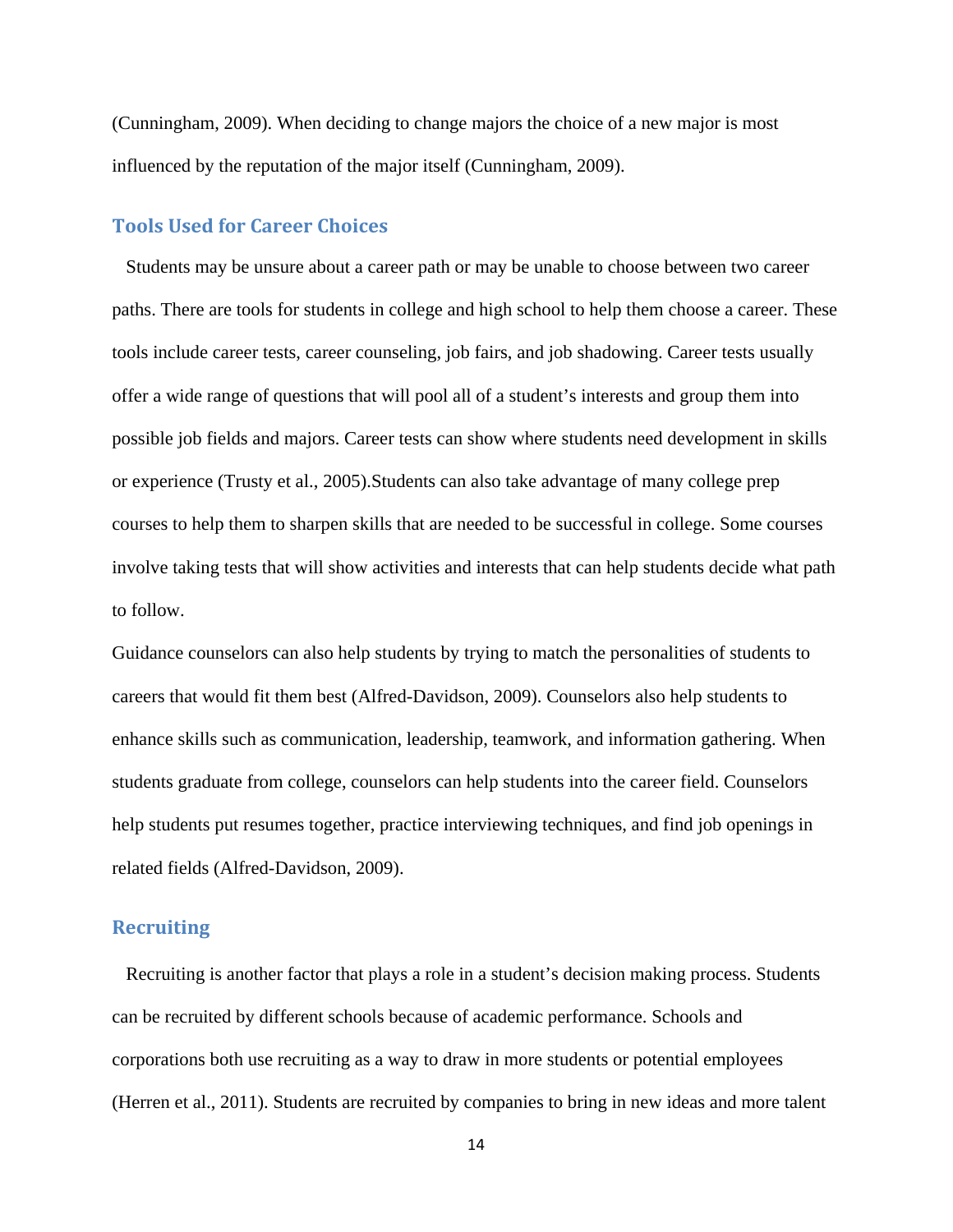to help companies grow. Recruiters from companies will show the benefits of working for that corporation to try and sway the student's decision. Recruiters use videos, brochures, coffee mugs, and many other things to promote their company.

 One way recruiters can meet students is by going to career fairs and colleges. Recruiters will go to a career fair to promote the company to future college graduates. Career fairs are face to face meetings between jobseekers and employers (HACCC, 2013) and are a great way for students to see what companies have to offer.

# **EmploymentAfter Graduation**

 In today's workforce it is getting harder for college graduates to get jobs in their field of interest. Students get discouraged when entering the workforce if they cannot find a job related to their major. Sometimes the economy limits the number of jobs that are available for recent college students (Nabi, 2003). Students may have to wait long periods of time for a job in their chosen field, settling for jobs that are lower paying and out of their field of interest.Students who have outstanding student loans are forced into other fields to earn money to pay off loans. Nationwide, companies are offering 17% less entry level positions to graduates than in previous years (Lee, 2008). Employers are becoming more selective in their search for new employees, often requiring more experience in the work force (Lee, 2008).

 Students often expect to start out with a high paying position (Devlin and Peterson, 1994). In contrast, most newly graduated students have to start from the bottom as interns and work up. There are a few positions that start at the top out of a student's field; students trained as doctors, nurses, or veterinarians, for example, have a better chance of getting high paying positions. Students lack the skills or experience needed to perform tasks for the jobs in their field (Nabi, 2003). Students may lack people skills, often meaning that a student is shy or has a hard time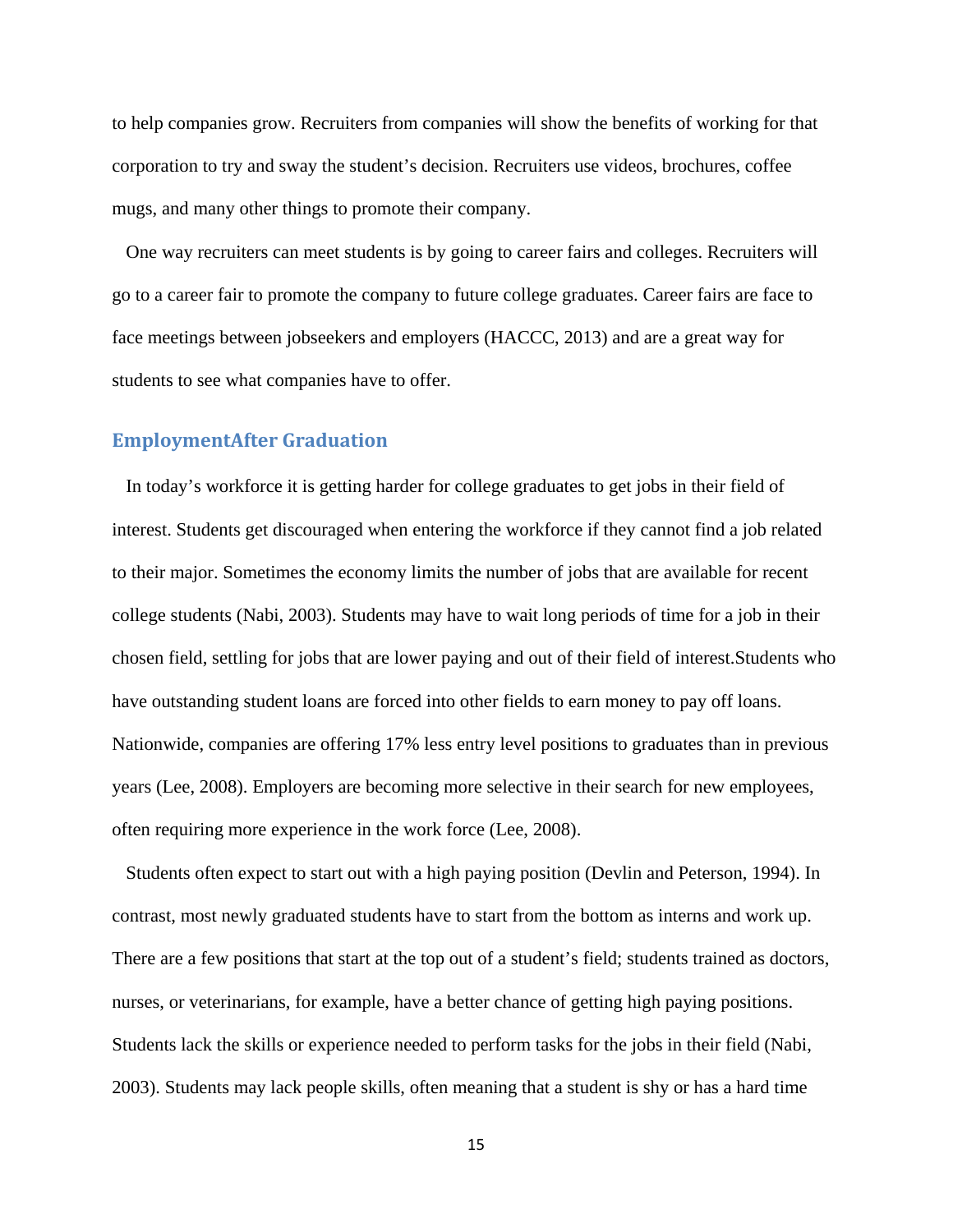communicating with the public. Students who have never worked also lack the basic job skills that are needed to perform day to day operations.

 While in college, students often do not have a job. This leads to a lack of experience, and students have to take lower level positions when starting out in their careers. There are a number of students who do land a great job when graduating from college. This happens if a student has worked for a company for a long period of time during college or during summers. Students who get great jobs may also be highly qualified for the job, or the job may be in a field with high demand. Research shows that students who find internships in their career field secure jobs in their major more than students who do not (Callanan and Benzing, 2004). A declining job market takes students out of the entry-level positions.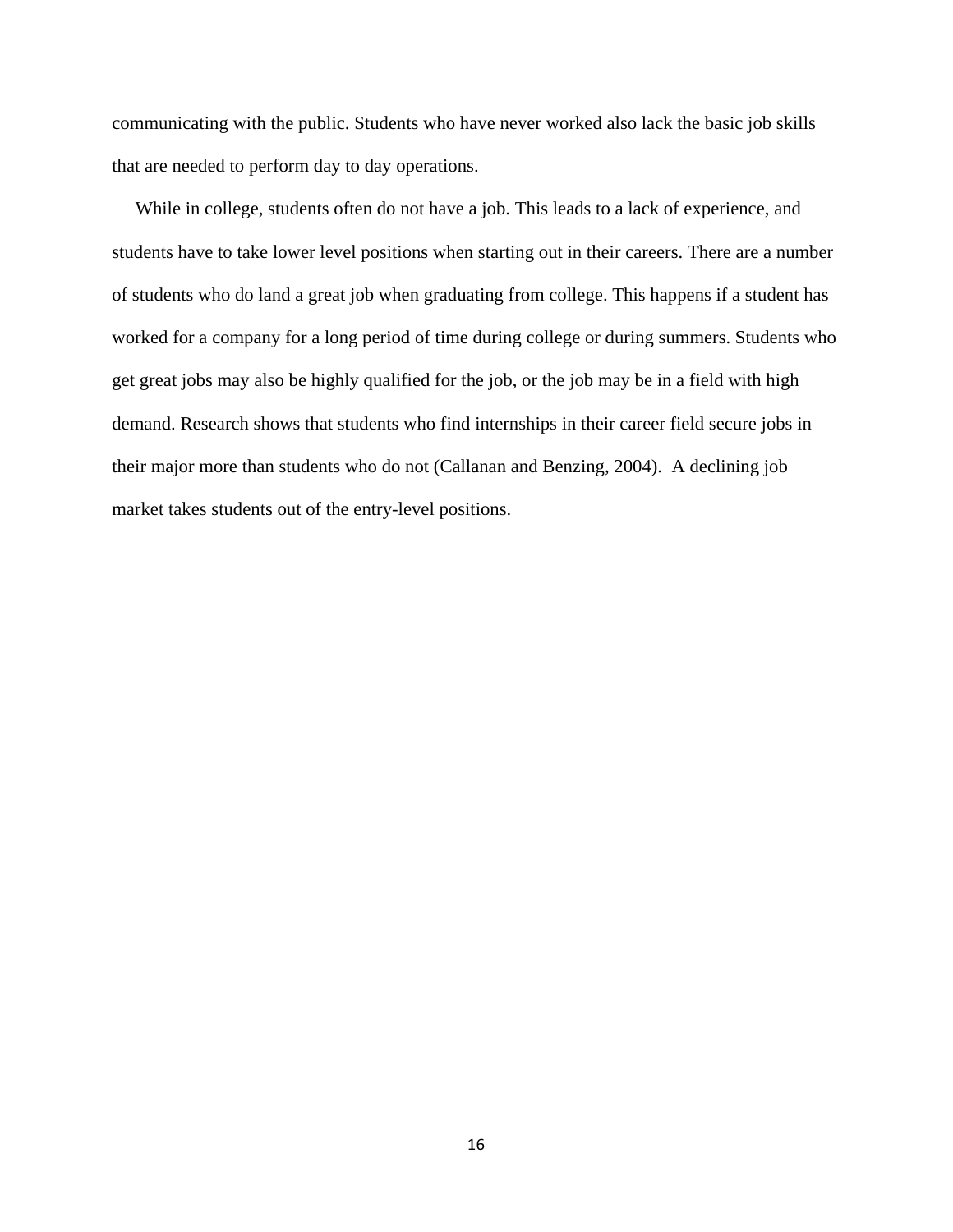# **Chapter 3: Methodology**

 To meet the research objectives of this study, a survey was developed to determine what influences a student's choice of major and career. The questionnaire consisted of 36 questions pertaining to the size of the school that students attended, the environment students grew up in, and the organizations in which students participated. The questionnaire also included questions to determine how important specific job skills and courses are to students. A scale of 1 to 5, with 5 being very important and 1 being not necessary, was used. The questionnaire also included questions that asked how dedicated students were for their career path and what factors played a role in choosing a major. The survey was approved by the UT Martin IRB (13-231-E05-4005). See appendix for complete questionnaire.

# **Survey Population**

 The survey was administered to 128 freshmen who are majoring in agriculture. The survey population consisted of the agriculture freshman studies group (GENS 101) at the University of Tennessee at Martin. Students were from 17 to 19 years old, with the exception of one student who was 30 years old. The students majored in agriculture with concentrations in Agricultural Business, Plant and Soil Science, Animal Science, Agricultural Engineering, or Pre-vet. The students completed a paper copy of the questionnaire during the first week of school, in August 2013.

#### **Data Analysis**

 All of the information collected from the questionnaire was typed into a spreadsheet in Microsoft Excel (2007 version). Excel and SAS (SAS v. 9.3, SAS Institute Inc., Cary NC) were used to analyze the data. Chi-squared testand Fisher's exact test were used to see if the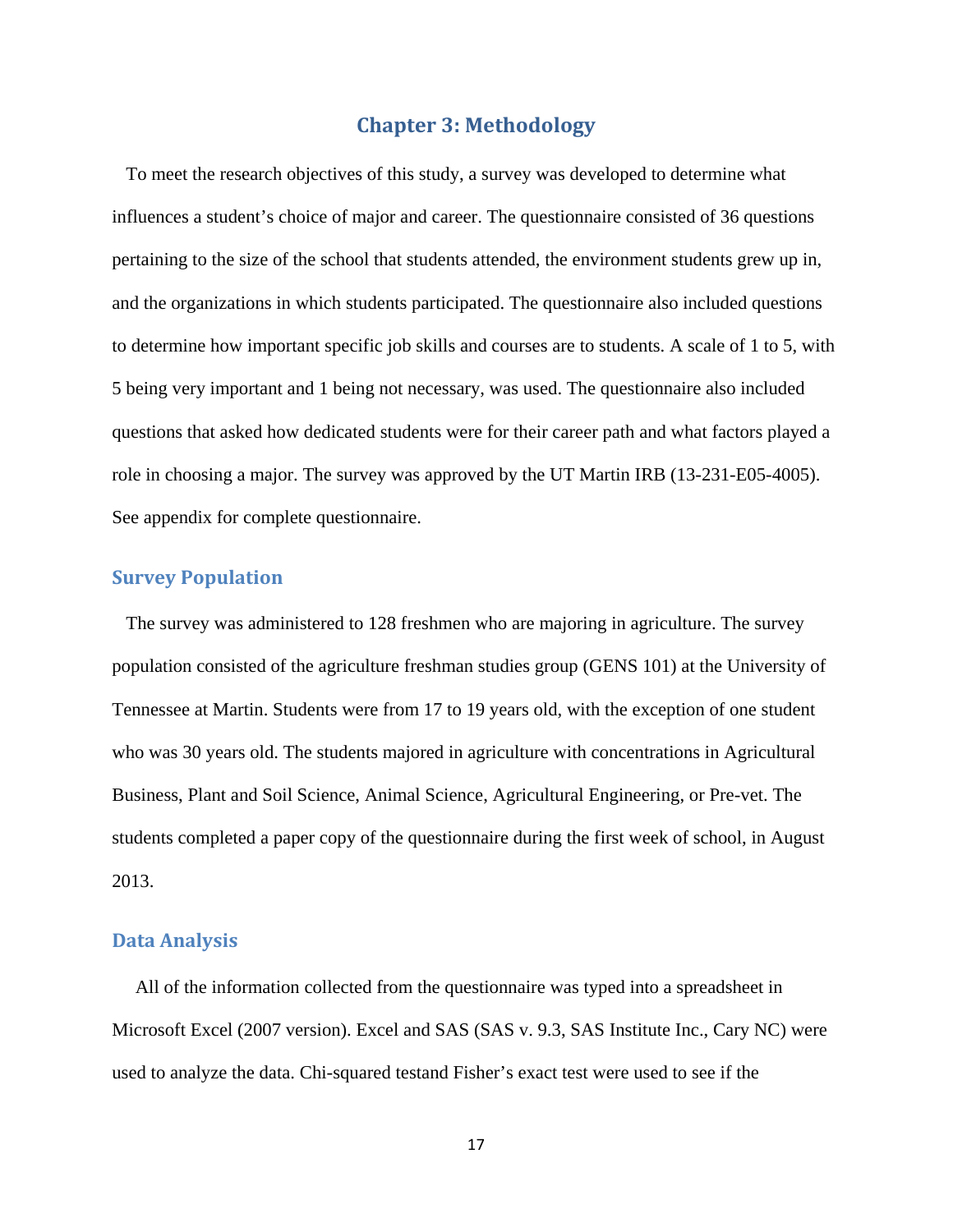relationships among factors were significant. A significance level of 0.10 was used. The average and standard deviation formulas in Excel were used to summarize the results for the importance of job skills and courses. The data were also summarized in pie charts and bar graphs to show percentages and number of students in each group.

 The projected career paths for students were combined into four groups for the chi-squared tests: Agribusiness, Science and Engineering, Veterinarian (Vet) and VeterinaryTechnician (Vet Tech), and Other. Agribusiness consisted of bankers, agribusiness professionals, business owners, and international companies. Science and Engineering consisted of plant scientist, soil scientist, animal scientist, agricultural engineers and engineers. The Vet and Vet Tech group consisted of students whose projected career path was Vet or Vet Tech. The other group consisted of students who plan to be pharmacists, landscape designers, teachers, farmers, and physical therapists.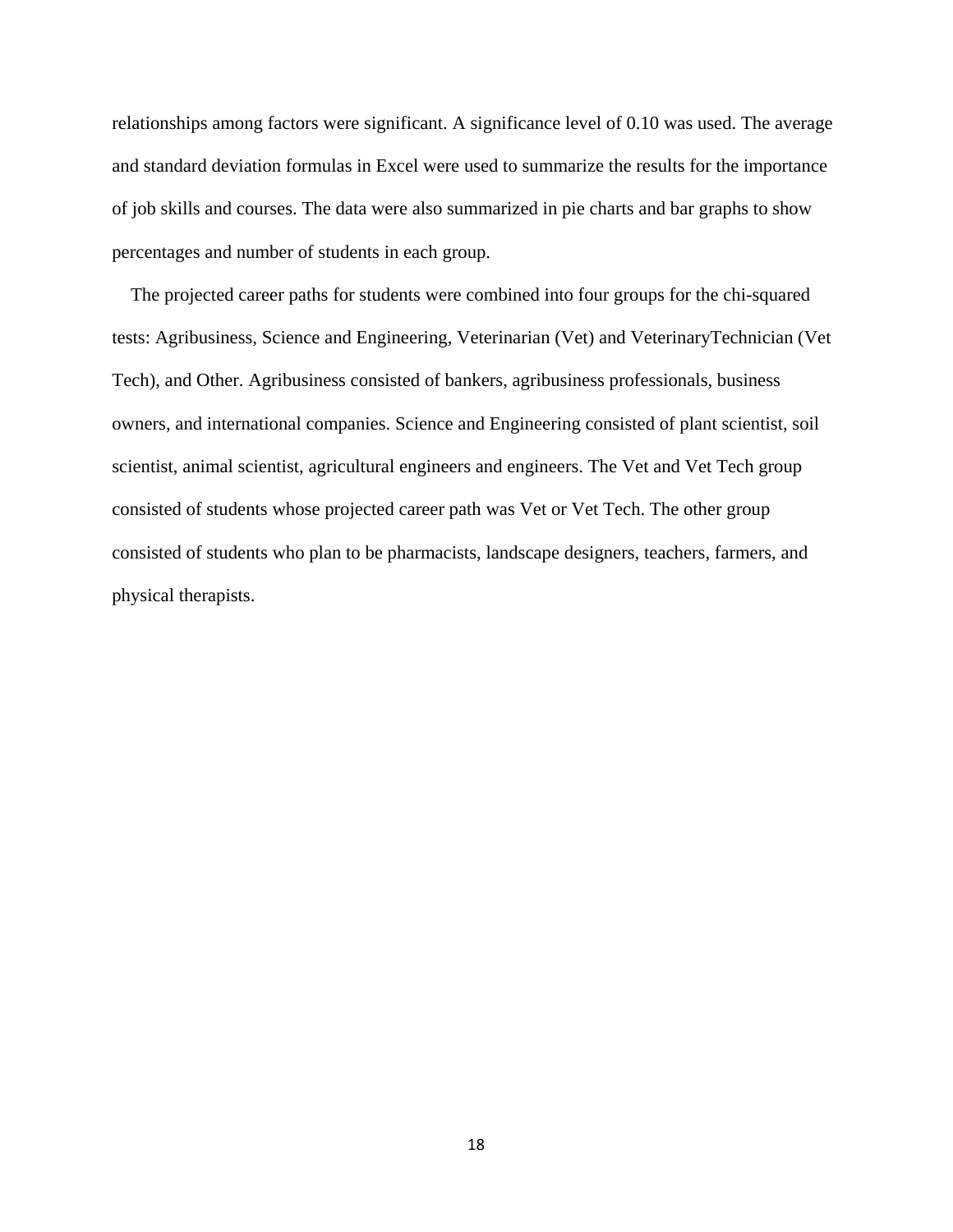# **Chapter 4: Results and Discussion**

 Out of the 128 students surveyed, 60% were female and 40% were male. The top six concentrations were Agribusiness (25%), Pre-Vet (23%), Animal Science (17%), Vet Tech (10%), and Agricultural Engineering Technology and Plant and Soil Science(each with 7%; Figure 1). The other 11% of students chose other areas including Agriculture, Biology, Physical Therapy and Undecided (Figure 1). The largest number of survey respondents projected their career path to be veterinarian (Figure 2). Veterinarian was followed by agribusiness professionals and veterinary technician as career choices.

 Most of the students (72%) scored 20-25 on the ACT (Figure 3). Thirty-five percent of the students participated in both FFA and 4-H, whereas 27% participated only in FFA, 13% participated only in 4-H and 25% did not participate in any agriculturalorganizations in high school (Figure 4).

# **Survey Results for each Objective**

# **Objective 1: Did FFA or 4H influence students on choosing a major?**

 There was a significant (0.0001) relationship between agriculture organization (FFA or 4-H) and whether or not it influenced choice of major. More students indicated that FFA influenced them when choosing a major compared to 4-H (Figure 5). Taking the objective one step further, a chi-squared test was used to determine if expected career was related to participation in agricultural organizations. Students who want to be veterinarians and veterinarian technicians were the largest group with participation in FFA (Figure 6). However, they were also the largest group that had not participated in either FFA or 4-H. There was a significant ( $P=0.075$ ) relationship between participation in FFA and 4-H and the type of career chosen. Of the four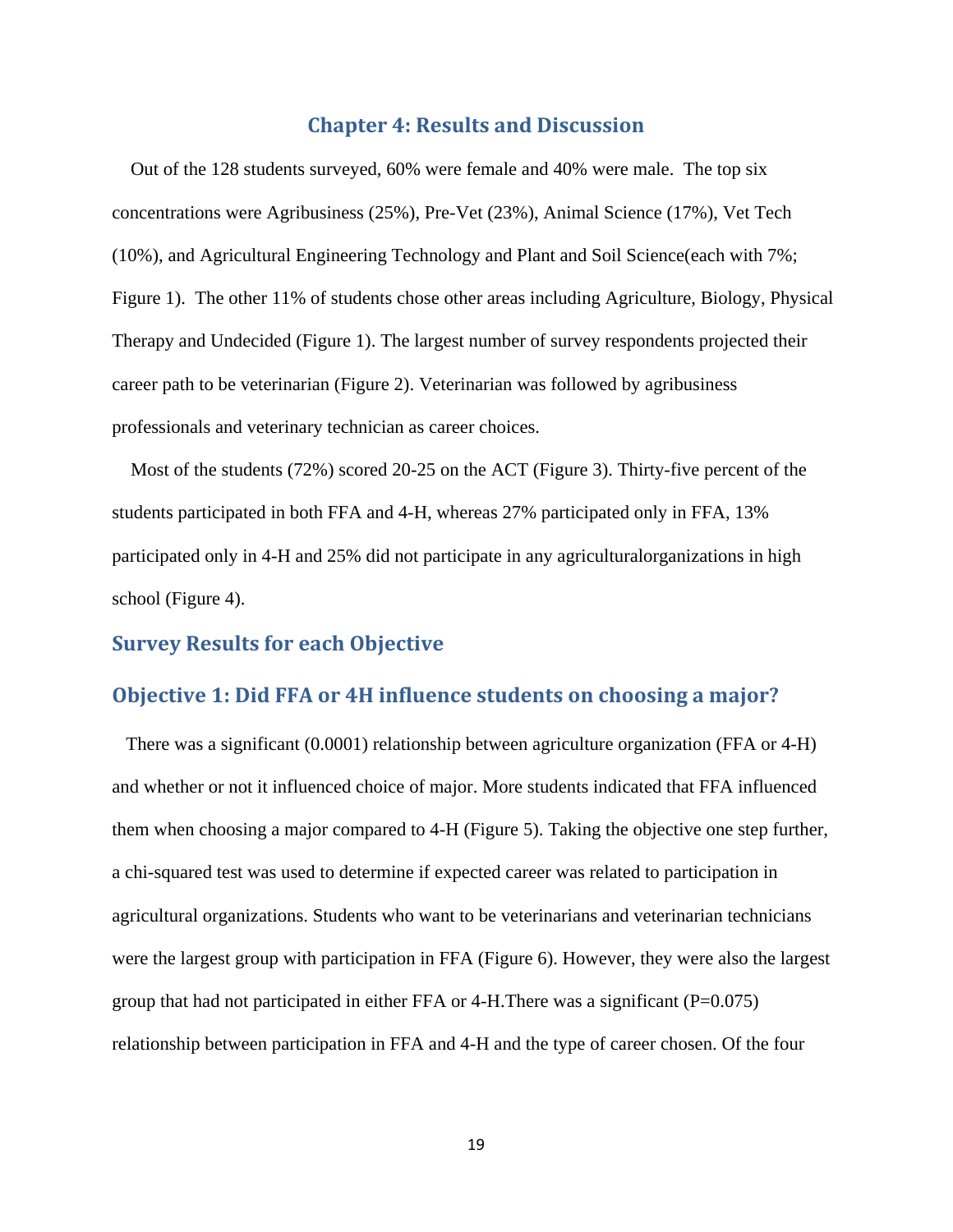

Figure 1. Number of freshman agriculture students in each major concentration at UT Martin, August 2013.



Figure 2. Number of freshman agriculture students in each predicted career path.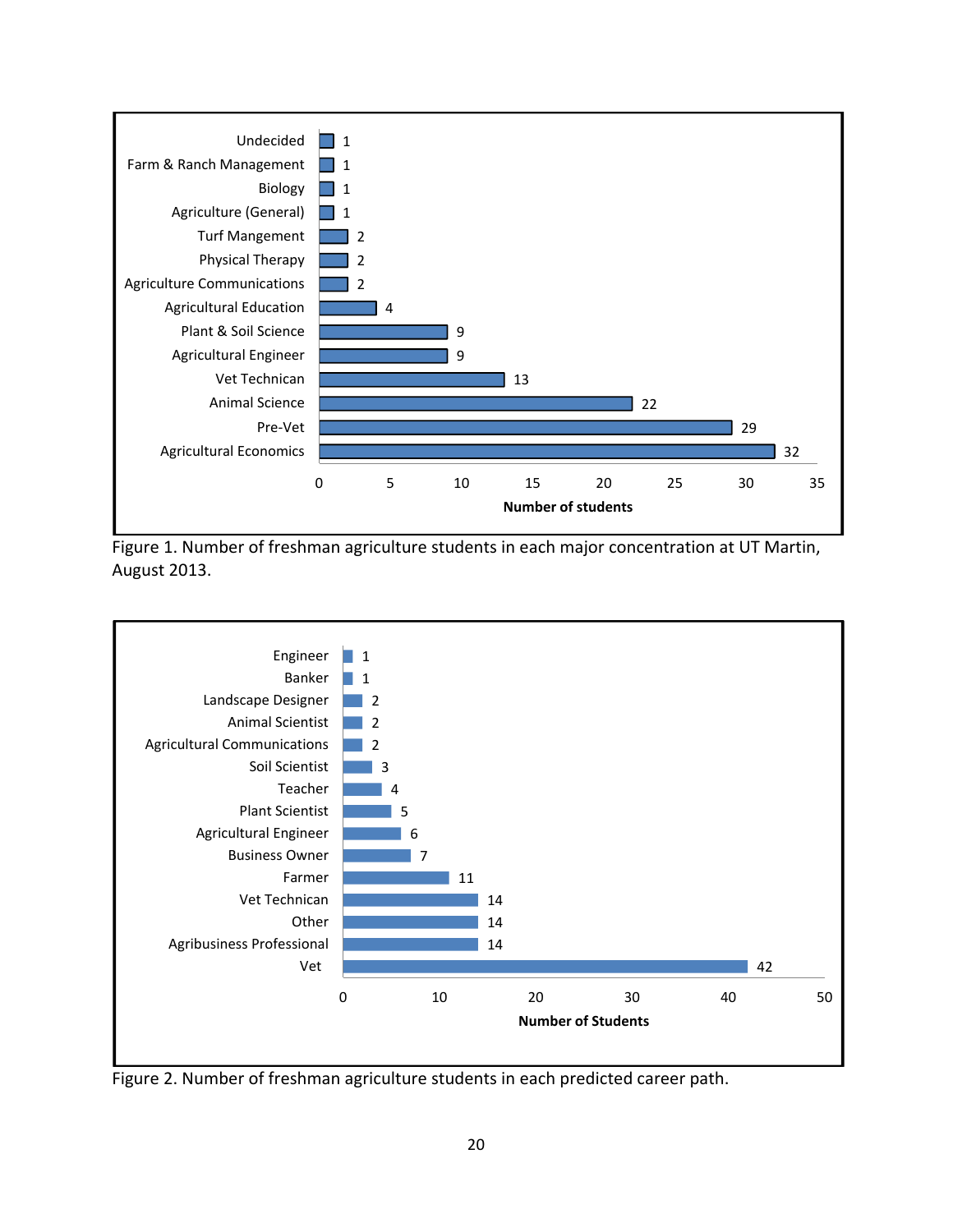





Figure 4. Percentage of freshman agriculture students at UT Martin who participated in FFA and 4‐H while in high school.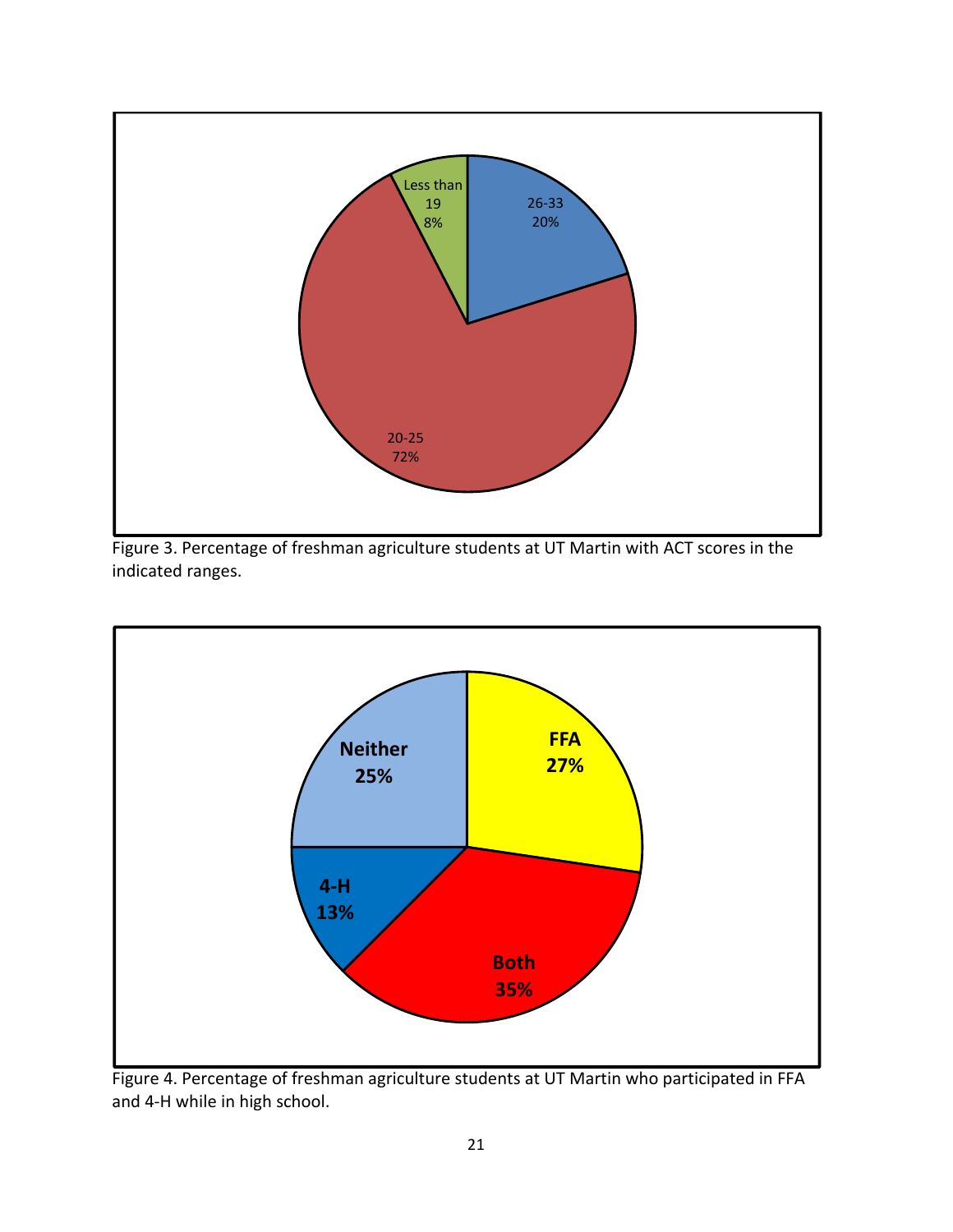

Figure 5. Percent of students who indicated that participation in FFA or 4-H influenced or did not influence their choice of major (expressed as a percent within each organization). Numbers above each bar represent counts. Chi‐square p‐value=0.0001.



Figure 6.Number of freshman agriculture students in FFA/4‐H grouped by projected career path.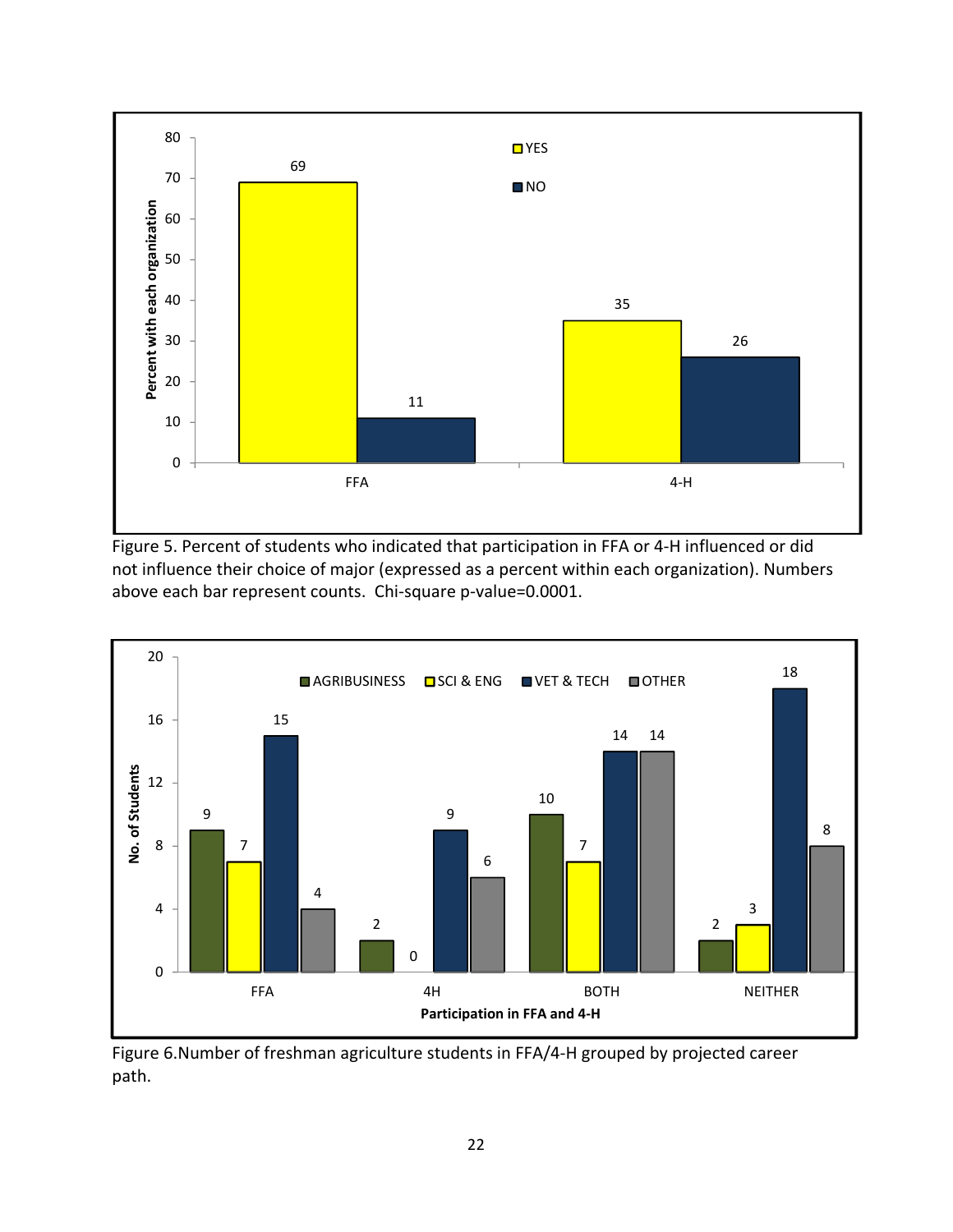groups, students who want to be vets or vet tech had the highest percentage of students who had not participated in FFA or 4-H (Figure 7). On the other hand, FFA, either alone or in combination with 4-H, appeared to be more important to students planning careers in agribusiness or science and engineering.

### **Objective 2: How important are classes/job skills to a student's area of study?**

 Students were asked to rate the importance of various courses and job skills; a scale of 1-5 was used, with 1 being not necessary and 5 being very important. According to the average ratings, students believe that the two most important classes are biology and communications (Table 1). Classes of least importance were fine arts and history with means of 2.4 and 3.2, respectively Students rated time management, career planning, personal finance, and group skills as the most important job skills (Table 3). Students believe that the least important job skills are foreign language skills and international experience. The standard deviations for all of the class and job skill are very low. These results show that the students had similar ranks for the importance of the job skills and classes.

 As expected, introductory agriculture courses received high ratings, ranging from an overall average of 3.9 for animal science to 4.2 for agricultural engineering and agricultural economics (Table 2). Ratings for individual careers varied among career paths, as expected (Tables 2 and 3). For example, students planning careers in landscape design, plant science, or soil science rated plant and soil science courses much higher (ratings of 4.7 to 5.0) than those planning to be vet techs (ratings of 2.5 for both courses).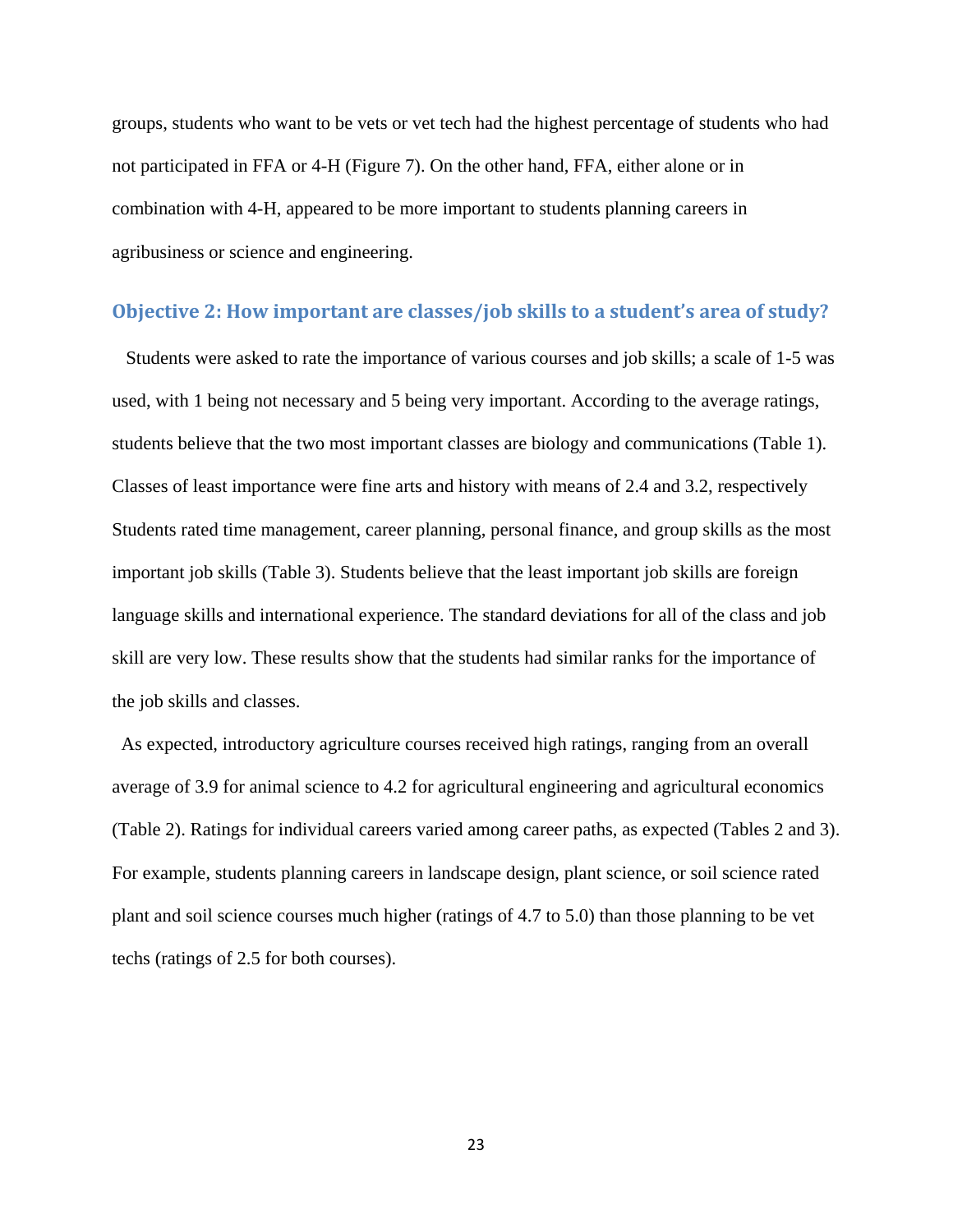

Figure 7. Percent of freshman agriculture students in FFA/4‐H grouped by projected career path. Chi-square p-value=0.075.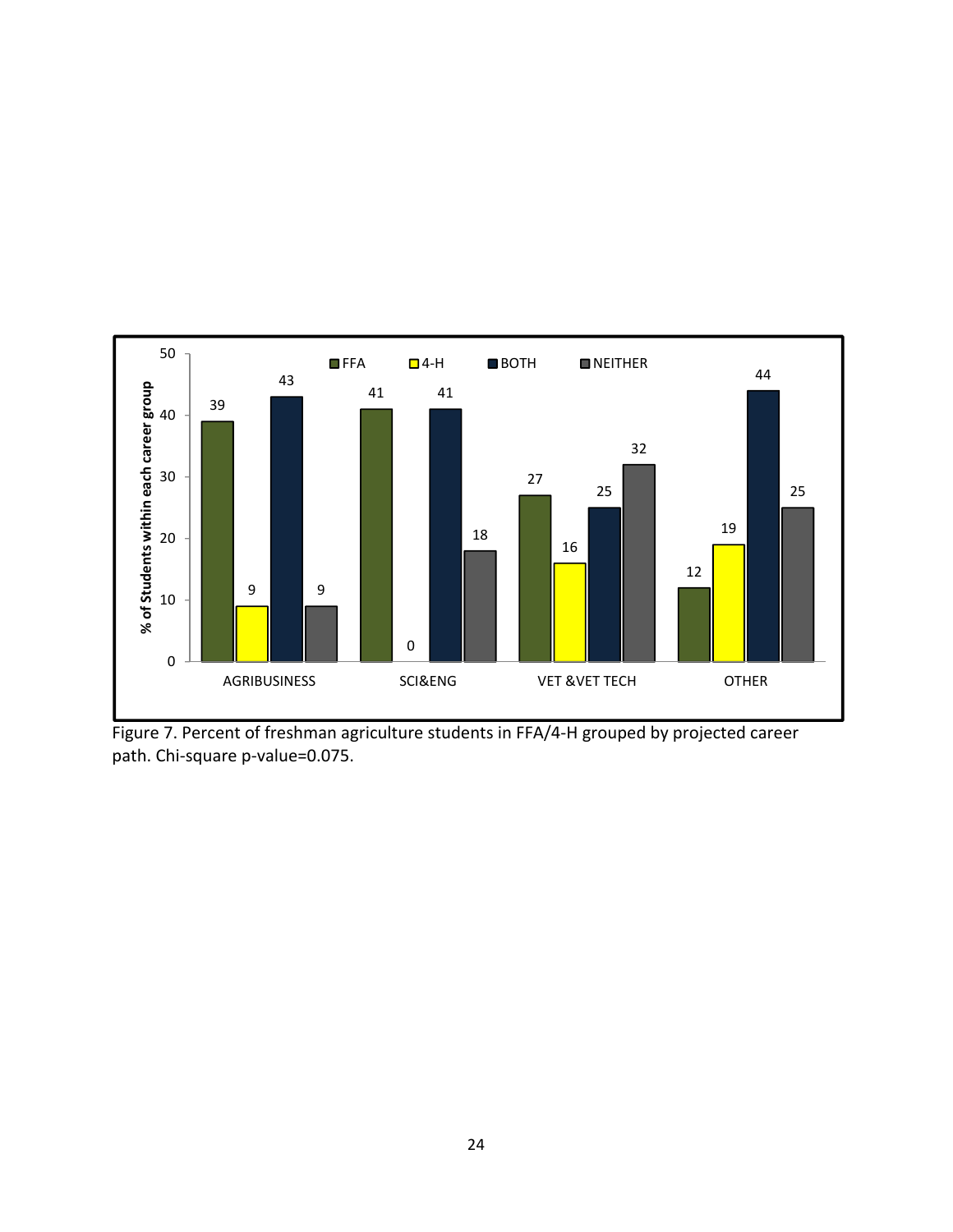| Career                             | No. of Students | English  | Communications | Math     | <b>Statistics</b> | Economics | Finance  | Accounting | Management | Fine Arts | History  | Geography |
|------------------------------------|-----------------|----------|----------------|----------|-------------------|-----------|----------|------------|------------|-----------|----------|-----------|
| <b>Agricultural Communications</b> | $\overline{2}$  | 4.5(0.7) | 5.0(0.0)       | 4.5(0.7) | 3.5(0.7)          | 4.0(0.0)  | 4.0(0.0) | 3.5(0.7)   | 4.5(0.7)   | 2.0(1.4)  | 3.5(0.7) | 4.0(0.0)  |
| Engineer                           | 14              | 2.7(1.1) | 3.6(0.8)       | 4.9(0.4) | 3.4(1.0)          | 3.6(1.3)  | 3.6(0.5) | 2.9(0.4)   | 3.4(0.8)   | 1.9(0.9)  | 2.7(0.8) | 2.7(0.5)  |
| Agribusiness Professional          | 2               | 3.9(0.7) | 4.5(0.7)       | 4.4(0.7) | 4.1(0.7)          | 4.6(0.6)  | 4.4(0.8) | 4.3(0.9)   | 4.6(0.6)   | 2.3(0.9)  | 3.0(0.8) | 3.8(1.0)  |
| <b>Animal Scientist</b>            | 8               | 4.5(0.7) | 4.5(0.7)       | 5.0(0.0) | 4.5(0.7)          | 5.0(0.0)  | 4.5(0.7) | 3.5(0.7)   | 5.0(0.0)   | 3.5(0.7)  | 4.0(0.0) | 4.0(0.0)  |
| <b>Business owner/Banker</b>       | 7               | 3.6(1.6) | 4.5(0.8)       | 4.1(1.0) | 3.8(1.0)          | 4.8(0.5)  | 4.6(0.7) | 4.5(0.8)   | 4.8(0.5)   | 2.4(1.2)  | 3.1(0.6) | 3.6(0.9)  |
| Farmer                             | 11              | 3.6(1.1) | 4.1(1.0)       | 4.3(0.6) | 3.9(1.0)          | 4.5(0.5)  | 4.5(0.7) | 4.5(0.7)   | 4.5(0.7)   | 1.9(0.8)  | 2.9(0.5) | 3.6(1.1)  |
| Landscape Designer                 | $\overline{2}$  | 3.0(0.0) | 4.0(1.4)       | 4.0(1.4) | 3.0(0.0)          | 3.5(0.7)  | 3.5(0.7) | 3.0(0.0)   | 5.0(0.0)   | 2.5(0.7)  | 2.5(0.7) | 3.5(0.7)  |
| Other                              | 14              | 3.7(1.0) | 4.1(0.9)       | 4.3(0.8) | 3.6(1.3)          | 3.5(1.6)  | 3.5(1.7) | 3.2(1.7)   | 3.8(1.5)   | 2.1(0.9)  | 3.1(0.9) | 3.2(1.3)  |
| <b>Plant Scientist</b>             | 5               | 4.4(0.9) | 5.0(0.0)       | 4.6(0.5) | 4.6(0.5)          | 4.0(1.0)  | 4.2(0.8) | 3.6(0.5)   | 4.4(0.9)   | 2.2(0.8)  | 2.8(1.3) | 4.2(0.8)  |
| Soil Scientist                     | 3               | 3.3(0.6) | 3.3(1.5)       | 3.7(0.6) | 4.3(0.6)          | 4.0(1.0)  | 3.3(1.5) | 3.3(1.5)   | 4.0(1.0)   | 2.7(0.6)  | 3.7(1.2) | 4.0(1.0)  |
| Teacher                            | 4               | 3.8(1.0) | 5.0(0.0)       | 3.3(0.5) | 3.3(0.5)          | 3.3(1.3)  | 3.5(0.6) | 3.3(0.5)   | 4.0(1.2)   | 2.5(1.0)  | 3.5(0.6) | 3.3(1.3)  |
| Veterinarian                       | 42              | 4.0(0.7) | 4.4(0.7)       | 4.4(0.7) | 3.6(0.9)          | 3.8(0.9)  | 3.9(0.8) | 3.5(1.0)   | 4.4(0.7)   | 2.3(1.0)  | 3.1(0.8) | 2.7(1.1)  |
| Veterinary Technician              | 14              | 3.8(0.9) | 4.5(0.8)       | 4.2(0.7) | 3.5(1.1)          | 3.4(1.2)  | 3.6(0.9) | 3.3(1.3)   | 4.1(0.8)   | 2.4(1.2)  | 3.1(0.9) | 3.1(1.2)  |
| Overall                            | 128             | 3.8(0.4) | 4.3(0.5)       | 4.3(0.3) | 3.8(0.3)          | 4.0(0.5)  | 3.9(0.4) | 3.6(0.5)   | 4.3(0.4)   | 2.4(0.2)  | 3.2(0.3) | 3.5(0.4)  |

**Table 1. Means and standard deviations\* for importance rankings\*\* of college classes, grouped by projected career paths of freshman agriculture students.** 

\*Standard Deviation in Parentheses

\*\*5-Very Important 4-Important 3-Neutral 2-Unimportant 1-Not Necessary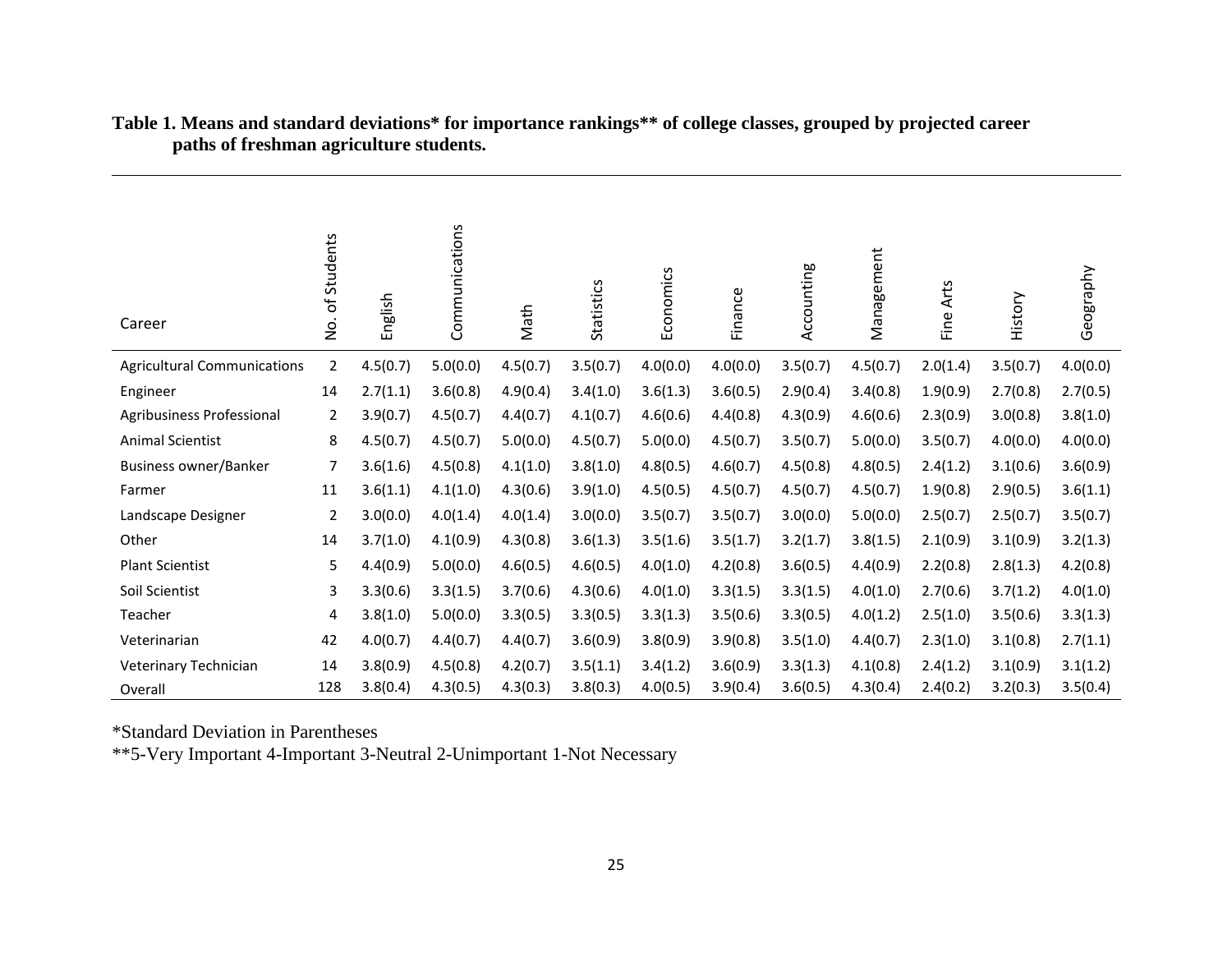| Career                             | of Students<br>ġ | Biology  | Chemistry | Physics  | Animal Science | Agricultural Economics | Engineering<br>Agricultural | Plant Science | Soil Science |
|------------------------------------|------------------|----------|-----------|----------|----------------|------------------------|-----------------------------|---------------|--------------|
| <b>Agricultural Communications</b> | $\overline{2}$   | 4.5(0.7) | 3.5(0.7)  | 3.5(0.7) | 4.5(0.7)       | 4.0(0.0)               | 4.0(0.0)                    | 4.0(0.0)      | 4.0(0.0)     |
| Engineering                        | 14               | 3.6(0.5) | 3.6(0.5)  | 3.9(0.9) | 2.7(0.5)       | 4.9(0.4)               | 3.9(0.9)                    | 3.9(1.1)      | 3.9(1.1)     |
| Agribusiness Professional          | 2                | 3.9(1.2) | 3.4(1.2)  | 2.9(0.7) | 3.4(0.7)       | 3.6(0.8)               | 4.7(0.5)                    | 4.1(0.9)      | 4.1(0.9)     |
| <b>Animal Scientist</b>            | 8                | 5.0(0.0) | 5.0(0.0)  | 5.0(0.0) | 5.0(0.0)       | 5.0(0.0)               | 4.5(0.7)                    | 3.5(0.7)      | 3.5(0.7)     |
| Business owner/Banker              | 7                | 3.8(1.0) | 3.5(1.1)  | 3.0(0.9) | 3.8(1.0)       | 3.4(0.9)               | 4.6(1.1)                    | 3.8(1.3)      | 3.8(1.3)     |
| Farmer                             | 11               | 4.4(0.7) | 3.7(1.1)  | 3.0(1.0) | 3.7(1.5)       | 4.0(0.9)               | 4.8(0.4)                    | 4.3(0.9)      | 4.3(0.9)     |
| Landscape Designer                 | $\overline{2}$   | 4.5(0.7) | 3.5(0.7)  | 3.0(0.0) | 3.0(0.0)       | 3.5(0.7)               | 4.5(0.7)                    | 5.0(0.0)      | 5.0(0.0)     |
| Other                              | 14               | 4.6(0.5) | 4.1(1.0)  | 3.4(1.3) | 3.9(1.5)       | 3.1(1.4)               | 3.7(1.5)                    | 3.4(1.7)      | 3.4(1.6)     |
| <b>Plant Scientist</b>             | 5                | 4.8(0.4) | 5.0(0.0)  | 3.6(0.5) | 2.8(1.1)       | 4.6(0.5)               | 4.4(0.5)                    | 5.0(0.0)      | 5.0(0.0)     |
| Soil Scientist                     | 3                | 3.0(2.0) | 3.0(2.0)  | 2.0(1.0) | 3.0(2.0)       | 3.7(0.6)               | 3.3(0.6)                    | 4.7(0.6)      | 5.0(0.0)     |
| Teacher                            | 4                | 4.5(0.6) | 3.5(1.3)  | 2.8(1.0) | 5.0(0.0)       | 4.0(1.2)               | 4.8(0.5)                    | 5.0(0.0)      | 4.8(0.5)     |
| Veterinarian                       | 42               | 4.9(0.3) | 4.8(0.5)  | 3.7(1.0) | 4.9(0.6)       | 3.1(0.9)               | 4.1(0.7)                    | 3.2(1.1)      | 3.1(1.1)     |
| Veterinary Technician              | 14               | 4.9(0.4) | 4.5(0.8)  | 3.4(0.9) | 4.6(1.1)       | 2.6(1.3)               | 3.5(1.2)                    | 2.5(1.2)      | 2.5(1.2)     |
| Overall                            | 128              | 4.3(0.5) | 3.9(0.5)  | 3.3(0.4) | 3.9(0.6)       | 4.2(0.4)               | 4.2(0.4)                    | 4.0(1.3)      | 4.0(1.3)     |

**Table 2. Means and standard deviations\* for importance rankings\*\* of science and agriculture classes, grouped by projected career paths of freshman agricultural students** 

\*Standard Deviation in Parentheses

\*\*5-Very Important,4-Important,3-Neutral,2-Unimportant,1-Not Necessary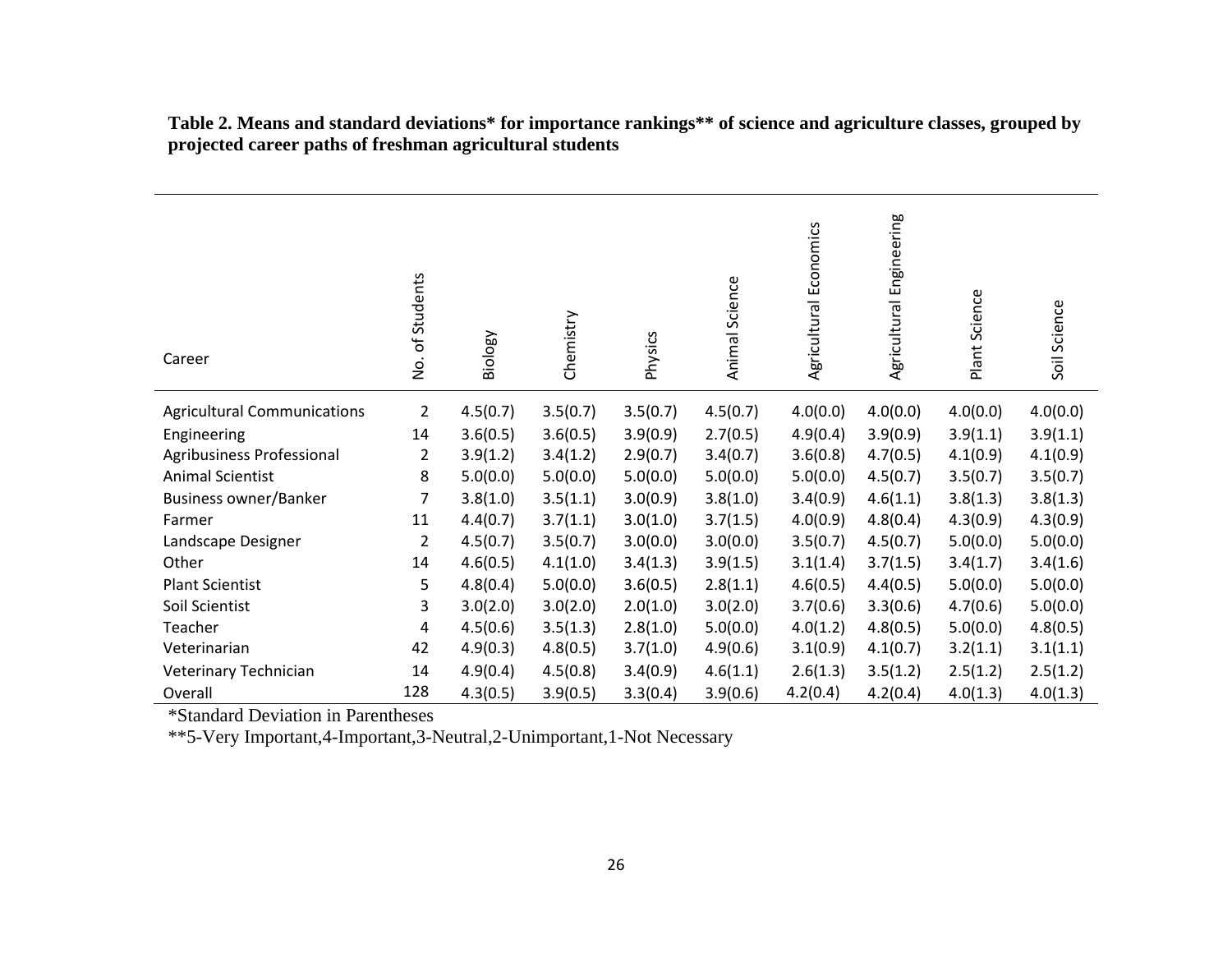| Career                             | of students<br>$\frac{1}{2}$ | Career Planning | Speaking | <b>Time Management</b> | <b>Skills</b><br>Computer | Ag<br>Precision | Group Skills | Resources<br>namh | Conflict Resolution | <b>Skills</b><br><i><b>Finance</b></i> | Skills<br>anguage. | nternational |
|------------------------------------|------------------------------|-----------------|----------|------------------------|---------------------------|-----------------|--------------|-------------------|---------------------|----------------------------------------|--------------------|--------------|
| <b>Agricultural Communications</b> | $\overline{2}$               | 4.0(0.0)        | 4.0(0.0) | 4.0(0.0)               | 4.0(0.0)                  | 4.0(0.7)        | 5.0(0.7)     | 5.0(0.7)          | 5.0(0.7)            | 5.0(0.7)                               | 3.0(0.0)           | 3.0(0.0)     |
| Agribusiness Professional          | 14                           | 4.4(0.6)        | 4.4(0.6) | 4.4(0.8)               | 4.4(0.8)                  | 3.7(1.1)        | 4.4(0.8)     | 4.4(0.8)          | 4.4(0.9)            | 4.4(0.8)                               | 2.8(1.1)           | 3.1(1.2)     |
| <b>Animal Scientist</b>            | 2                            | 5.0(0.0)        | 5.0(0.0) | 5.0(0.0)               | 4.5(0.7)                  | 4.0(0.0)        | 4.5(0.7)     | 4.0(0.0)          | 5.0(0.0)            | 5.0(0.0)                               | 3.5(0.7)           | 4.0(1.4)     |
| <b>Business Owner/ Banker</b>      | 8                            | 4.3(0.9)        | 4.3(0.9) | 4.0(1.1)               | 4.0(0.8)                  | 3.5(1.1)        | 3.6(0.7)     | 3.3(0.7)          | 3.9(1.0)            | 4.6(0.5)                               | 3.0(1.2)           | 3.0(1.3)     |
| Engineer                           | 7                            | 4.1(1.1)        | 3.6(1.4) | 4.7(0.8)               | 3.9(1.1)                  | 4.1(0.9)        | 3.6(0.8)     | 3.7(0.8)          | 3.9(1.1)            | 4.1(0.9)                               | 2.3(1.3)           | 2.9(1.1)     |
| Farmer                             | 11                           | 3.4(0.9)        | 3.5(0.9) | 4.2(0.9)               | 3.8(0.8)                  | 4.4(0.9)        | 3.6(0.8)     | 3.1(1.2)          | 3.6(0.9)            | 4.3(0.6)                               | 2.1(1.4)           | 2.4(1.4)     |
| Landscape Designer                 | 2                            | 4.0(1.4)        | 3.5(0.7) | 4.5(0.7)               | 3.5(0.7)                  | 3.0(0.0)        | 4.0(1.4)     | 4.0(1.4)          | 3.5(0.7)            | 3.5(0.7)                               | 3.5(0.7)           | 3.0(0.0)     |
| Other                              | 14                           | 4.1(1.1)        | 3.6(1.2) | 4.4(1.1)               | 3.4(1.1)                  | 3.5(1.5)        | 4.3(0.8)     | 3.7(1.1)          | 4.2(1.0)            | 3.6(1.7)                               | 3.6(1.5)           | 3.3(1.4)     |
| <b>Plant Scientist</b>             | 5                            | 4.4(0.9)        | 4.4(0.9) | 4.6(0.9)               | 4.4(0.9)                  | 4.2(0.8)        | 4.8(0.4)     | 3.8(0.8)          | 4.2(0.8)            | 4.2(0.8)                               | 3.8(1.3)           | 4.2(1.3)     |
| Soil Scientist                     | 3                            | 3.7(1.2)        | 4.0(1.0) | 4.0(1.0)               | 3.0(2.0)                  | 4.3(1.2)        | 4.3(1.2)     | 3.7(1.2)          | 4.0(1.0)            | 3.0(1.0)                               | 2.7(0.6)           | 4.0(1.0)     |
| Teacher                            | 4                            | 4.8(0.5)        | 5.0(0.0) | 4.8(0.5)               | 4.0(0.8)                  | 5.0(0.0)        | 4.8(0.5)     | 4.3(0.5)          | 4.5(0.6)            | 4.0(0.8)                               | 2.8(1.7)           | 3.8(1.0)     |
| Veterinarian                       | 42                           | 4.4(0.8)        | 4.3(1.0) | 4.7(0.7)               | 4.0(0.8)                  | 3.3(1.0)        | 4.3(0.9)     | 3.6(0.9)          | 4.5(0.8)            | 4.3(0.7)                               | 3.3(1.0)           | 3.2(1.1)     |
| Vet Tech                           | 14                           | 4.3(1.0)        | 4.0(1.0) | 4.5(0.8)               | 4.2(1.0)                  | 3.7(1.3)        | 4.4(0.7)     | 3.9(1.1)          | 4.4(0.8)            | 4.1(1.2)                               | 3.4(1.2)           | 2.9(1.30)    |
| Overall                            | 128                          | 4.2(0.9)        | 4.1(1.0) | 4.5(0.8)               | 4.0(0.9)                  | 3.7(1.1)        | 4.2(0.8)     | 3.7(1.0)          | 4.2(0.9)            | 4.2(1.0)                               | 3.1(1.2)           | 3.1(1.2)     |

**Table 1. Means and standard deviations\* for importance rankings\*\* of job skills, grouped by projected career paths of freshman agriculture students.** 

\*Standard Deviation in Parentheses

\*\*5-Very Important 4-Important 3-Neutral 2-Unimportant 1-Not Necessary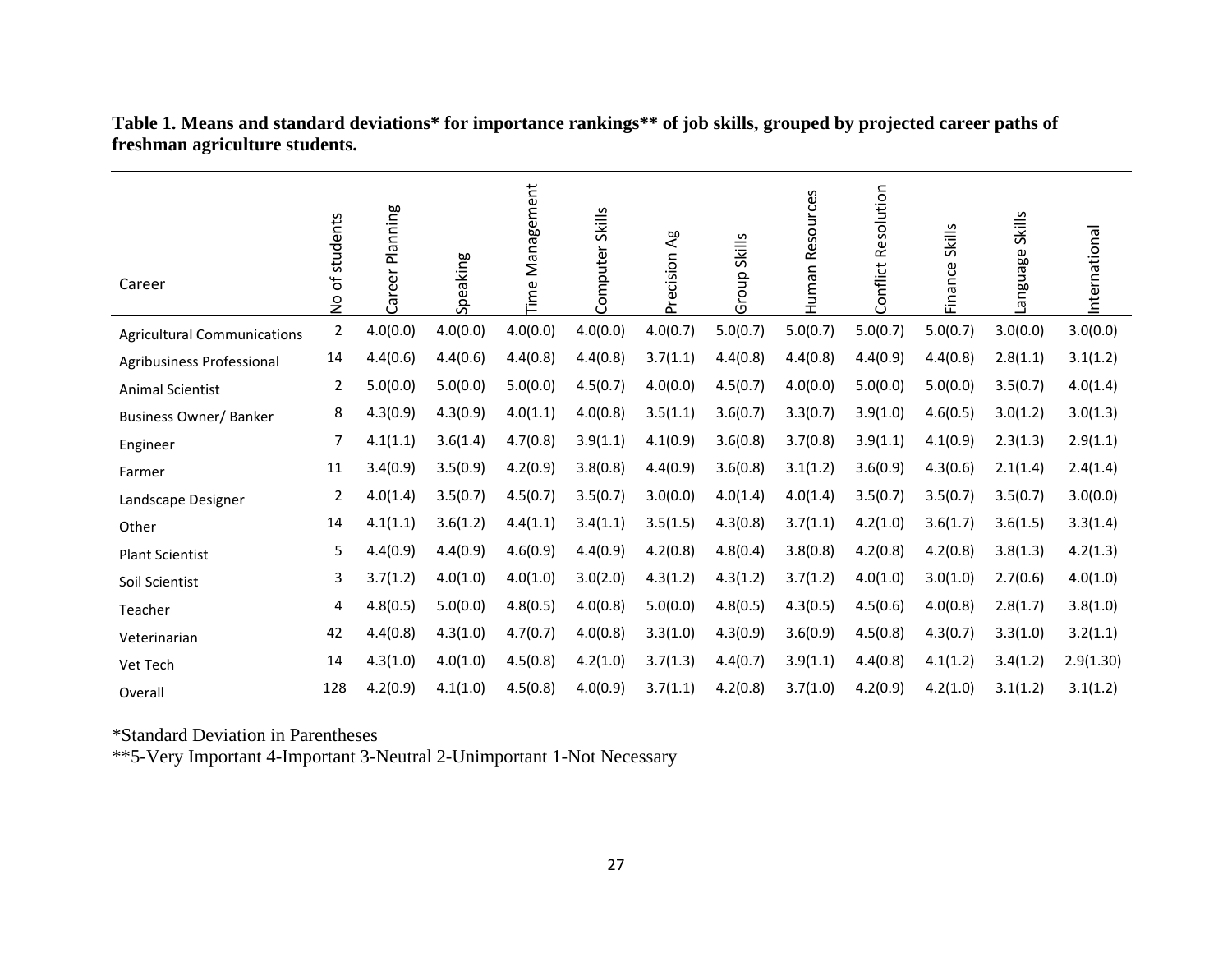### **Objective 3: What was the most influential factor in choosing a major?**

 The factor that most influenced students' choice of major was family, with 27% of students choosing that response (Figure 8). The next most important factor in choosing a major was a career that is personally rewarding (21%). Experience with FFA and 4-H was chosen by 20% of students and 10% chose their major based on specialized career needs. The other 25% of students indicated that job opportunities, teachers, campus visits, friends, income potential or guidance counselors were the most influential when choosing a major. Similar to the results of this study, Herren et al. (2011) found that parents and guardians were the people who most influenced students when choosing to major in an agricultural field. On the other hand, Wildman and Torres (2002), found that family and friends were only moderately influential when choosing a major. A personal role model was most important in that study. FFA and 4-H experience was considered most influential by 20% of students in the current survey. Wildman and Torres (2002) also found that prior agricultural experience, including FFA and 4-H, was very important to students when choosing a major. Income potential did not rank as high among the current survey population (only 1% chose income potential) as it did in other studies (McGraw et al., 2012)

#### **Objective 4: Did the Size of the Students School play a role in choosing a major?**

There was no significant ( $p=0.5752$ ) relationship between the sizes of the schools and choice of planned career expectations (Figure 9). Therefore, size of the school did not play a role in students' choice of a career path. Within each school size category, the Vet and Vet Tech career group was chosen by the highest percentage of students in all school size categories, except the 500-1000 category. There was no significant (0.552) relationship between the size of the schools compared to participation in FFA and 4-H (Figure 10). This shows that the size of a students' school did not affect participation in FFA and 4-H, nor did school size affect career choice.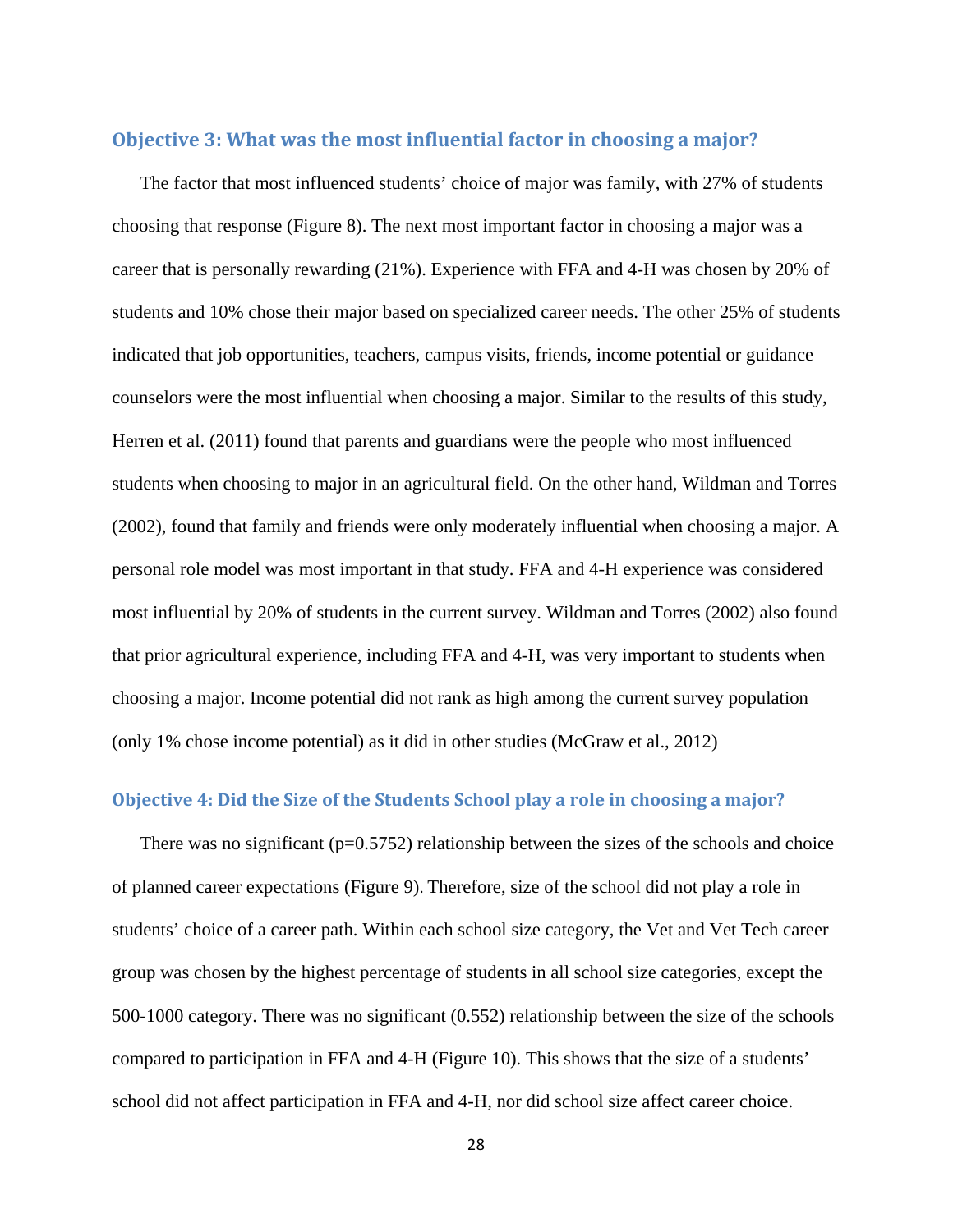

Figure 8. The most important factor that influenced a student's choice of major, as indicated by the survey respondents.



Figure 9.Career choices indicated by freshman agricultural students, expressed as a percent within each school size category. Fisher's Exact Test p-value=0.5752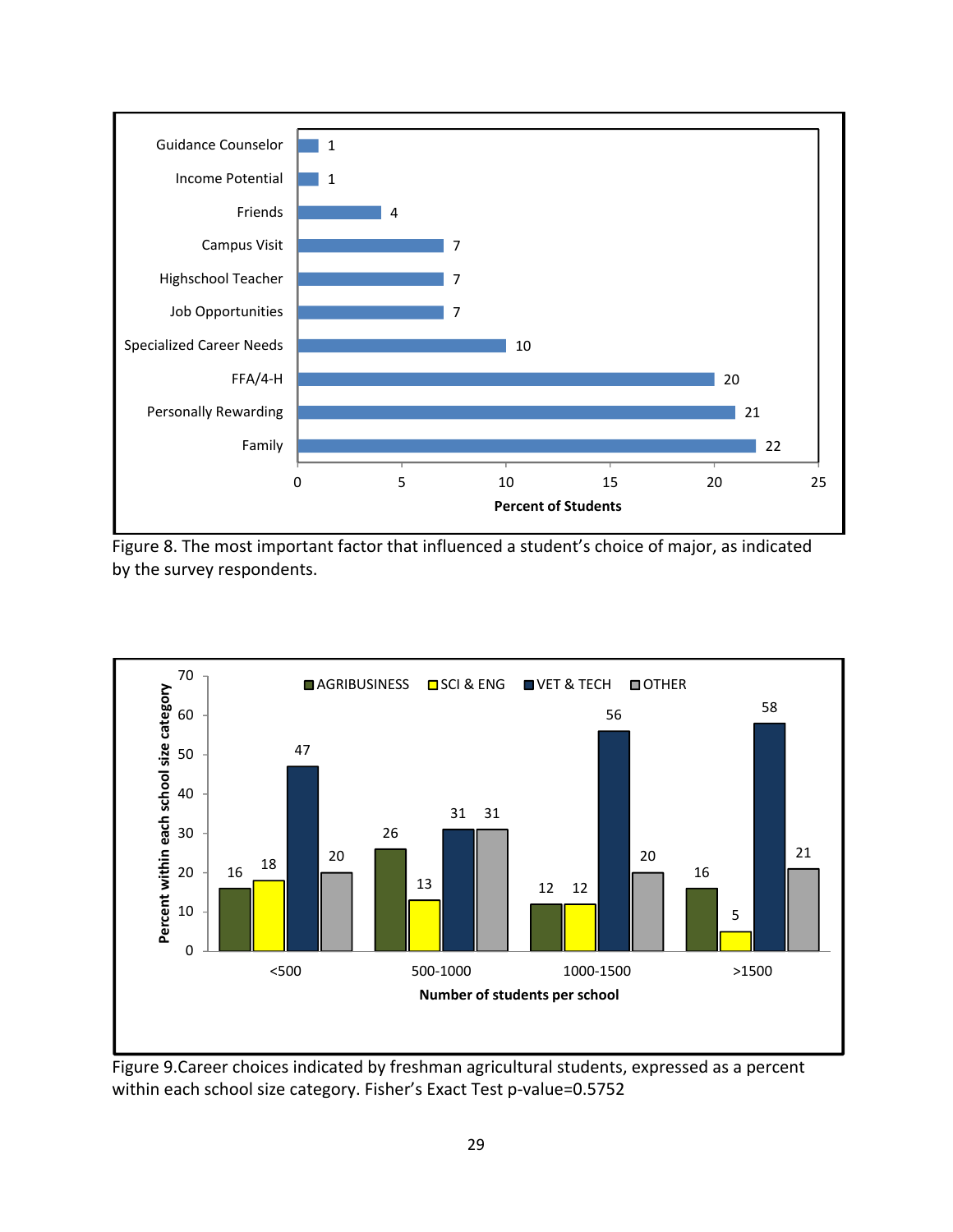

Figure 10. Participation in FFA or 4‐H in high school, expressed as a percent within each school size category. Chi-square p-value= 0.552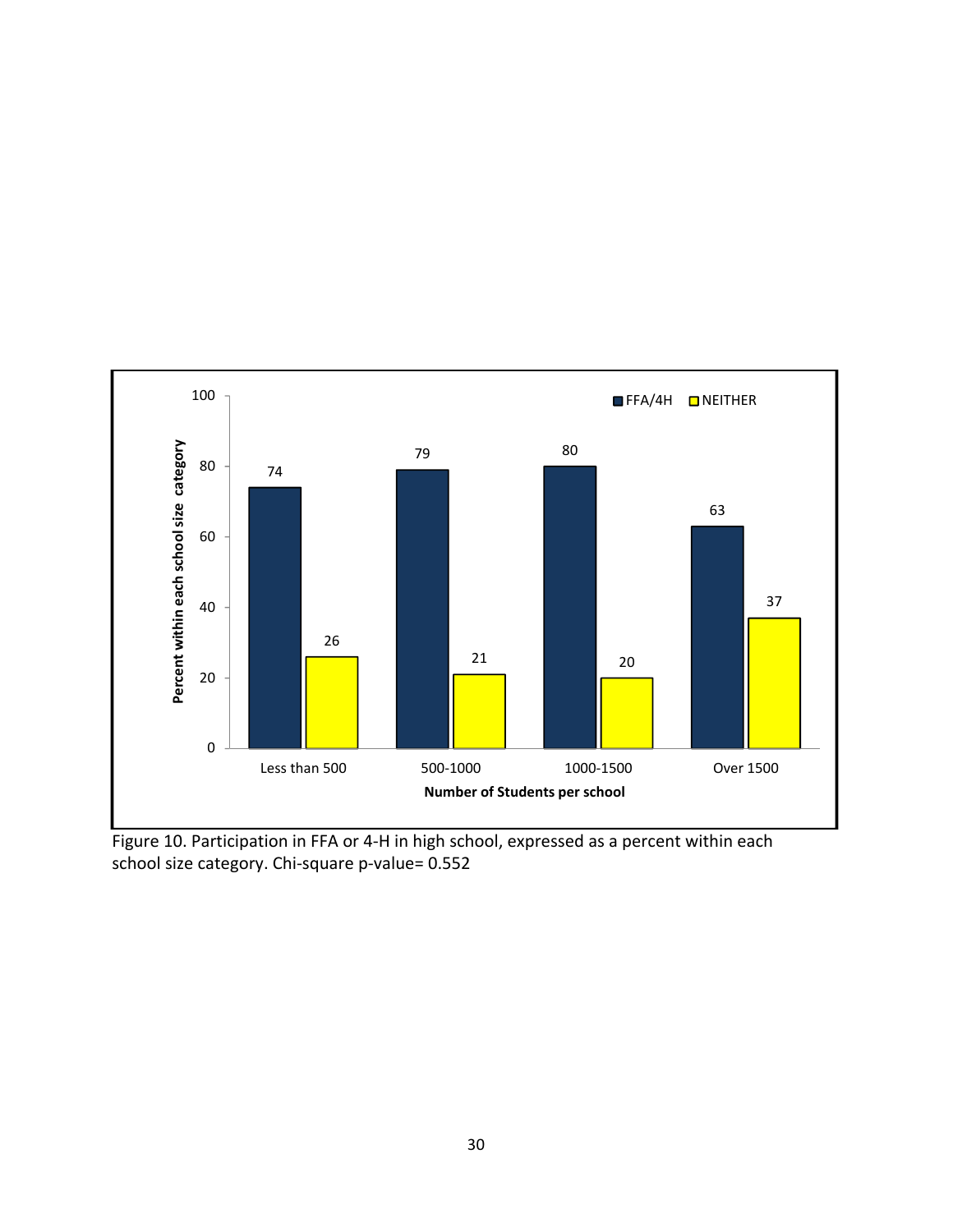## **Objective 5:Did growing up on a farm play a role in choosing a major?**

There was no significant ( $p=0.1247$ ) relationship between growing up on a farm and choice of career (Figure 11). Although more students in the vet and vet tech group did not grow up on a farm (54%), this group also had the highest percentage (36%) of students who did grow up on a farm.

On the other hand, there was a significant relationship  $(P=0.02)$  between growing up on a farm and planning to work in production agriculture (Figure 12). Sixty six percent of students who plan to work in production agriculture grew up on a farm, whereas only 46% of students who do not plan to work in production agriculture grew up on a farm.

# **Objective 6: Do students believe they will work in degree area?**

 Students were optimistic about job opportunities; 89% of the students surveyed believe that they will work in their area of study. When asked whether the opportunities of a career in agriculture are excellent, good, fair, limited, or not good, 88% of students believed that career opportunities in agriculture were excellent to good. Only 12% believed the opportunities were fair to limited. Students were also asked if their career would make a positive impact in the world; 83% of students believed that it would. The results of this study show that students have a positive outlook on their futures in the agricultural field.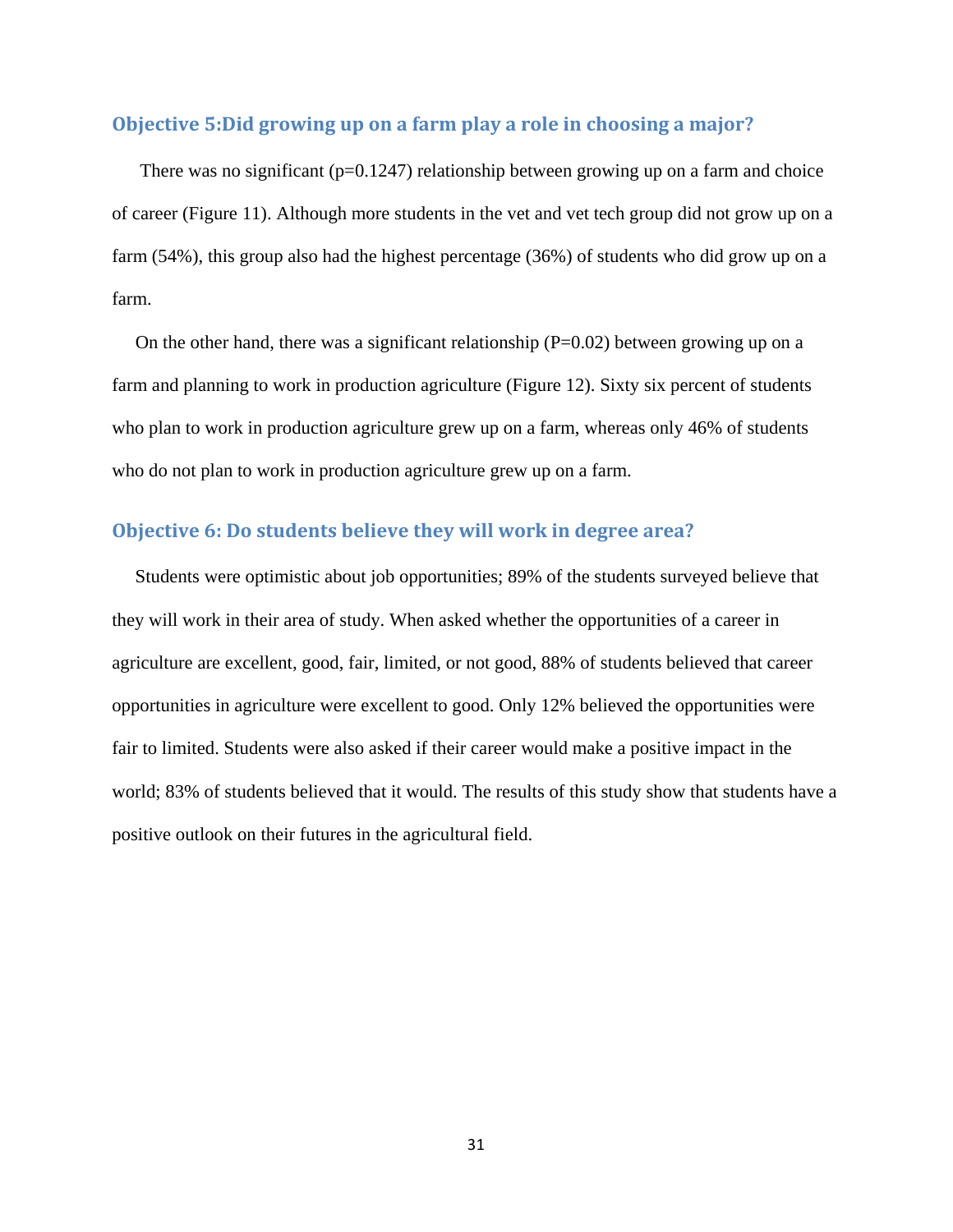

Figure 11.Percent of freshman agriculture students who grew up on a farm and whodid not grow up on a farm grouped by projected career path. Chi‐square P‐Value=0.1247



Figure 12. Percent of agriculture students who grew up on a farm or did not grow up on a farmgrouped by plans to work in production agriculture. Chi-square P-Value=0.009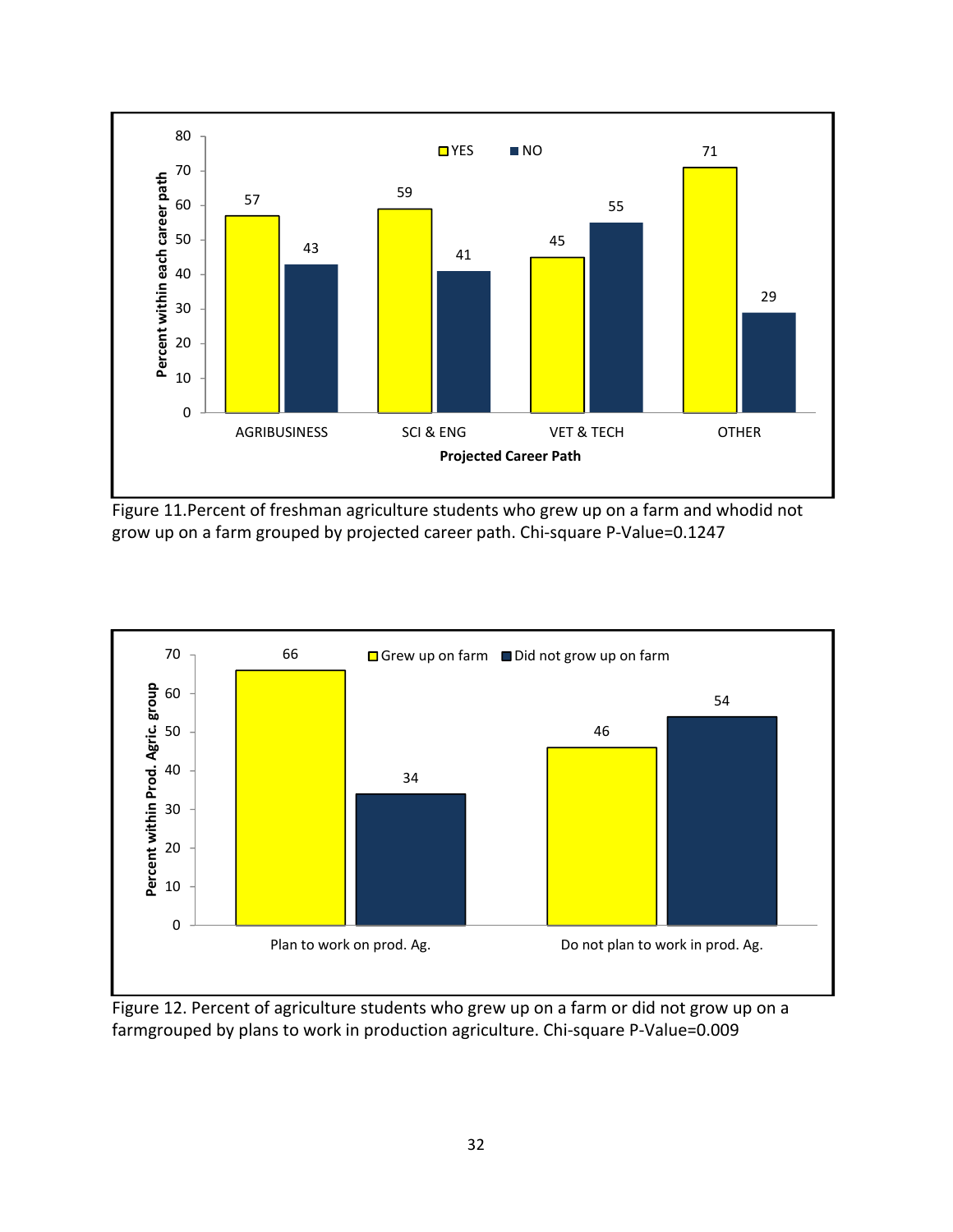# **Chapter 5: Conclusion**

When choosing a major concentration more students in this study were influenced by FFA than 4-H. In addition, there was a significant relationship between participationin agriculture organizations and expected career path.

 When students were asked to rate the importance of classes and job skills to their projected careers, biology and communications received the highest overall ratings. Students ranked fine arts and history as the least important. In addition, students ranked time management as the most important job skill and foreign language and international experience as the least important job skills

 Data from the questionnaire showed that the most influential factor when choosing a major was family (27%). The next highest factor when choosing amajor was a career that is personally rewarding (20%). These factors were followed by FFA and 4-H, and specialized career needs. Income potential and guidance counselors were considered least important to students when choosing a major.

 When comparing the size of schools students attended and the students' choice of career path, results showed there was no significant relationship. In addition, participation in FFA and 4-H was not related to school size.

 There was no relationship between students who grew up on a farm and students choice of major. However, there was a significant relationship between students who grew up on a farm and students who plan to have a career in production agriculture; more students with a farm background planned to work in production agriculture.

 When asked about their future in agriculture, 89% of students believe they will work in their area of study. Eighty-eight percent believe that there are good to excellent career opportunities in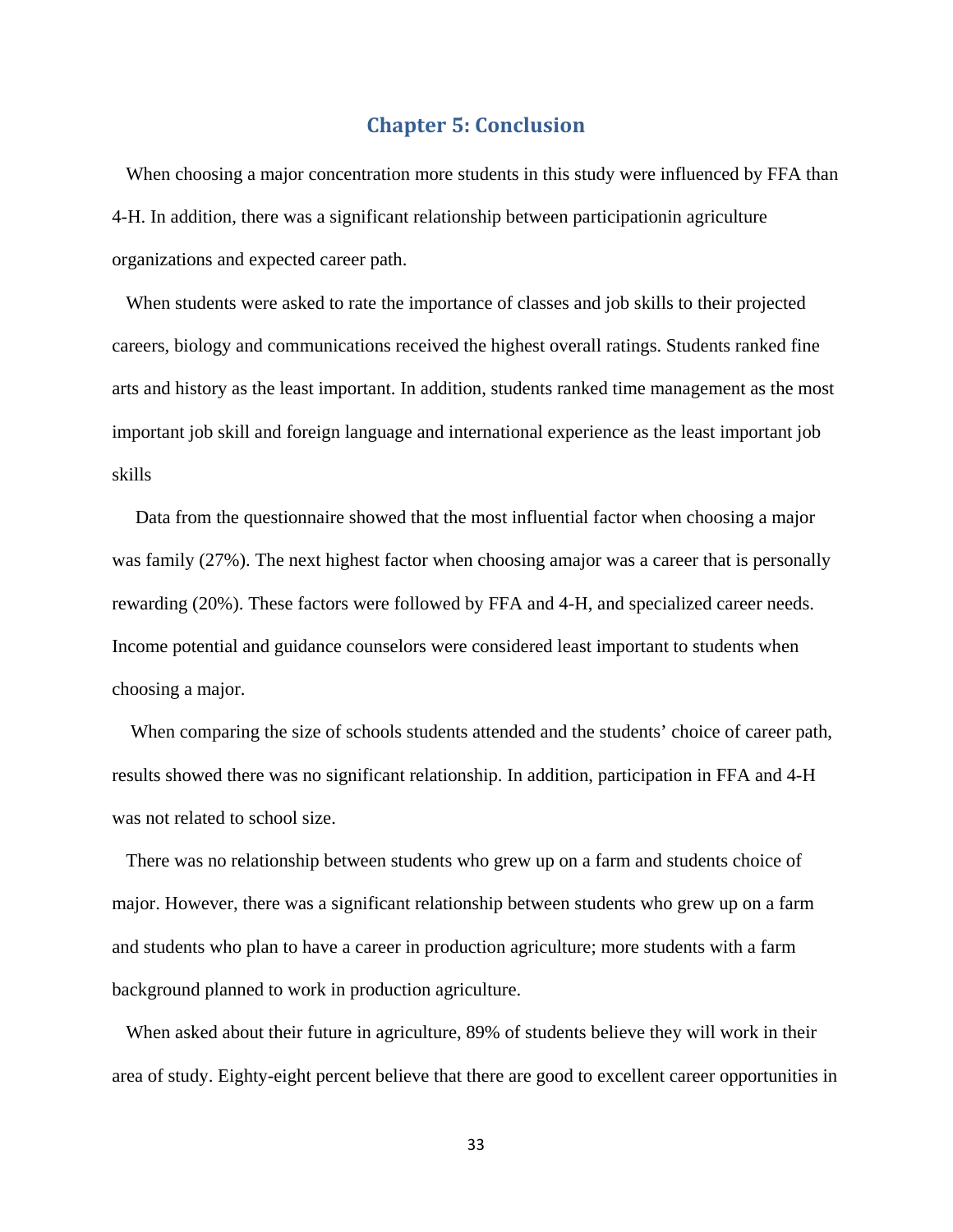agriculture. In addition, 83% of students believe that their careers will make a positive impact on the world.

 There are a lot factors that influence students when choosing their academic careers, but family was the one factor that had the biggest influence on students in this study. However, FFA and 4-H also play a big role when students pick a career path.The students who were part of the survey population have a positive outlook about their future agricultural careers and believe they can make a difference in the world.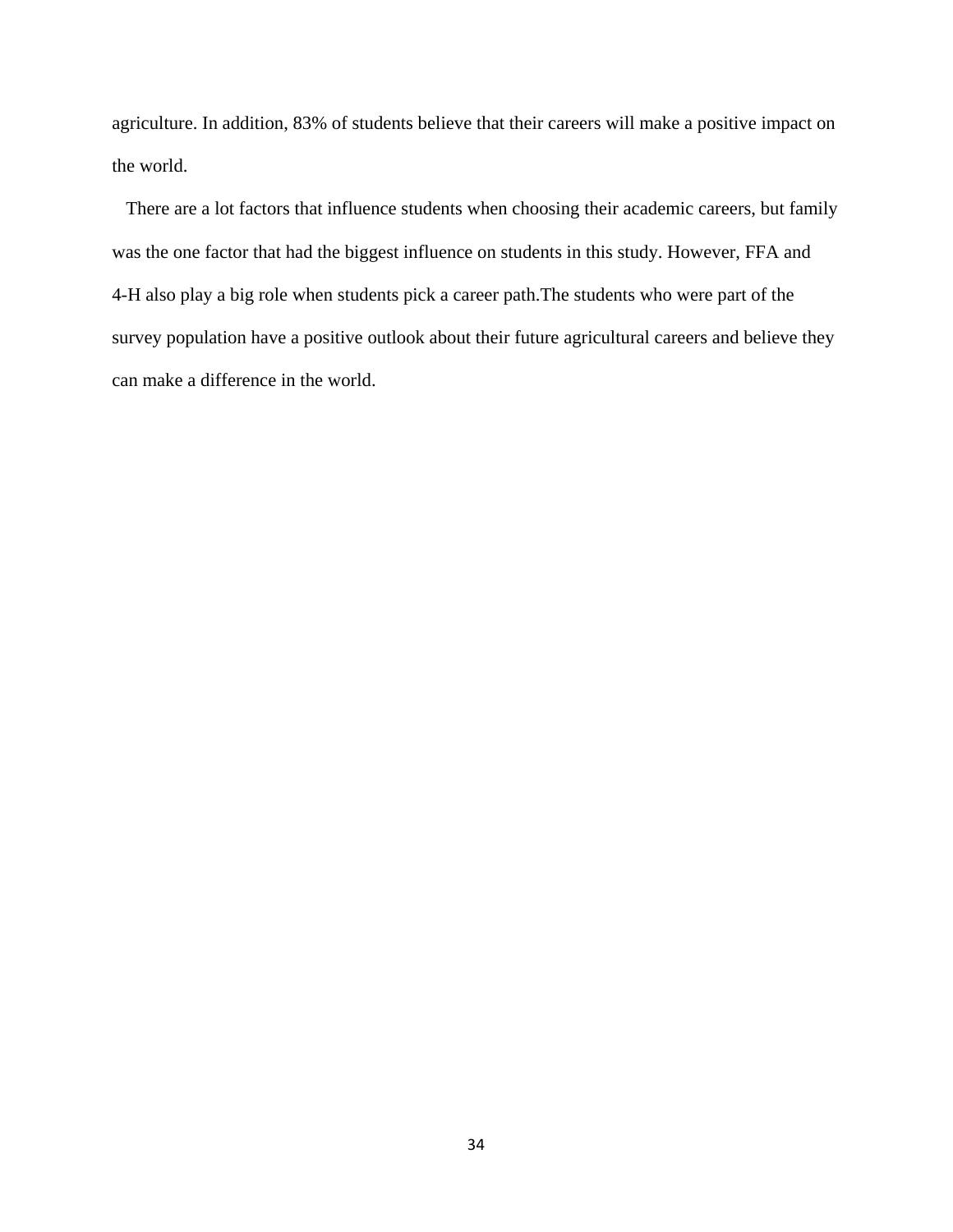# **References**

- Alfred-Davidson, T. 2009.High school counselor and career specialists' perceptions of school practices that involve parents in students' career planning. PhD Diss., Dept. of Secondary Education Univ of Florida. United States, Florida.
- Battle, B. 2003. 4-H, FFA helps shape leaders of tomorrow. The Tennessean. Nashville, TN. W.29.
- Beggs, J.M, J.H. Bantham,and S. Taylor. 2008. Distinguishing the factors influencing college students' choice of major. College Student Jour. 42(2): 381.
- Blair, J.P. 1999. Local economic development and national growth.Economic Development Review. 16(3): 93-97.
- Blum, D.E. 1995. Coaches as role models.The Chronicle of Higher Education. 41(38):A35.
- Bronstein, P. and L. Farnsworth. 1998. Gender differences in faculty experiences of interpersonal climate and processes for advancement. Research in Higher Education. 39(5):557-585
- Business Insider. 2013.College exposed: what majors are most popular, highest paying and most likely to get you a job.http://www.businessinsider.com/best-college-majors highest-income-most- employed-georgetown-study-2011-6#major-in-geological engineering-military-tech-pharmacology-or-student-counseling-and-you-will-definately get-a-job-3Business Insider, Inc. 11/8/2013.
- Callanan, G.andC. Benzing 2004.Assessing the role of internships in the career-oriented employment of graduating college students.Jour. of Education & Training. 46(2): 82-89.
- Chimerine, L. 1996. What really happened in the1980s.Jour. of Challenge. 39(3): 29.
- Cross, T L. and R.B.Slater.1997.The commanding wealth advantage of college-bound white students.The Jour. of Blacks in Higher Education. 80.
- Cunningham, K. 2009. The effect of self-efficacy and psychosocial development on the factors that influence major changing behavior.PhD. Diss. Dept of Educational Psychology. Univ. of Northern Iowa. United States, Iowa.
- Devlin, S.J. and R.T. Peterson. 1994. Student perceptions of entry-level employment goals: An international comparison. Jour. of Education for Business. 69(3): 154.
- Fraser, S. 2010. American labour and the Great Depression. International Jour. of Labour Research. 2(1): 9-24.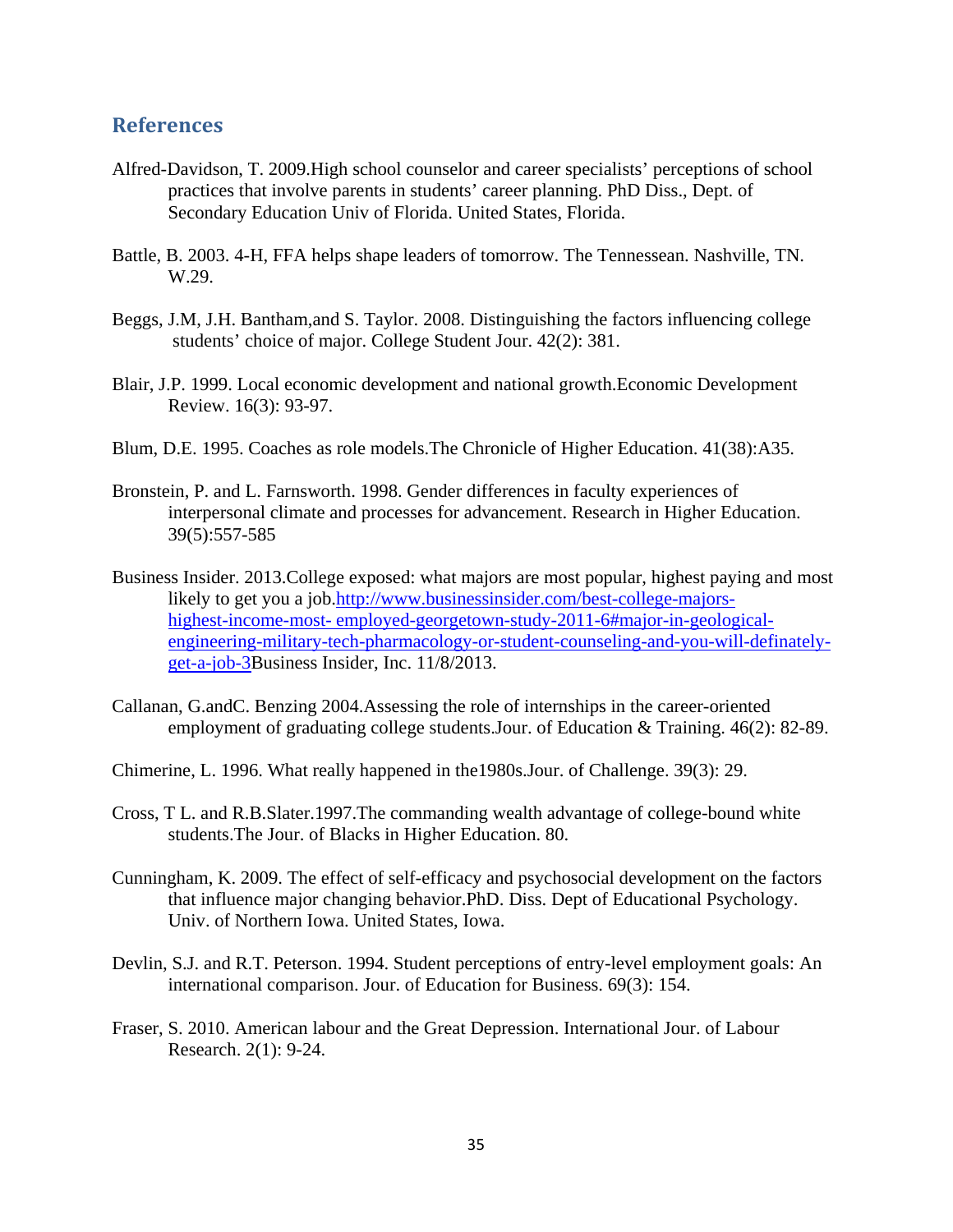- Gilroy, M. 2007. GI tuition benefits: what's right, what's wrong.The Hispanic Outlook in Higher Education. 17(8): 15-17.
- Gittleman, M.B. andD.R.Howell. 1995. Changes in the structure and quality of jobs in the United States: Effects by race and gender, 1973-1990. Jour. of Industrial & Labor Relations Review 48(3):420.
- Greenwood, A.M. 1999. Gender and jobs: Sex segregation of occupations in the world. Jour. of International Labour Review. 138(3): 341-343.
- HACCC (Houston Area Consortium of Career Centers )2013. www.haccc.org/documents/PrepareforCareerFairstundenthandout.pdf 11/7/2013.
- Herren C.D., D. Cartmell II and J.T. Robertson. 2011. Perceptions of influence on college choice by students enrolled in a college of agricultural sciences and natural resources. NACTA Jour. 55(3):54-61.
- Ilg, R.E., and S.E.Haugen 2000.Earnings and employment trends in the 1990s.Jour. of Monthly LaborReview. 123(3): 21-33
- Kaymakci, O. 2012.Global economic crises and the effects on the economic system. International Jour. of Business and Social Science. 3(15).
- Lee, W. 2008. College graduates can't put degrees to work. The Tennessean. Business. Nashville,TN.
- Leicht, K.T. 2002. The critical study of work: labor, technology, and global production. Social Forces. 81(2): 669-671.
- Maclean, N. 1999. The hidden history of affirmative action: Working women's struggles in the 1970's and the gender of class. Jour. of Feminist Studies. 25(1): 42-78.
- Mcglynn, A.P. 2007. Achieving the Dream What is it, and What's new? The Hispanic Outlook in Higher Education 18(4):44-45
- McGraw, K., J.S. Popp, B.L. Dixon,and D.J. Newton. 2012. Factors influencing job choice among agricultural economics professionals. Jour. of Agriculture and Applied Economics 44(2): 251-265.
- Mihyeon, K. 2009. The relationship between thinking style differences and career choice for high-achieving high school students.PhD Diss. Dept of Education.The College of William andMary.United States, Virginia.
- Nabi, G. 2003. Graduate employment and underemployment: Opportunity for skill use and careerexperiences amongst recent business graduates. Jour. of Education & Training 45(7):371-382.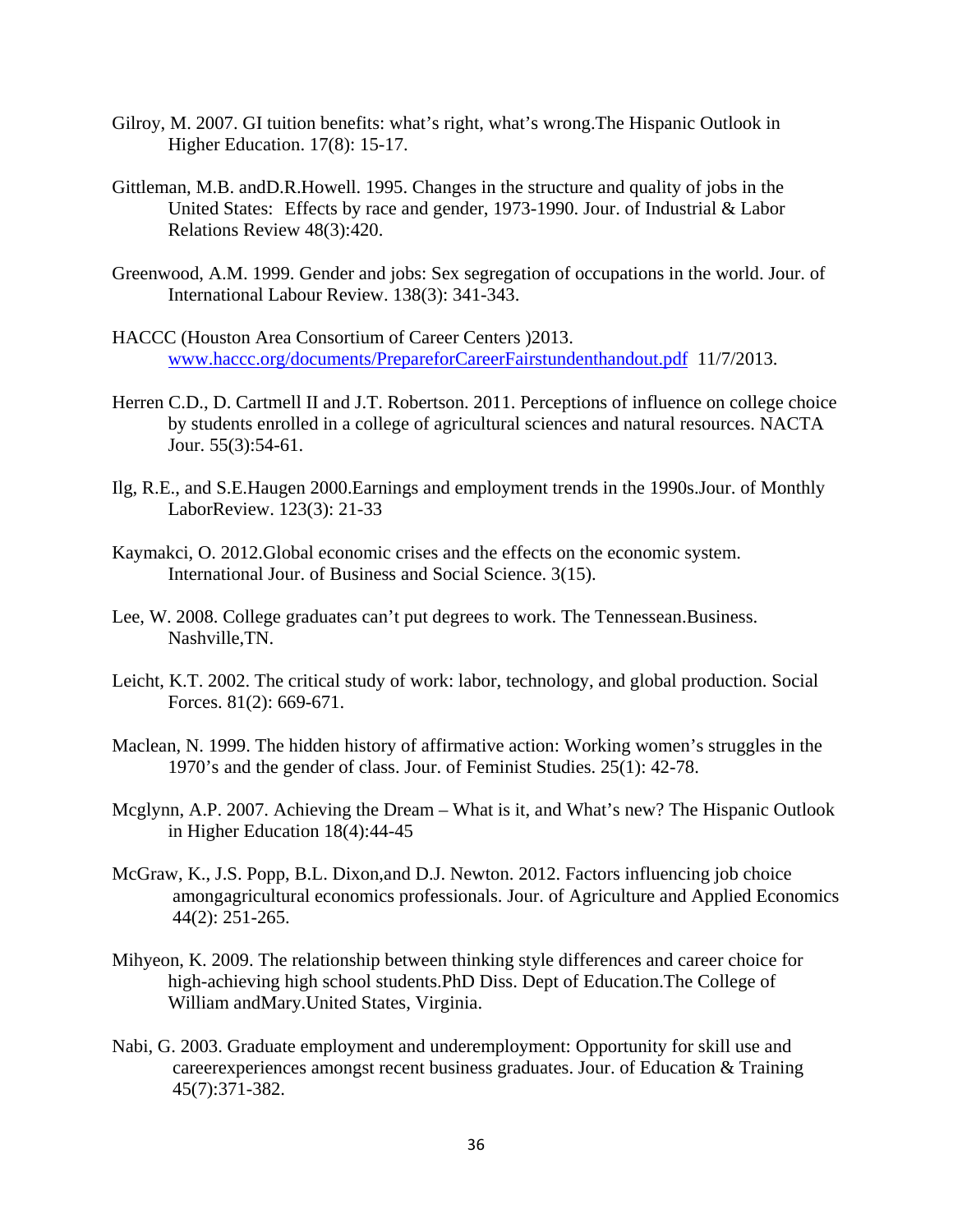- Porter, S.R. and P.D. Umbach. 2006. College major choice: An analysis of person-enviroment. Research in Higher Education. 47(4):429-449.
- Rocca, S.J. 2013. Comparison of factors influencing the college choice of matriculant and non matriculant students into a college of agriculture. NACTA Jour. 57(2): 72-78.
- Shurestha, K.M., M. Suvedi and E.F. Foster. 2011. Who enrolls in agriculture and natural resourcesmajors: A Case from Michigan State University. NACTA Jour. 55(3): 33-43.
- Stamps, D. 1998.Blue-collar blues.Jour. of Training. 35(5): 32-40.
- Steadman R.C. 2000.Farming the cutover: A social history of Wisconson, 1900-1940.Rural Sociology. 65(2):339-341.
- Su, B.W. 2004. The U.S. Economy to 2012: signs of growth. Monthly Labor Review.127(2):23- 36.
- Swanson, J.L. and N.A. Fouad. 1999. Applying theories of person-environment fit to transition from school to work. The Career Development Quarterly. 47(4): 337-347.
- The Economist.2013. Did living standards improve during the Industrial Revolution? www.economist.com/blogs/freeexchange/2013/09/economic-history-0 The Economist Newspaper Limited 2013.
- The Princeton Review.2013. Top 10 college majors. www.princetonreview.com/college/top-ten majors.aspx TPR Education IP Holdings, LLC. 11/8/2013.
- Thiesse, K. 2012. Career opportunities in agriculture.Corn and Soybean Digest.
- Trusty, J, S.G. Niles, and J.V. Carney. 2005.Education-career planning and middle school counselors. Professional School Counseling. 9(2):136-143
- USDA.2009. Agriculture in the United States. www.rurdev.usda.gov/statefactsheet/StateFactSheets/Aug192009.pdf USDA 2013
- Wildman, M.L. and R.M. Torres. 2002. Factors influencing choice of major in agriculture. NACTA Journal. 46(3): 4.
- Zody, Z .,S. MacDermid, H. Schrank, and D. Sprenkle. 2006. Boundaries and the functioning of family and business systems. Jour. of Family and Economic Issues. 27(2): 185-206.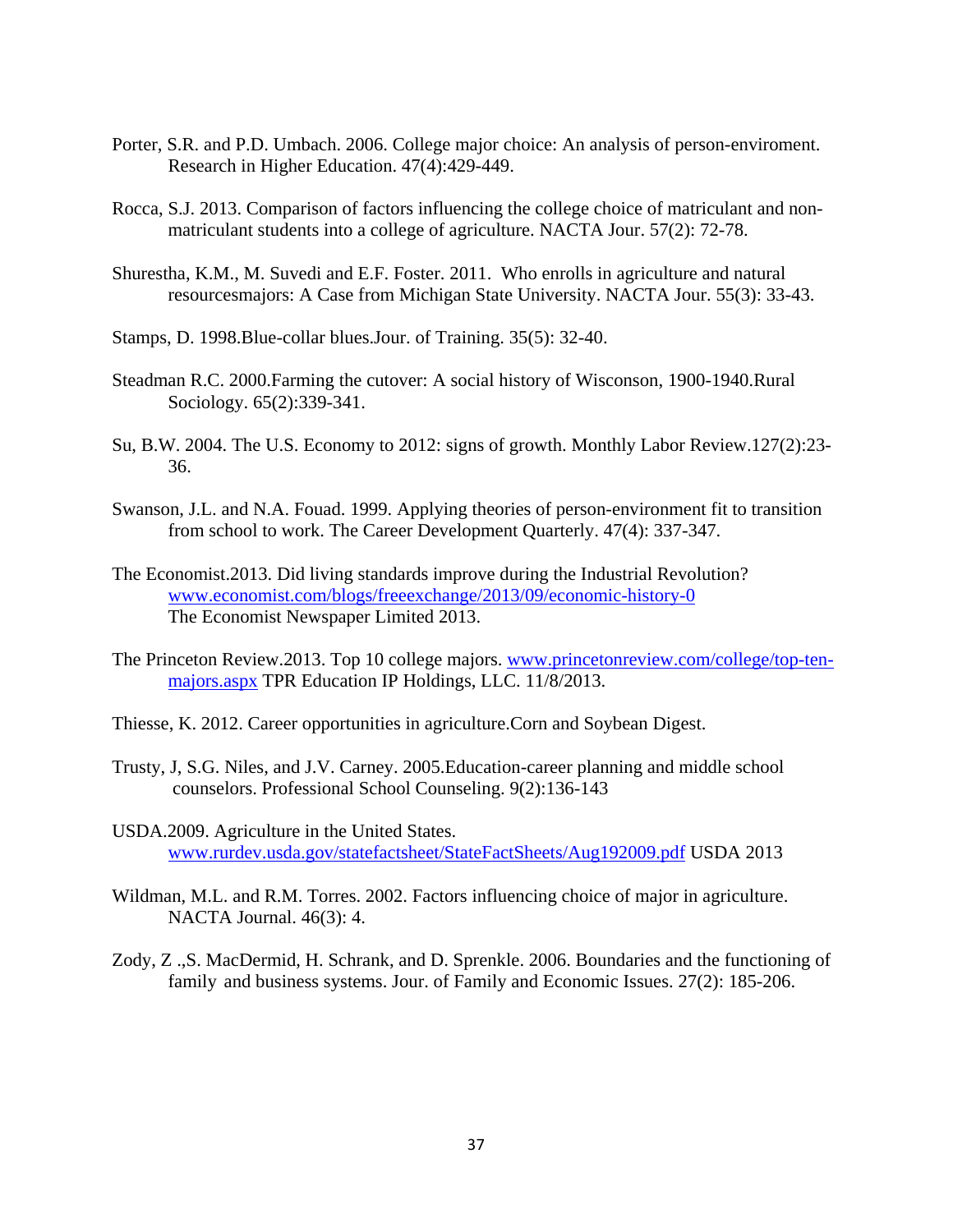# **Appendix A IRB Letter from University of Tennessee at Martin**

|                                        | <b>THE UNIVERSITY</b> of<br><b>MARTIN</b>                                                                                                                                                                                                                                                                                                                                                                                                                                                                                                                                                                                                                                                                             |                                                                                                                                     |
|----------------------------------------|-----------------------------------------------------------------------------------------------------------------------------------------------------------------------------------------------------------------------------------------------------------------------------------------------------------------------------------------------------------------------------------------------------------------------------------------------------------------------------------------------------------------------------------------------------------------------------------------------------------------------------------------------------------------------------------------------------------------------|-------------------------------------------------------------------------------------------------------------------------------------|
| March 22, 2013                         | Dr. Joey Mehlhorn                                                                                                                                                                                                                                                                                                                                                                                                                                                                                                                                                                                                                                                                                                     | <b>Office of Research, Grants &amp; Contracts</b><br>100 Administration Building<br>Martin, Tennessee 38238<br>Office: 731,881.7015 |
| Academic Affairs<br><b>CAMPUS MAIL</b> |                                                                                                                                                                                                                                                                                                                                                                                                                                                                                                                                                                                                                                                                                                                       | Fax: 731.881.7018                                                                                                                   |
| RE:                                    | 13-231-E05-4005/Mehl,Joe                                                                                                                                                                                                                                                                                                                                                                                                                                                                                                                                                                                                                                                                                              |                                                                                                                                     |
|                                        | 3/21/2014<br>3/22/2013<br>IRB Period:<br>to                                                                                                                                                                                                                                                                                                                                                                                                                                                                                                                                                                                                                                                                           |                                                                                                                                     |
|                                        | Career Development Perceptions for Agriculture Undergraduate Students<br>at UT Martin                                                                                                                                                                                                                                                                                                                                                                                                                                                                                                                                                                                                                                 |                                                                                                                                     |
|                                        | Dear Dr.Mehlhorn:                                                                                                                                                                                                                                                                                                                                                                                                                                                                                                                                                                                                                                                                                                     |                                                                                                                                     |
|                                        | The project listed above has been reviewed and has been certified as Expedited Review by the Institutional Review Board<br>allowing you to conduct your research based on the following: 1. presents no more than minimal risk to the participants and 2.<br>Falls within Expedited Category M Research on individual or group characteristics or behavior (including, but not limited to,<br>research on perception, cognition, motivation, identity, language, communication, cultural beliefs or practices, and social<br>behavior) or research employing survey, interview, oral history, focus group, program evaluation, human factors evaluation, or<br>quality assurance methodologies.                       |                                                                                                                                     |
|                                        | The responsibilities of the investigator(s) are to abide by the regulations governing research involving human participants,<br>including those provisions specifying the means of obtaining informed consent. In all cases, the standards of respect for<br>persons, beneficence, and justice enumerated by the Ethical Principles and Guidelines for the Protection of Human Subjects of<br>Research (Belmont Report) apply to all research involving human participants conducted at UT Martin. Please note that you<br>are also committed to the other Investigator Responsibilities as stated in the Faculty, Staff and Student Guide to Research<br>involving Human Subjects which is available on our website. |                                                                                                                                     |
|                                        | All expedited approved research is subject to UTM-IRB review, at least once a year. Please visit our Website for the<br>Change/Termination Form that you will need to complete and submit if your project remains active and UTM-IRB approval<br>needs to be renewed for another year. Unless your research moves in a new direction or participants have experienced adverse                                                                                                                                                                                                                                                                                                                                         |                                                                                                                                     |
| project files.                         | reactions, then renewal is not a major hurdle. You as Principal Investigator, are responsible for determining whether the<br>changes will affect the current status of the project. When you complete your research, the same Change/Termination form<br>should be completed indicating project termination. This will allow the UT Martin IRB Compliance Section to close your                                                                                                                                                                                                                                                                                                                                       |                                                                                                                                     |
|                                        | Please remember that it is the responsibility of the Principal Investigator to keep the data that is collected in a secure location<br>for 3 years after the completion of the research project.                                                                                                                                                                                                                                                                                                                                                                                                                                                                                                                      |                                                                                                                                     |
|                                        | We wish you success in your research endeavors.                                                                                                                                                                                                                                                                                                                                                                                                                                                                                                                                                                                                                                                                       |                                                                                                                                     |
|                                        | Scott Parrott, Ph.D.<br>UT Martin IRB Chair                                                                                                                                                                                                                                                                                                                                                                                                                                                                                                                                                                                                                                                                           |                                                                                                                                     |
| pqf                                    |                                                                                                                                                                                                                                                                                                                                                                                                                                                                                                                                                                                                                                                                                                                       |                                                                                                                                     |
|                                        |                                                                                                                                                                                                                                                                                                                                                                                                                                                                                                                                                                                                                                                                                                                       |                                                                                                                                     |
|                                        |                                                                                                                                                                                                                                                                                                                                                                                                                                                                                                                                                                                                                                                                                                                       |                                                                                                                                     |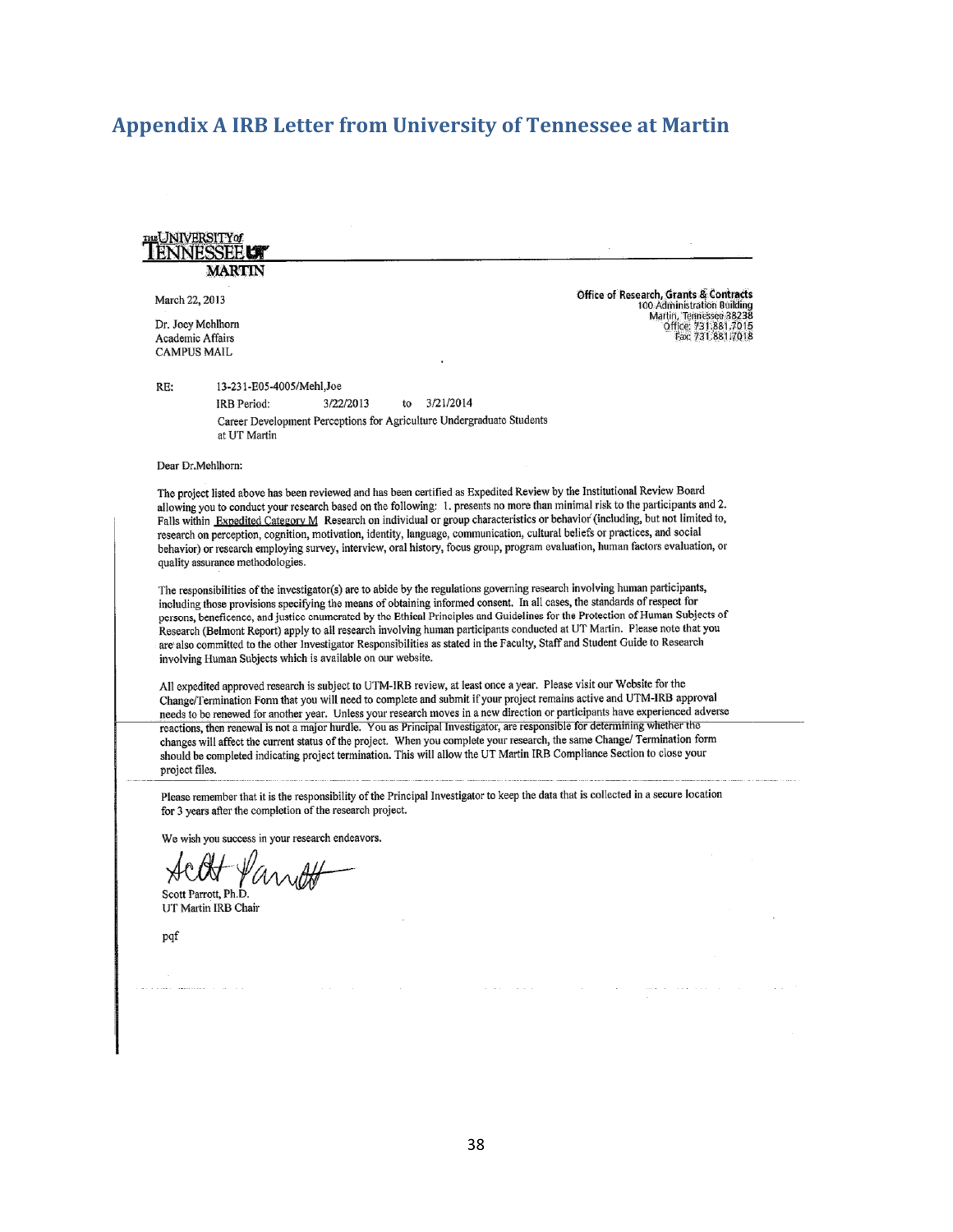# **Appendix B Survey Questions**

Survey #\_\_\_\_\_

# **AG GENS 101 CAREER SURVEY (FALL 2013)**

| <b>ACT Score:</b><br><b>High School Information</b><br>1. What was the approximate number of students attending your high school?<br><b>1001</b> − 1500 1500 CVer 1500 CVer 1500<br>2. Please check the following groups you participated in before attending college.<br>$4-H$<br>If you participated in FFA, did it impact your decision to major in an agricultural field in college?<br><b>Press</b><br><u>and the state of the state of the state of the state of the state of the state of the state of the state of the state of the state of the state of the state of the state of the state of the state of the state of the state</u><br>No<br>If you participated in 4-H, did it impact your decision to major in an agricultural field in college?<br>______  Yes      _____  No<br>3. Did you grow up on a farm? Yes No<br>If yes, do you plan to return home to farm after graduation?<br>____ Yes ______ No<br>4. Did you take any AP (Advanced Placement) or college courses in high school?<br>_____ Yes ______ No<br>If yes, what courses did you take? (Check all that apply)<br>__ English ___ Math ____ History ___ Economics ___ Chemistry<br>8. Did you take any dual enrollment college credit courses during high school?<br>Yes<br>If yes, what courses did you take? (Check all that apply)<br>__ English ___ Math ____ History ___ Economics ___ Chemistry<br>___ Biology ____ Physics ____ Plant Science ____ Animal Science<br>___ Agribusiness ______ Agricultural Engineering ______ Horse Science | Age:<br><b>SR</b>            |  | Sex: Male Female Classification: FR SO | JR |
|-------------------------------------------------------------------------------------------------------------------------------------------------------------------------------------------------------------------------------------------------------------------------------------------------------------------------------------------------------------------------------------------------------------------------------------------------------------------------------------------------------------------------------------------------------------------------------------------------------------------------------------------------------------------------------------------------------------------------------------------------------------------------------------------------------------------------------------------------------------------------------------------------------------------------------------------------------------------------------------------------------------------------------------------------------------------------------------------------------------------------------------------------------------------------------------------------------------------------------------------------------------------------------------------------------------------------------------------------------------------------------------------------------------------------------------------------------------------------------------------------------------------------------------|------------------------------|--|----------------------------------------|----|
|                                                                                                                                                                                                                                                                                                                                                                                                                                                                                                                                                                                                                                                                                                                                                                                                                                                                                                                                                                                                                                                                                                                                                                                                                                                                                                                                                                                                                                                                                                                                     |                              |  |                                        |    |
|                                                                                                                                                                                                                                                                                                                                                                                                                                                                                                                                                                                                                                                                                                                                                                                                                                                                                                                                                                                                                                                                                                                                                                                                                                                                                                                                                                                                                                                                                                                                     |                              |  |                                        |    |
|                                                                                                                                                                                                                                                                                                                                                                                                                                                                                                                                                                                                                                                                                                                                                                                                                                                                                                                                                                                                                                                                                                                                                                                                                                                                                                                                                                                                                                                                                                                                     |                              |  |                                        |    |
|                                                                                                                                                                                                                                                                                                                                                                                                                                                                                                                                                                                                                                                                                                                                                                                                                                                                                                                                                                                                                                                                                                                                                                                                                                                                                                                                                                                                                                                                                                                                     |                              |  |                                        |    |
|                                                                                                                                                                                                                                                                                                                                                                                                                                                                                                                                                                                                                                                                                                                                                                                                                                                                                                                                                                                                                                                                                                                                                                                                                                                                                                                                                                                                                                                                                                                                     | $\overline{\phantom{a}}$ FFA |  |                                        |    |
|                                                                                                                                                                                                                                                                                                                                                                                                                                                                                                                                                                                                                                                                                                                                                                                                                                                                                                                                                                                                                                                                                                                                                                                                                                                                                                                                                                                                                                                                                                                                     |                              |  |                                        |    |
|                                                                                                                                                                                                                                                                                                                                                                                                                                                                                                                                                                                                                                                                                                                                                                                                                                                                                                                                                                                                                                                                                                                                                                                                                                                                                                                                                                                                                                                                                                                                     |                              |  |                                        |    |
|                                                                                                                                                                                                                                                                                                                                                                                                                                                                                                                                                                                                                                                                                                                                                                                                                                                                                                                                                                                                                                                                                                                                                                                                                                                                                                                                                                                                                                                                                                                                     |                              |  |                                        |    |
|                                                                                                                                                                                                                                                                                                                                                                                                                                                                                                                                                                                                                                                                                                                                                                                                                                                                                                                                                                                                                                                                                                                                                                                                                                                                                                                                                                                                                                                                                                                                     |                              |  |                                        |    |
|                                                                                                                                                                                                                                                                                                                                                                                                                                                                                                                                                                                                                                                                                                                                                                                                                                                                                                                                                                                                                                                                                                                                                                                                                                                                                                                                                                                                                                                                                                                                     |                              |  |                                        |    |
|                                                                                                                                                                                                                                                                                                                                                                                                                                                                                                                                                                                                                                                                                                                                                                                                                                                                                                                                                                                                                                                                                                                                                                                                                                                                                                                                                                                                                                                                                                                                     |                              |  |                                        |    |
|                                                                                                                                                                                                                                                                                                                                                                                                                                                                                                                                                                                                                                                                                                                                                                                                                                                                                                                                                                                                                                                                                                                                                                                                                                                                                                                                                                                                                                                                                                                                     |                              |  |                                        |    |
|                                                                                                                                                                                                                                                                                                                                                                                                                                                                                                                                                                                                                                                                                                                                                                                                                                                                                                                                                                                                                                                                                                                                                                                                                                                                                                                                                                                                                                                                                                                                     |                              |  |                                        |    |
|                                                                                                                                                                                                                                                                                                                                                                                                                                                                                                                                                                                                                                                                                                                                                                                                                                                                                                                                                                                                                                                                                                                                                                                                                                                                                                                                                                                                                                                                                                                                     |                              |  |                                        |    |
|                                                                                                                                                                                                                                                                                                                                                                                                                                                                                                                                                                                                                                                                                                                                                                                                                                                                                                                                                                                                                                                                                                                                                                                                                                                                                                                                                                                                                                                                                                                                     |                              |  |                                        |    |
|                                                                                                                                                                                                                                                                                                                                                                                                                                                                                                                                                                                                                                                                                                                                                                                                                                                                                                                                                                                                                                                                                                                                                                                                                                                                                                                                                                                                                                                                                                                                     |                              |  |                                        |    |
|                                                                                                                                                                                                                                                                                                                                                                                                                                                                                                                                                                                                                                                                                                                                                                                                                                                                                                                                                                                                                                                                                                                                                                                                                                                                                                                                                                                                                                                                                                                                     |                              |  |                                        |    |
|                                                                                                                                                                                                                                                                                                                                                                                                                                                                                                                                                                                                                                                                                                                                                                                                                                                                                                                                                                                                                                                                                                                                                                                                                                                                                                                                                                                                                                                                                                                                     |                              |  |                                        |    |
|                                                                                                                                                                                                                                                                                                                                                                                                                                                                                                                                                                                                                                                                                                                                                                                                                                                                                                                                                                                                                                                                                                                                                                                                                                                                                                                                                                                                                                                                                                                                     |                              |  |                                        |    |
|                                                                                                                                                                                                                                                                                                                                                                                                                                                                                                                                                                                                                                                                                                                                                                                                                                                                                                                                                                                                                                                                                                                                                                                                                                                                                                                                                                                                                                                                                                                                     |                              |  |                                        |    |
|                                                                                                                                                                                                                                                                                                                                                                                                                                                                                                                                                                                                                                                                                                                                                                                                                                                                                                                                                                                                                                                                                                                                                                                                                                                                                                                                                                                                                                                                                                                                     |                              |  |                                        |    |
|                                                                                                                                                                                                                                                                                                                                                                                                                                                                                                                                                                                                                                                                                                                                                                                                                                                                                                                                                                                                                                                                                                                                                                                                                                                                                                                                                                                                                                                                                                                                     |                              |  |                                        |    |
|                                                                                                                                                                                                                                                                                                                                                                                                                                                                                                                                                                                                                                                                                                                                                                                                                                                                                                                                                                                                                                                                                                                                                                                                                                                                                                                                                                                                                                                                                                                                     | $\sqrt{ }$ Other             |  |                                        |    |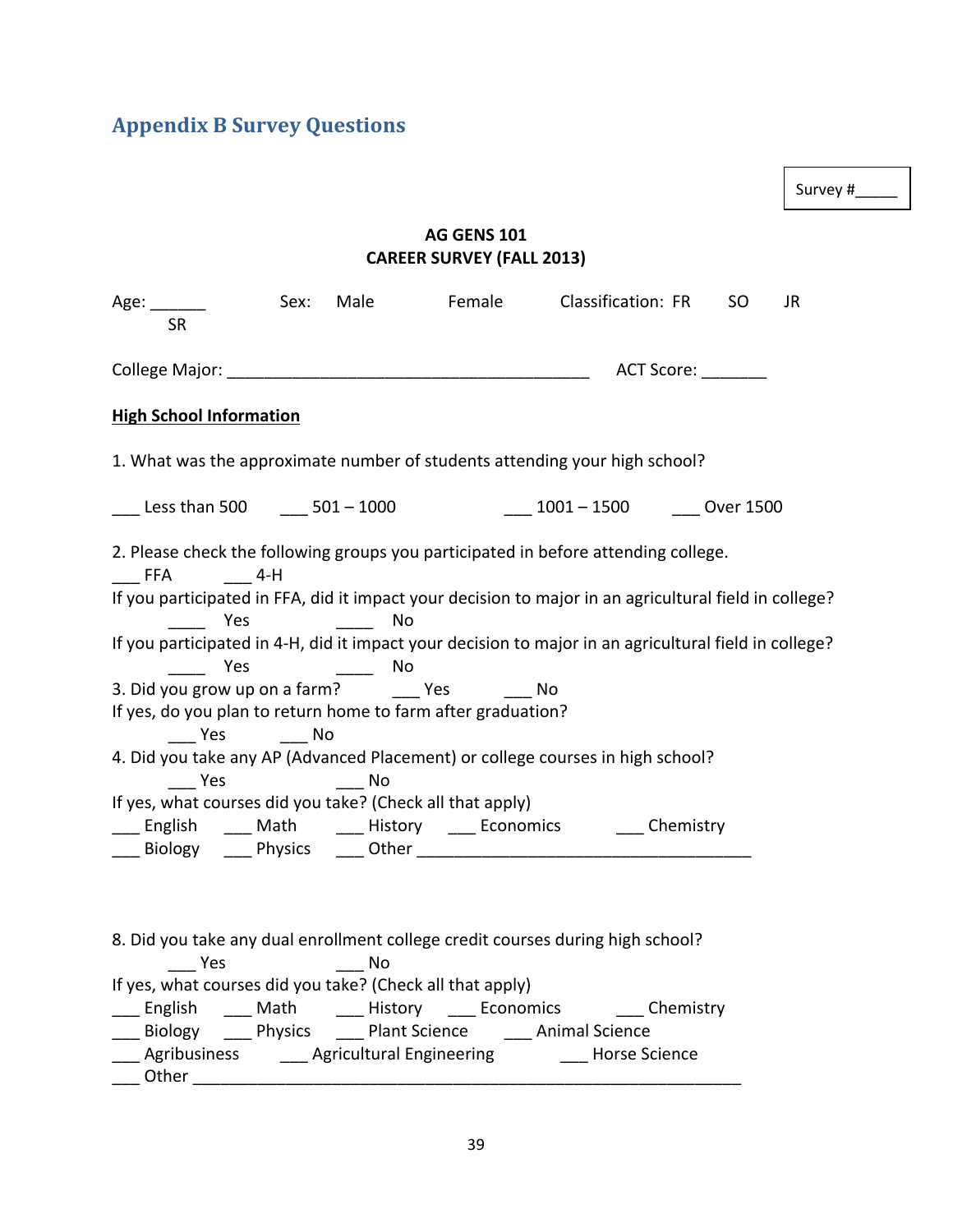| 9. How many math courses did you complete in high school?                                                                           |                                                                                                                      |                                                                                                                                                                                                |  |
|-------------------------------------------------------------------------------------------------------------------------------------|----------------------------------------------------------------------------------------------------------------------|------------------------------------------------------------------------------------------------------------------------------------------------------------------------------------------------|--|
| 10. Please check your most likely career plan? (Check only 1)<br>Plant Scientist _____ Ag Engineer<br><b>Business Owner</b> Teacher | <b>Example 21 Contract Contract Contract Contract Contract Contract Contract Contract Contract Contract Contract</b> | ___ Veterinarian ______ Veterinary Health Technician _____ Animal Scientist<br>____ Ag Communications<br>___ Farmer ________________Agribusiness professional ______________Landscape Designer |  |
| ___ Soil Scientist _____ Banker                                                                                                     |                                                                                                                      | <b>International Company</b>                                                                                                                                                                   |  |
|                                                                                                                                     |                                                                                                                      |                                                                                                                                                                                                |  |
| 11. When did you decide on your college major?                                                                                      |                                                                                                                      | Lamior High and Freshman and Cophomore and Junior and Senior                                                                                                                                   |  |
| 12. When did you make your college decision to attend UT Martin?                                                                    |                                                                                                                      | ___ Junior High _______ Freshman ________ Sophomore _______ Junior ______ Senior                                                                                                               |  |
| career choice? (Please check the following scale)                                                                                   |                                                                                                                      | 13. How important are the following courses or skill areas to your success in your planned                                                                                                     |  |
| necessary                                                                                                                           |                                                                                                                      | 5 - Very Important 4 - Important 3 - Neutral 2- Unimportant 1 - Not                                                                                                                            |  |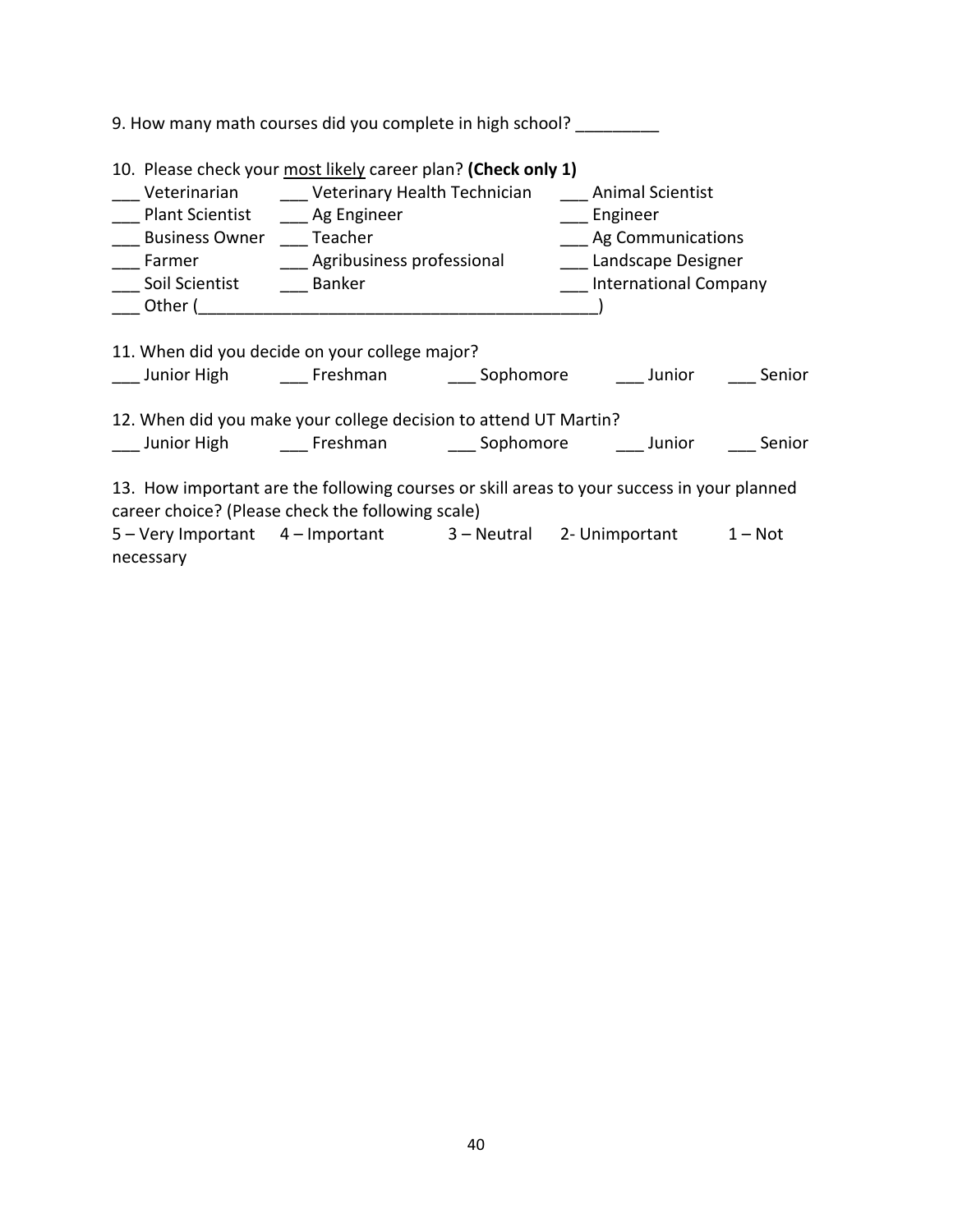| <b>Course/Concepts</b> | <b>Very Important</b> | Important | Neutral | Unimportant | Not Necessary |
|------------------------|-----------------------|-----------|---------|-------------|---------------|
| English                |                       |           |         |             |               |
| Math                   |                       |           |         |             |               |
| Fine Arts              |                       |           |         |             |               |
| History                |                       |           |         |             |               |
| Biology                |                       |           |         |             |               |
| Chemistry              |                       |           |         |             |               |
| <b>Statistics</b>      |                       |           |         |             |               |
| Physics                |                       |           |         |             |               |
| Geography              |                       |           |         |             |               |
| Economics              |                       |           |         |             |               |
| Finance                |                       |           |         |             |               |
| Accounting             |                       |           |         |             |               |
| Management             |                       |           |         |             |               |
| Communications         |                       |           |         |             |               |
| <b>Animal Science</b>  |                       |           |         |             |               |

How important are the following courses or skill areas to your success in your planned career choice? (Please check the following scale)

5 – Very Important 4 – Important 3 – Neutral 2‐ Unimportant 1 – Not necessary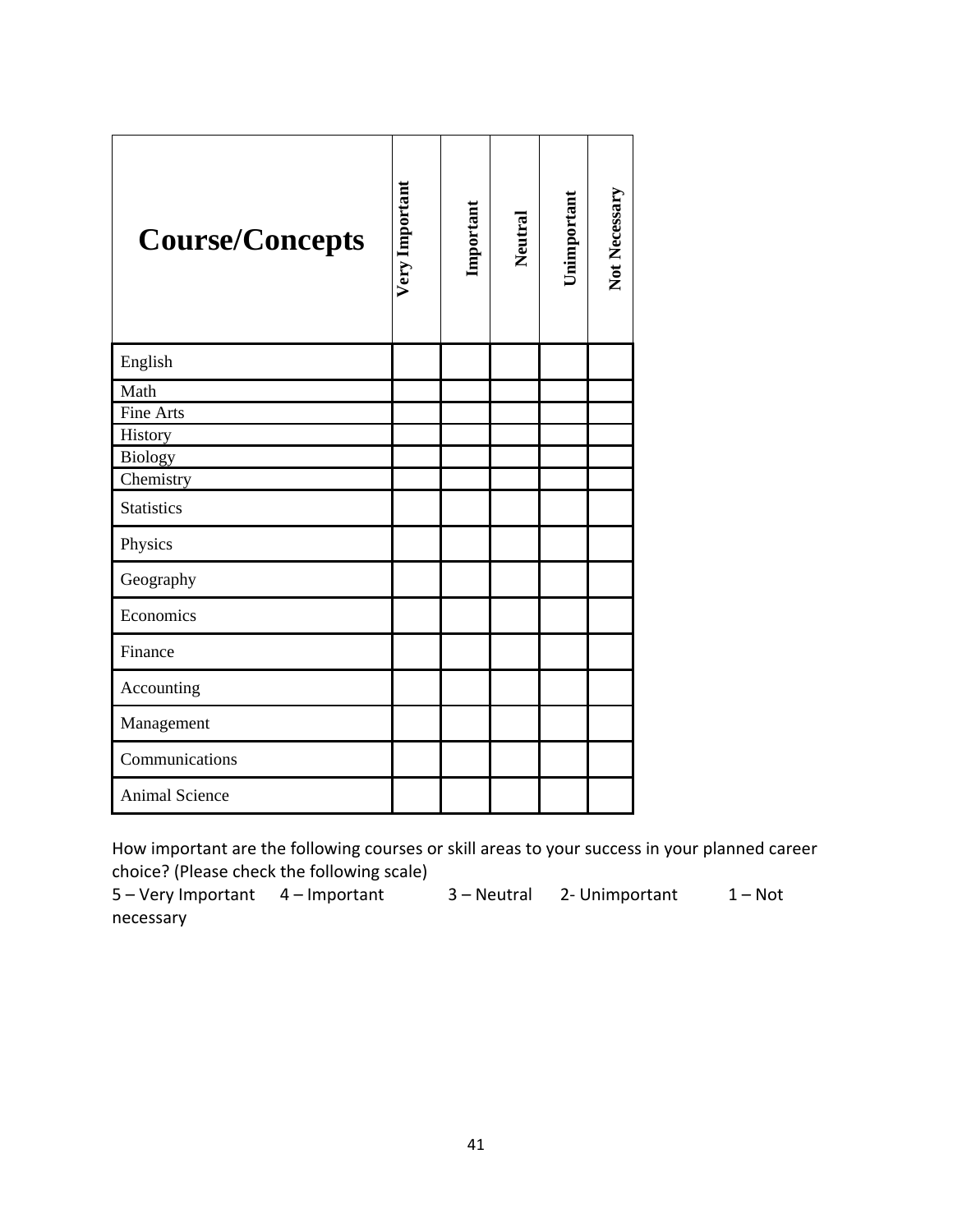| <b>Course/Concepts</b>          | Very Important | Important | Neutral | Jnimportant | Not Necessary |
|---------------------------------|----------------|-----------|---------|-------------|---------------|
| Agribusiness                    |                |           |         |             |               |
| <b>Agricultural Engineering</b> |                |           |         |             |               |
| Plant science                   |                |           |         |             |               |
| Soil Science                    |                |           |         |             |               |
| <b>Career Planning skills</b>   |                |           |         |             |               |
| Public Speaking skills          |                |           |         |             |               |
| Time Management skills          |                |           |         |             |               |
| Computer skills                 |                |           |         |             |               |
| Precision Agriculture           |                |           |         |             |               |
| Group skills                    |                |           |         |             |               |
| Human resource management       |                |           |         |             |               |
| Conflict resolution skills      |                |           |         |             |               |
| Personal finance skills         |                |           |         |             |               |
| Foreign language skills         |                |           |         |             |               |
| International experience        |                |           |         |             |               |

# **Career Information**

1. Do you plan to return to your hometown when you complete your degree?

```
Yes No Not sure
```
2. Are you willing to relocate to another state to work in your career?

\_\_\_ Yes \_\_\_ No

3. Are you willing to relocate to another country to work in your career?

\_\_\_ Yes \_\_\_ No

4. Would you be willing to become proficient in a foreign language in order to improve your career success?

\_\_\_ Yes \_\_\_ No